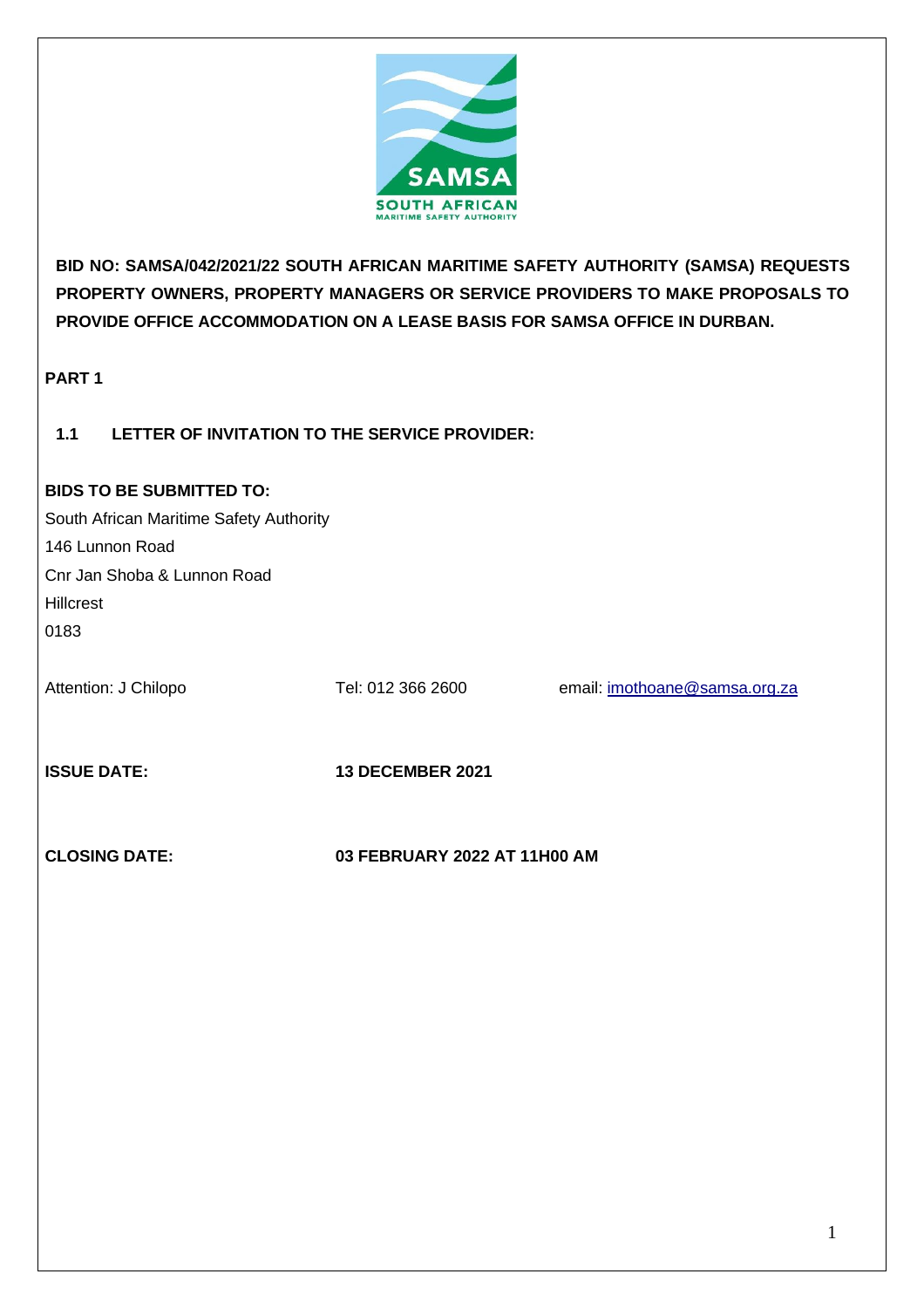# **1.2 PURPOSE**

SAMSA needs to secure lease for accommodation/office space in Durban area.

(i) Price proposal for a period of five (5) years.

A service provider will be selected under the procedure described in this Request for Proposal (RFP) document.

### **The RFP consists of the following documents:**

- **Part 1** Letter of Invitation
- **Part 2** Instructions
- **Part 3** RFP Requirements
- **Part 4**  Pricing Model
- **Part 5** Evaluation Criteria
- **Part 6** Required Documents
- Confidentiality and Non-disclosure Agreement **(Annexure A)**;
- Invitation to Bid **(SBD 1)**;
- Pricing Schedule (SBD 3.3 Professional Service);
- Declaration of Interest **(SBD 4)**;
- Preference Points Claims Form in terms of the Preferential Procurement Regulations 2017 **(SBD 6.1)**; Declaration of Bidder's Past SCM Practices **(SBD 8)**; and
- Certificate of Independent Bid Determination **(SBD 9)**.

**Note:** Failure to provide any one of the documents required in **Part 6** may lead to an immediate disqualification of the service provider from the tender process.

In submitting any information or documentation requested above or any other information that may be requested pursuant to this RFP, you are consenting to the processing by SAMSA or its stakeholders of your personal information and all other personal information contained therein, as contemplated in the Protection of Personal Information Act, No.4 of 2013 and Regulations promulgated thereunder ("POPI Act"). Further, you declare that you have obtained all consents required by the POPI Act or any other law applicable. Thus, you hereby indemnify SAMSA against any civil or criminal action, administrative fine or other penalty or loss that may arise because of the processing of any personal information that you submit.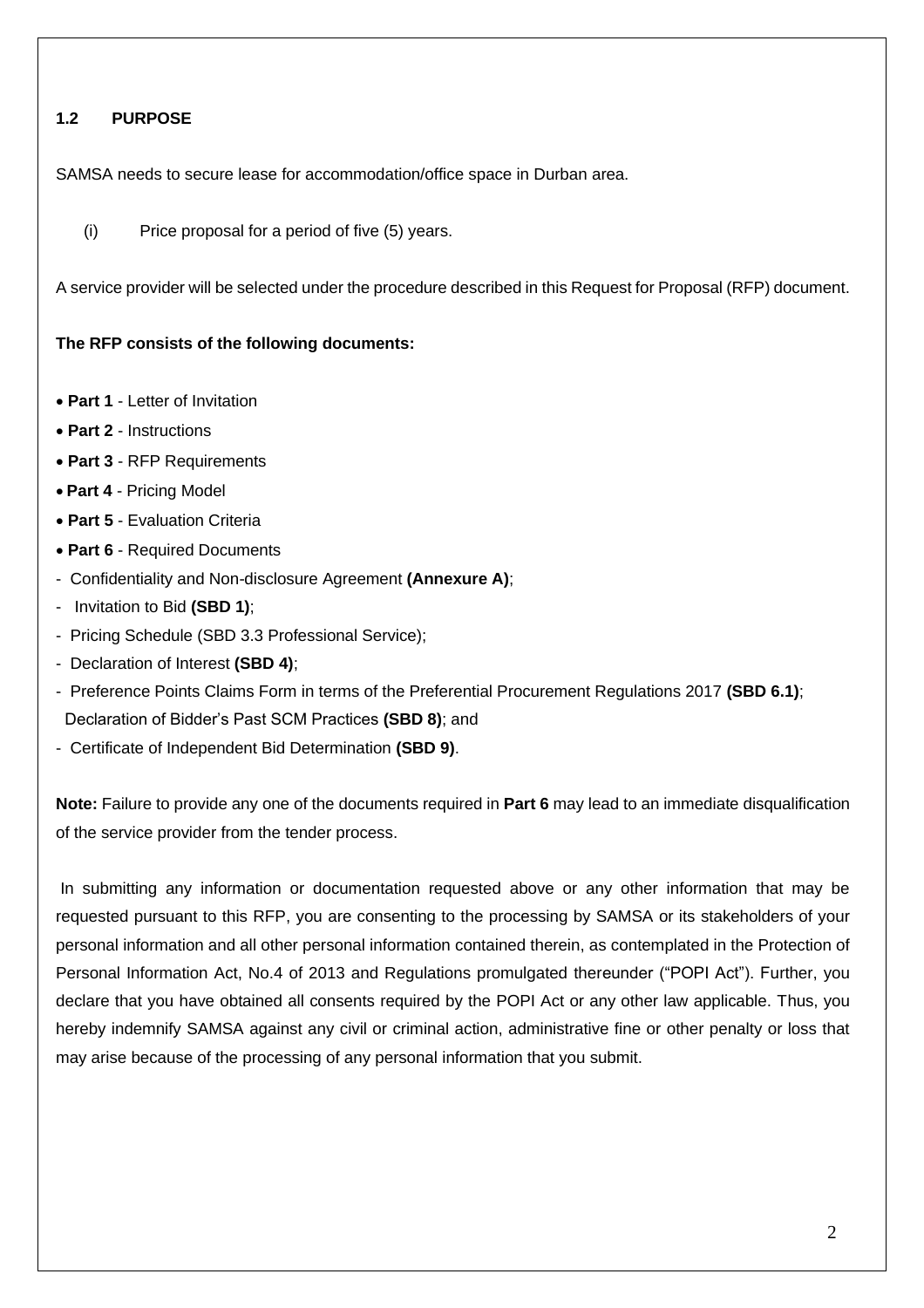# **PART 2 - INSTRUCTIONS**

### **2. INTRODUCTION SAMSA**

2.1. The South African Maritime Safety Authority (SAMSA) was established on the 1st April 1998 under the SAMSA Act 5 of 1998. The objectives of the Authority are:

- To ensure safety of life and property at sea;
- To prevent and combat pollution from ships in the marine environment; and
- To promote the Republic's maritime interests.

SAMSA has also been charged with the responsibility of executing the following:

• Administration of the Merchant shipping (National Small Vessel Safety) Regulation, 2007, as amended (the Regulations). The Regulations extends SAMSA's Core mandate to include inland waterways (only waterways accessible to the public) within the Republic. That is to ensure boating safety on our waters.

• Implementing and executing the Long-Range Identification and Tracking (LRIT) of vessels along the South African coastline. The Long-Range vessels monitoring system assist in securing South Africa's coastal waters in the midst of the rising lawlessness at sea, with particular reference to the worrying scourge of pirate attacks along the east coast of Africa.

SAMSA's head office is based in Pretoria, while there are 8 other offices based along the South African coastline.

## **2.2. Contractual commitment**

No commitment of any kind, contractual or otherwise shall exist unless and until a formal written agreement has been executed, by or on behalf of SAMSA. Any notification of preferred bidder status by SAMSA shall not give rise to any enforceable rights by the Bidder. SAMSA may cancel this RFP any time prior to the formal written agreement being executed by or on behalf of SAMSA. SAMSA reserves the right at its sole discretion, and at any time, to amend, deviate from, postpone, discontinue or terminate the transaction/procurement process without incurring any liability whatsoever to any other party. SAMSA reserves the right not to award this tender to the highest ranked or highest scoring bidder, as it needs to align its procurement practices to governance practices that are in line with its own growth path. These may include but are not limited to: driving socioeconomic development objectives that are enshrined in various government policies.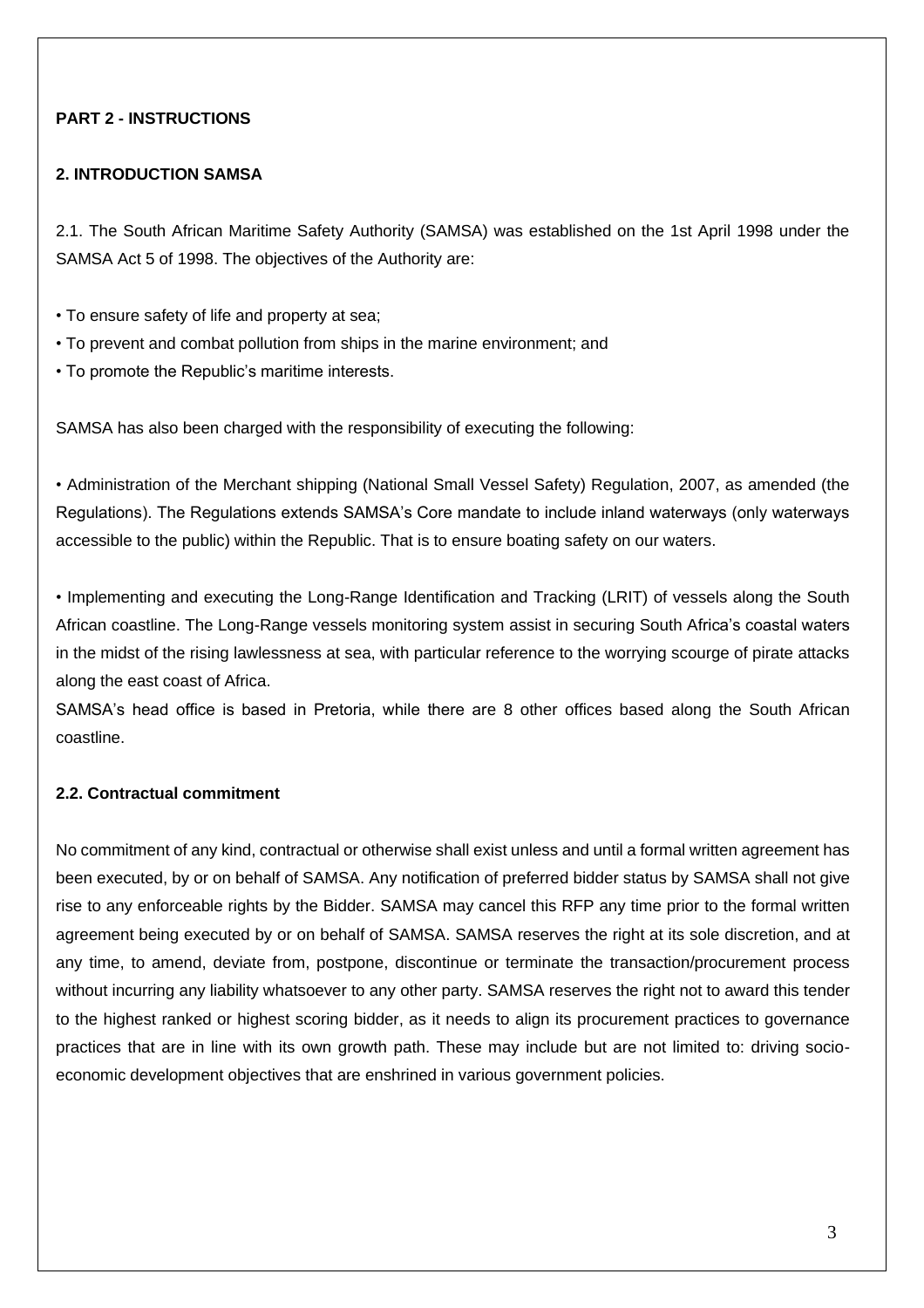# **2.3. Confidentiality**

All bidders to this RFP will be required to sign the confidentiality and non-disclosure agreement outlined on Annexure A in this document.

## **2.4. Submission Format (Returnable Schedules)**

Bidders are required to submit a comprehensively detailed and clearly indexed bid response in accordance with the submission format specified below (each schedule must be clearly marked):

# **2.4.1 Cover Page**

• The cover page must clearly indicate the Bid Number, Bid Description and the Bidder's Name.

## **2.4.2 Schedule 1**

• Executive Summary (explaining how you understand the requirements of this RFP, summary of your proposed solution and the summary of your experience relevant to the requirements of this RFP)

• Annexure B and C of this RFP document.

## **2.4.3 Schedule 2**

• All documents listed on Part 6 of this RFP Document (duly completed and signed);

- Valid Tax Clearance Certificate(s) (TCC);
- Valid Certificate of Incorporation i.e. CIPC company registration documents or a CSD report.

• Valid B-BBEE verification certificate indicating the contribution level of the bidding entity. An Exempted Micro Enterprises (EME) with an annual turnover less than R10 million, is only required to obtain an affidavit confirming the annual total revenue and level of black ownership. A Qualifying Small Enterprise (QSE) that has 51% or more black beneficiaries may obtain an affidavit confirming the annual total revenue and level of black ownership.

**Note:** If a bidder is a Consortium, Joint Venture or Prime Contractor with Subcontractor(s), the documents listed above must be submitted for each Consortium/ JV member or Prime Contractor and Subcontractor(s).

• Copy of Joint Venture/ Consortium/ Subcontracting Agreement duly signed by all parties (if applicable).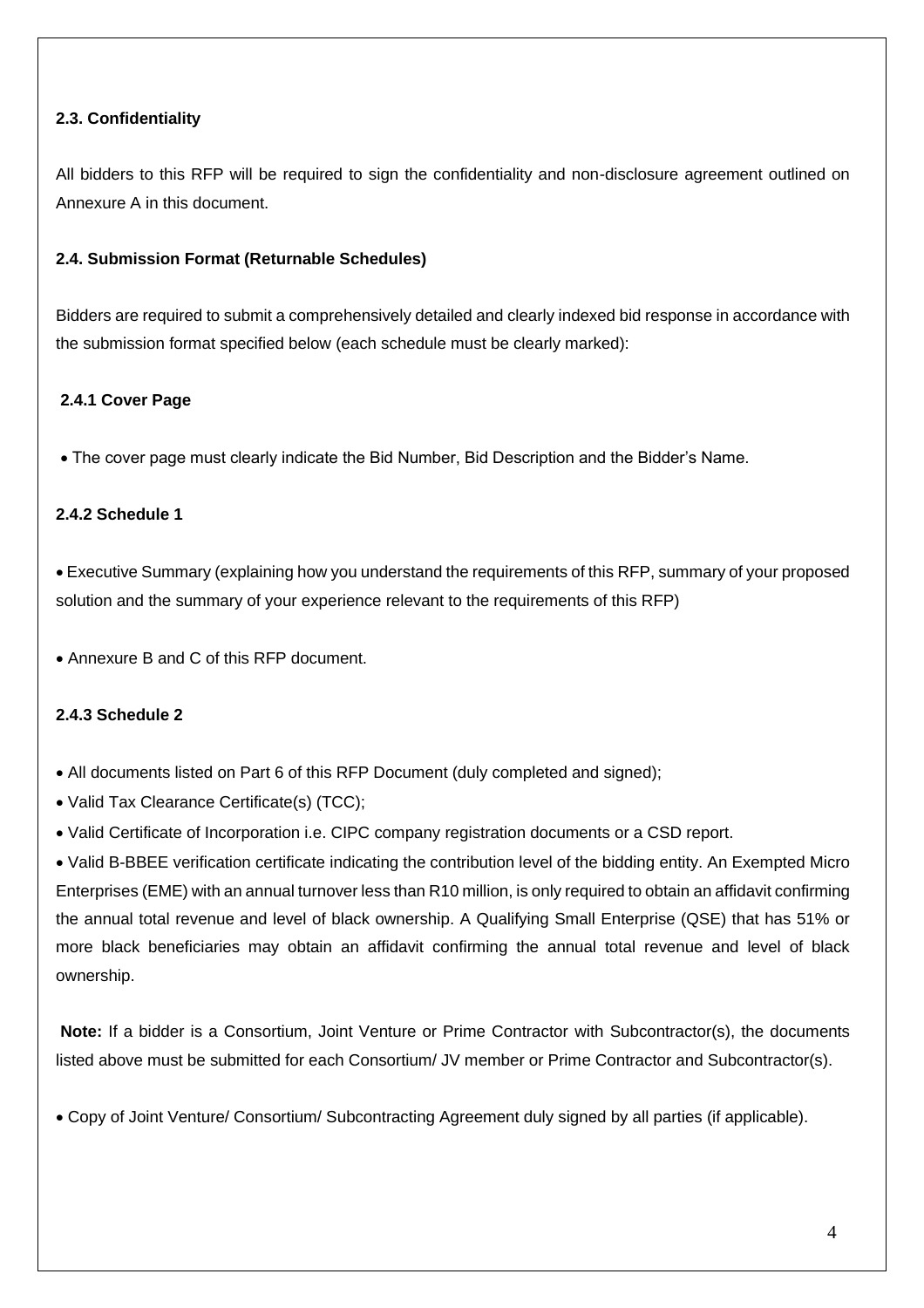## **2.4.4 Schedule 3**

• Technical Proposal in line with the Evaluation Criteria in Part 4 of this RFP document.

### **2.4.5 Schedule 4**

• Financial/ Price Proposal of this RFP document

**Note:** Bidders are requested to submit 1 original copy and 1 hardcopy of their printed proposals and one electronic copy on portable media.

#### **2.5. Submission of Proposals**

• The closing date for the submission of proposals is **03 FEBRUARY 2022** at 11h00am. Duly completed proposals must be sealed in an envelope that is endorsed with the words "**SAMSA042/2021/22: "Durban Office Rental**". The envelope must be posted in the tender box at SAMSA reception desk located at: Physical address **146 Lunnon Road, Cnr Jan Shoba & Lunnon Road, Hillcrest, Pretoria 0183.**

• Bidders must ensure that they sign the **Receipt register** at the Reception.

• Late or incomplete tender proposals will not be accepted or considered, and any proposal delivered to any address other than the address mentioned above will not be accepted.

• E-mailed, posted or faxed proposals will **NOT** be accepted.

**Note:** SAMSA will not be responsible for bids delivered by courier services which are not in the tender box at the time closing date and time.

# **2.6. Queries and clarifications**

Any additional information required which is not clarified in the specifications must be addressed in writing to [\(imothoane@samsa.org.za\)](mailto:imothoane@samsa.org.za) by **17 January 2022**. SAMSA will respond by **19 January 2021**. Additional information may be provided at SAMSA's discretion, who reserves the right to provide the same information to all other interested parties, should this enhance the submission. SAMSA reserves the right to request meetings with Bidders to clarify responses or seek additional information to refine assessments. SAMSA reserves the right to conduct supplier due diligence prior to final award or any time during the contract period. This may include site visits and requests for additional information.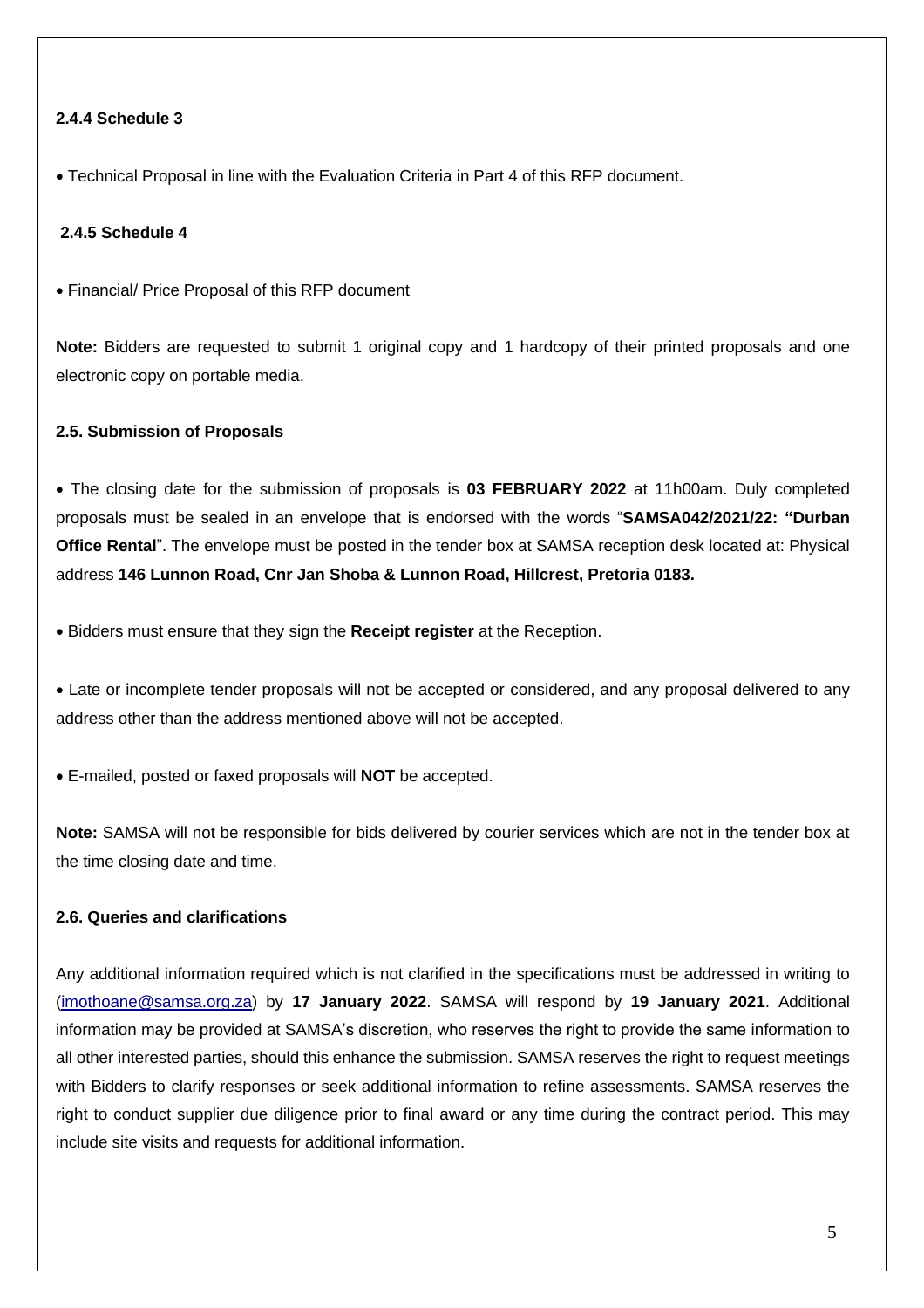# **2.7. Automatic Disqualification**

SAMSA reserves the right to disqualify any bidder which has done one or more of the following, and such disqualification may take place without prior notice to the offending bidder:

- Failed to provide proof that they are tax compliant with SARS
- Submitted incomplete information and documentation according to the requirements of this RFP document;
- Submitted information that is fraudulent, factually untrue or inaccurate information;
- Received information that is not available from other potential bidders through fraudulent means;
- Failed to comply with mandatory requirements if stipulated in the RFP document;
- Misrepresented or altered material information in whatever way or manner;
- Promised, offered or made gifts, benefits to any SAMSA employee;
- Canvassed, lobbied in order to gain unfair advantage;
- Committed fraudulent acts; and
- Acted dishonestly and/or in bad faith etc.

## **2.8. SAMSA's rights**

SAMSA reserves the right to:

- Amend any conditions, bid validity period, RFP specifications, or extend the bid closing date, all before the bid closing date. Such amendments will be posted on SAMSA's website under the relevant tender information. All prospective bidders should therefore ensure that they visit the website regularly before they submit their bid response to ensure that they are kept updated on any amendments in this regards.
- Award this bid in whole or in part not to make an award at all.
- Award this bid to more than one bidder.
- Negotiate with all or some of the shortlisted bidders.
- Not accept the lowest priced bid or award the bid to a bidders other than the highest
- Conduct site visits at bidder's offices and /or at client sites if so required
- Request any relevant information and /or documents to verify or clarify or information supplied in the bid response in relation, but not limited, to the structure of the bidding entity, bidder's capacity, proposed solution, proposed timelines etc.
- By submitting a bid, the bidder hereby gives consent to SAMSA to conduct any form of vetting or due diligence on the bidding entity and /or any of its directors/trustees/shareholders/members.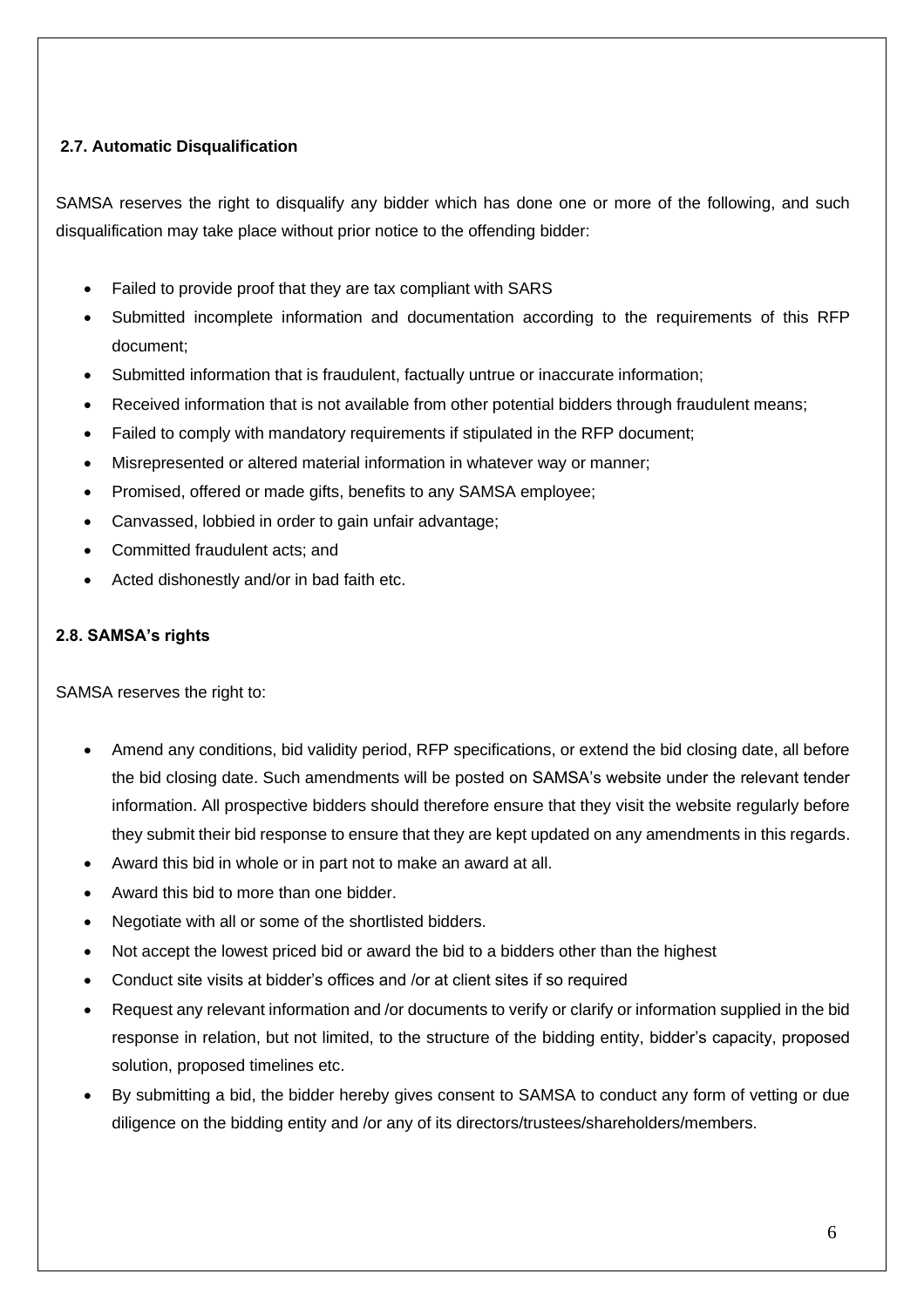# **2.9. Proposal costs**

All costs and expenses incurred by the bidder relating to their participation in, and preparation of this proposal process shall be borne by the bidder exclusively.

# **2.9. Validity period**

The proposals should remain valid for **120** days after the closing date.

# **2.11. Important dates**

| <b>Activity</b>                          | <b>Date</b>      |
|------------------------------------------|------------------|
| Release of RFP                           | 13 December 2021 |
| Last day of queries                      | 17 January 2022  |
| Responses to queries                     | 19 January 2022  |
| Closing date for submission of proposals | 03 February 2022 |

SAMSA reserves the right to amend any date specified above. Any changes will be communicated to the interested parties.

## **2.11. Transformation**

SAMSA promotes transformation within the maritime services sector of the South African economy and as such, bidders are encouraged to partner with majority black owned entities (51% black owned and controlled). Such partnerships may include the formation of a Joint Venture and/ or subcontracting agreement etc., where a portion of the work under this tender would be undertaken by black owned entities. To give effect to this requirement, bidders are required to submit a partnership / subcontracting proposal detailing the portion of work to be outsourced, level of involvement of the black owned partner and where relevant, submit a consolidated B-BBEE scorecard in line with the provisions of the PPPFA Regulations which will be considered as part of the B-BBEE scoring.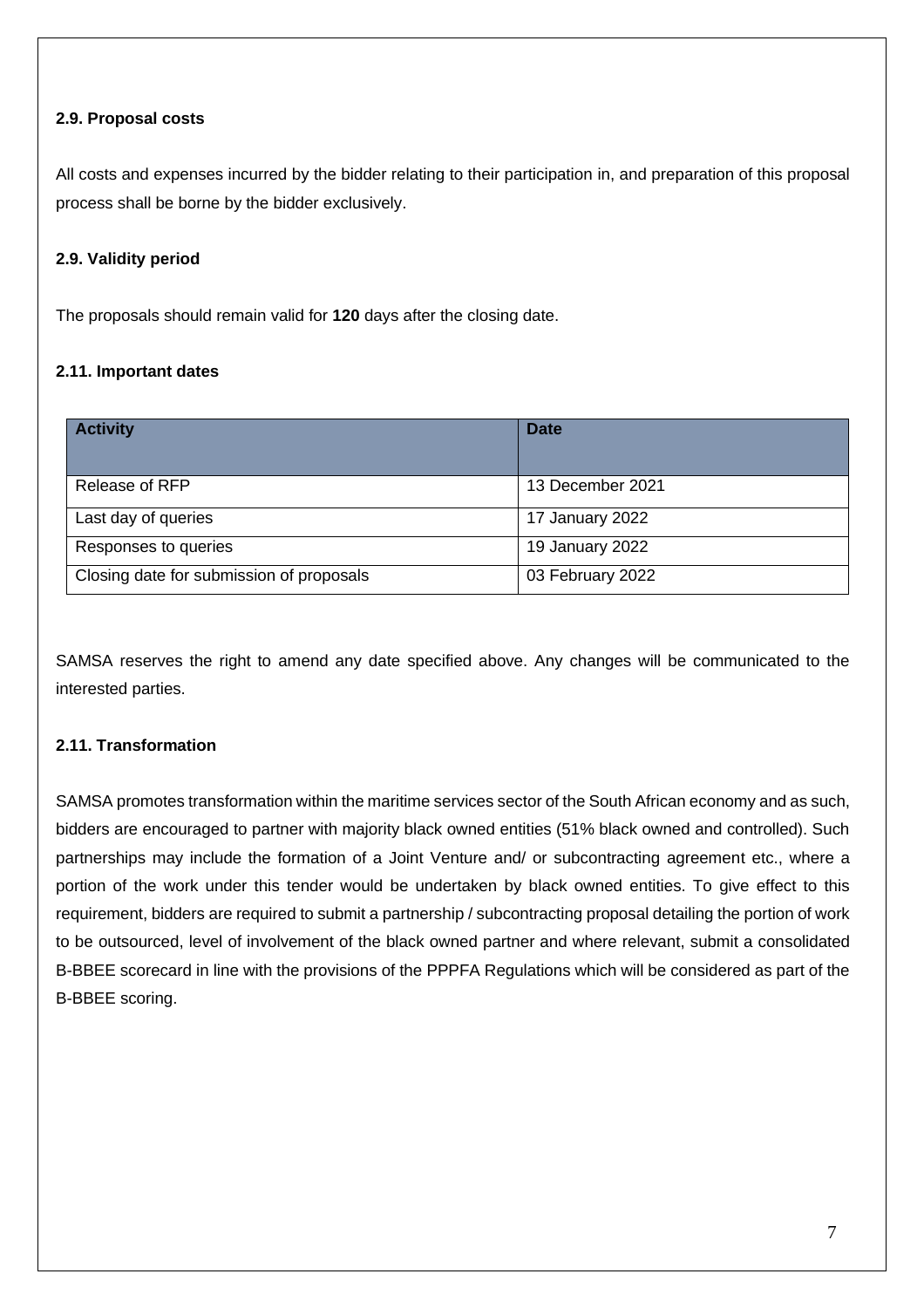# **3. PART 3 - RFP REQUIREMENTS**

## **3.1. Special Instructions**

Should a bidder have reason to believe that the Functional Requirements are not open/fair and are written for a particular service provider; the bidder must notify SAMSA's SCM department within five (5) days after publication of the RFP.

## **3.2. BACKGROUND INFORMATION**

### **3.3 SCOPE OF WORK**

SAMSA is in need of the office space in Durban. Because of the Ship surveys conducted by SAMSA, the office should have close proximity to the Port and also with Port view and navigation channel view near the Port. The building should preferably house SAMSA as the only tenant, where possible.

- 3.3.1. The office space should be available from 1 April 2022.
- 3.3.2. The size of the premises should be approximately 1 000m² 1 200m² of usable space
- 3.3.3. Rates should be given on the following aspects
	- (i) Rate per square meter on rental
	- (ii) Operational costs
	- (iii) Escalation per annum
	- (iv) Parking rental-34 parking Bays required
	- (v) Tenant installation allowance

(vi) the bidder should give the detailed quotation in their company letterheads covering the abovementioned request

The lease period should be for a period of five years (5). Security personnel should be provided to ensure the safety of SAMSA employees both in the office and the parking area.

# **3.4 Contract Duration**

The appointed service provider will be required to start with project implementation immediately after signing the contract.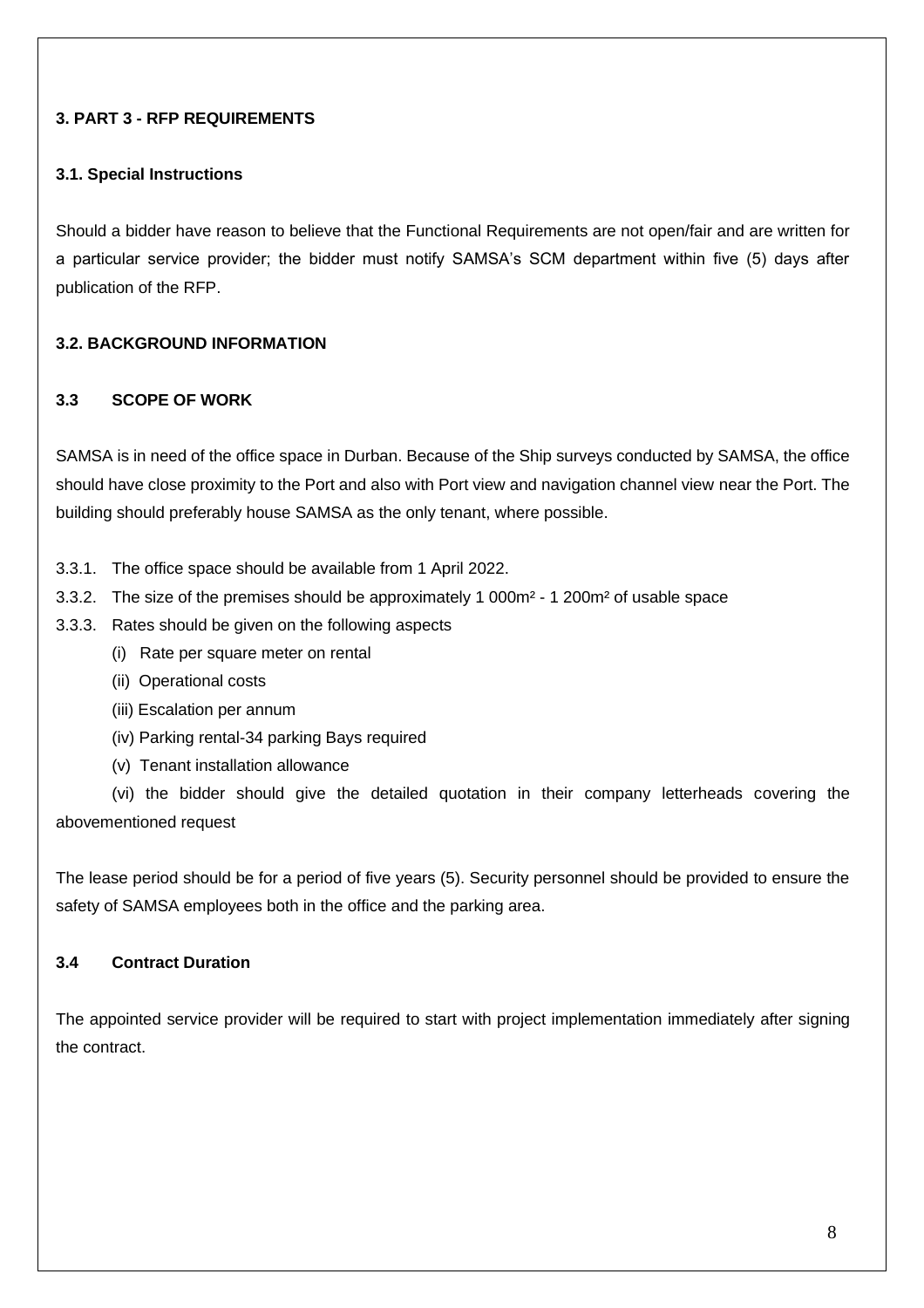# **PART 4: PRICING MODEL**

All rates must be VAT inclusive and must be quoted in South African Rand (ZAR)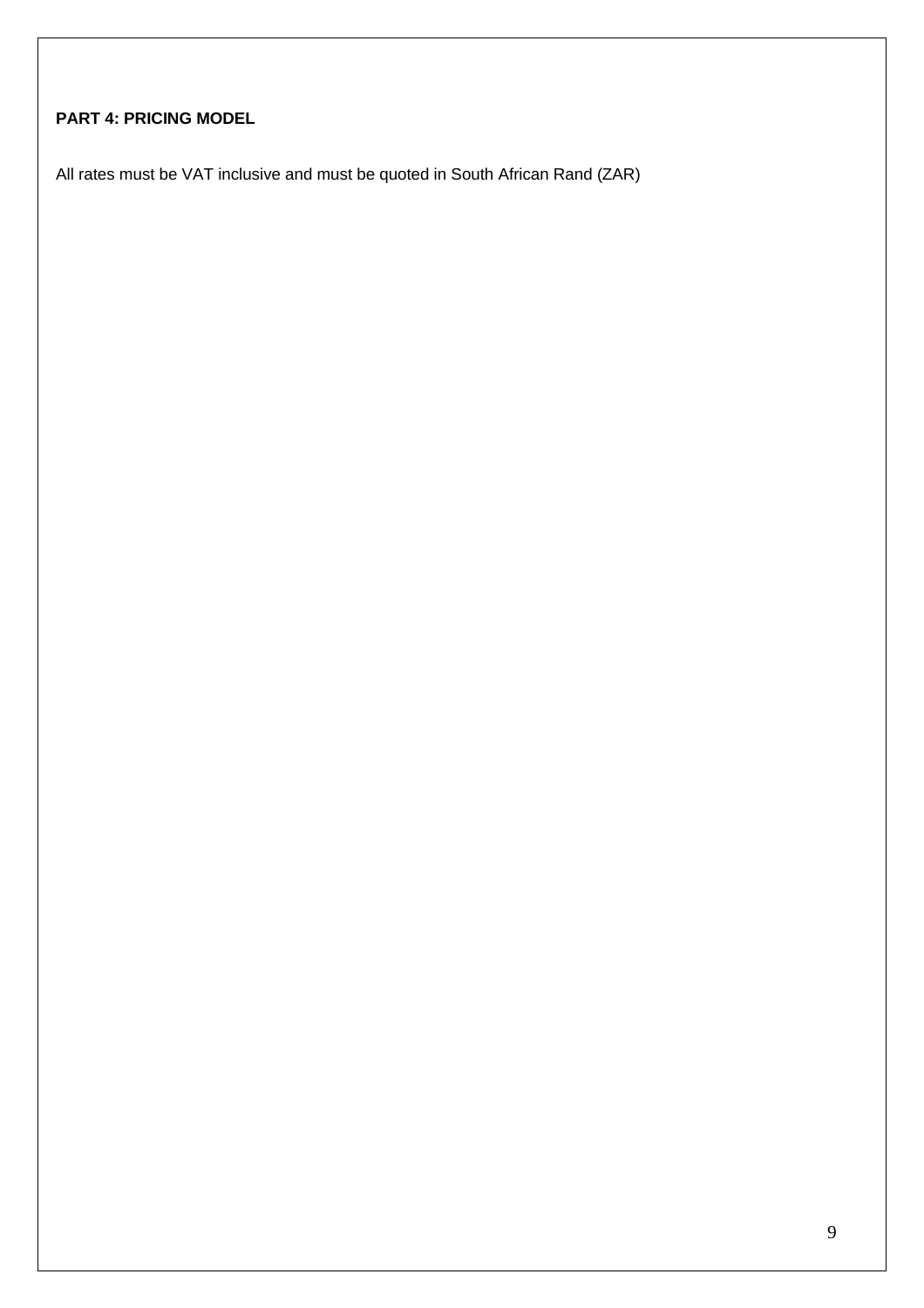| <b>PERIOD</b>                                            | <b>ANNUAL OFFICE</b><br>SPACE,<br><b>STORAGE SPACE</b> | <b>ANNUAL PARKING</b><br><b>BAY RENTAL</b>                       | <b>ANNUAL OPERATING</b><br><b>COST</b>                                                           | <b>TOTAL ANNUAL</b><br><b>RENTAL (EXCLUDING</b><br>VAT) | <b>VAT</b> | <b>TOTAL ANNUAL</b><br><b>RENTAL</b><br>(INCLUDING VAT) |  |
|----------------------------------------------------------|--------------------------------------------------------|------------------------------------------------------------------|--------------------------------------------------------------------------------------------------|---------------------------------------------------------|------------|---------------------------------------------------------|--|
| Year 1                                                   |                                                        |                                                                  |                                                                                                  |                                                         |            | R.                                                      |  |
| Year 2                                                   |                                                        |                                                                  |                                                                                                  |                                                         |            | R.                                                      |  |
| Year <sub>3</sub>                                        |                                                        |                                                                  |                                                                                                  |                                                         |            | $\mathsf{R}$                                            |  |
| Year 4                                                   |                                                        |                                                                  |                                                                                                  |                                                         |            | R.                                                      |  |
| Year 5                                                   |                                                        |                                                                  |                                                                                                  |                                                         |            | R.                                                      |  |
|                                                          | TOTAL BID PRICE OVER A PERIOD OF 5 YEARS               |                                                                  |                                                                                                  |                                                         |            | R.                                                      |  |
| Tenant Installation (once off fee)                       |                                                        |                                                                  |                                                                                                  |                                                         | R.         |                                                         |  |
| VAT at 15%                                               |                                                        |                                                                  |                                                                                                  |                                                         |            | R.                                                      |  |
|                                                          |                                                        |                                                                  | TOTAL BID PRICE OVER A PERIOD OF 5 YEARS (TOTAL ANNUAL RENTAL) PLUS ONCE OFF TENANT INSTALLATION |                                                         |            | $\mathsf{R}$                                            |  |
|                                                          |                                                        |                                                                  |                                                                                                  |                                                         |            |                                                         |  |
|                                                          |                                                        |                                                                  | TOTAL BID PRICE OVER A PERIOD OF 5 YEARS (TOTAL ANNUAL RENTAL)                                   |                                                         |            | R.                                                      |  |
| Tenant Installation (amortised over a period of 5 years) |                                                        |                                                                  |                                                                                                  |                                                         |            | R.                                                      |  |
| VAT @ 15%                                                |                                                        |                                                                  |                                                                                                  |                                                         |            |                                                         |  |
|                                                          | <b>OVER A PERIOD OF THE CONTRACT (5)</b>               |                                                                  | TOTAL BID PRICE OVER A PERIOD OF 5 YEARS (TOTAL ANNUAL RENTAL AND TENANT INSTALLATION AMORTISED  |                                                         |            | $\mathsf{R}$                                            |  |
|                                                          |                                                        | NB: The pricing schedule as provided by SAMSA must be completed. |                                                                                                  |                                                         |            |                                                         |  |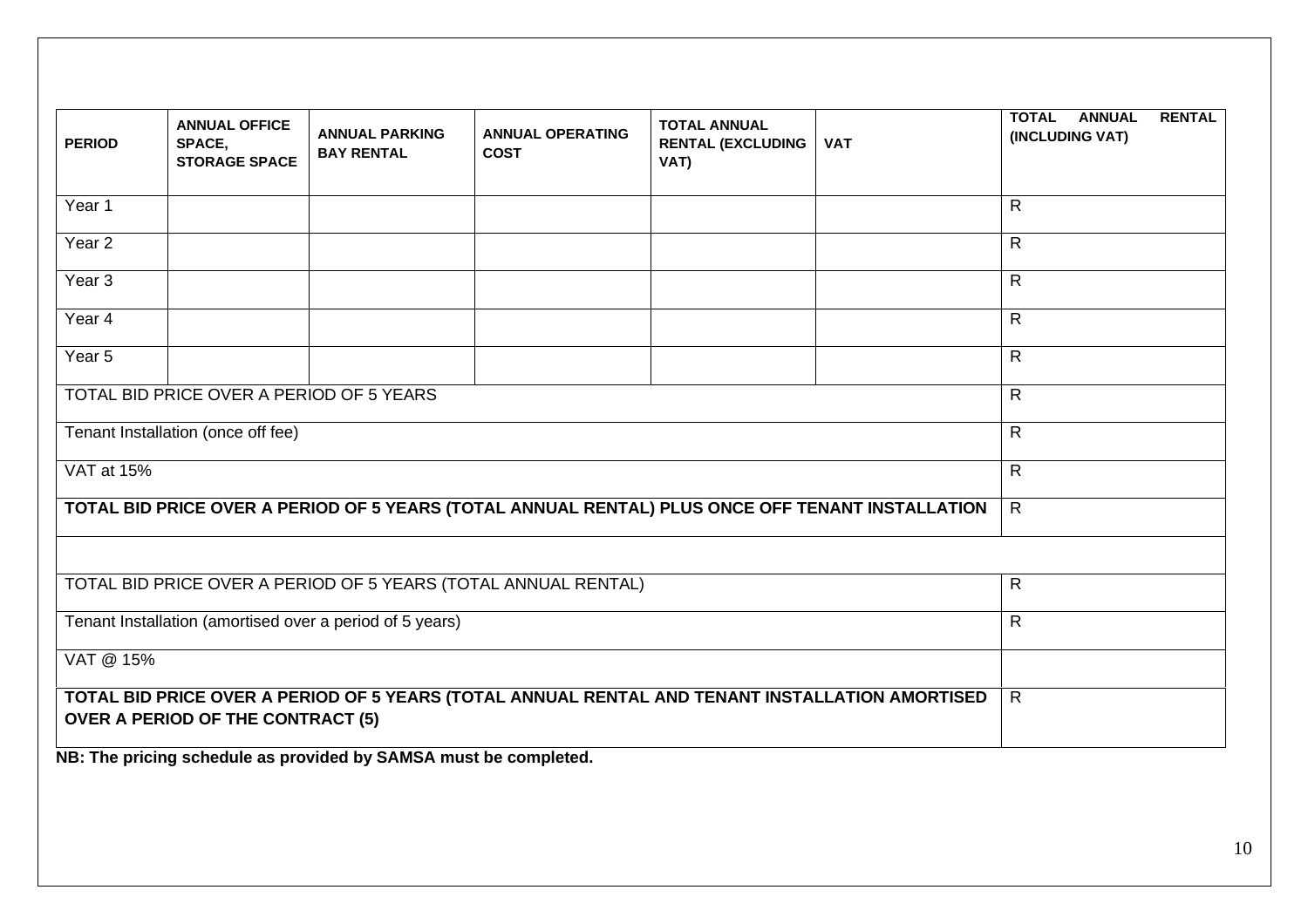# **PART 5. EVALUATION CRITERIA**

### **5.1 Administrative compliance**

The following evaluation process and criteria will be used to evaluate all bids submitted: All bids duly lodged will be examined to determine compliance with bidding requirements and conditions. Bids with obvious deviations from the requirements/conditions, will be eliminated from further evaluation.

### **PHASE 1: Prequalification criteria**

# **5.1.1 EVALUATION AND SELECTION CRITERIA**

SAMSA has set minimum standards that a bidder needs to meet to be evaluated and selected as a successful bidder. The minimum standards consist of the following:

Without limiting the generality of SAMSA's other critical requirements for this Bid, bidder(s) must submit the documents listed in Part 6. All documents must be completed and signed by the duly authorised representative of the prospective bidder(s). During this phase Bidders' responses will be evaluated based on compliance with the listed administration and mandatory bid requirements.

All bids must be submitted in the original/official form. Bidders are required to submit a bid for providing the whole works, services or supply identified in the bid advertisement or document unless stated otherwise as an additional condition in the conditions of the bid.

Non-adherence to this requirement will result in the elimination of the bid.

Bid documents must be completed using non-erasable ink, preferably Black. Bids that are received contrary to this requirement will be eliminated.

SAMSA reserves the right to award or not to award contracts and tenders at its discretion.

# **The evaluation during this stage is to review bid responses for purposes of assessing compliance with RFP requirements, which requirements include the following:**

- (a) Submission of a valid Tax Clearance Certificate as referenced in Part 2 above;
- (b) Submission of a valid Certificate of Incorporation i.e. CIPC company registration documents or a CSD report as referenced in Part 2 above;
- (c) Submission of a valid B-BBEE verification as referenced in Part 2 above;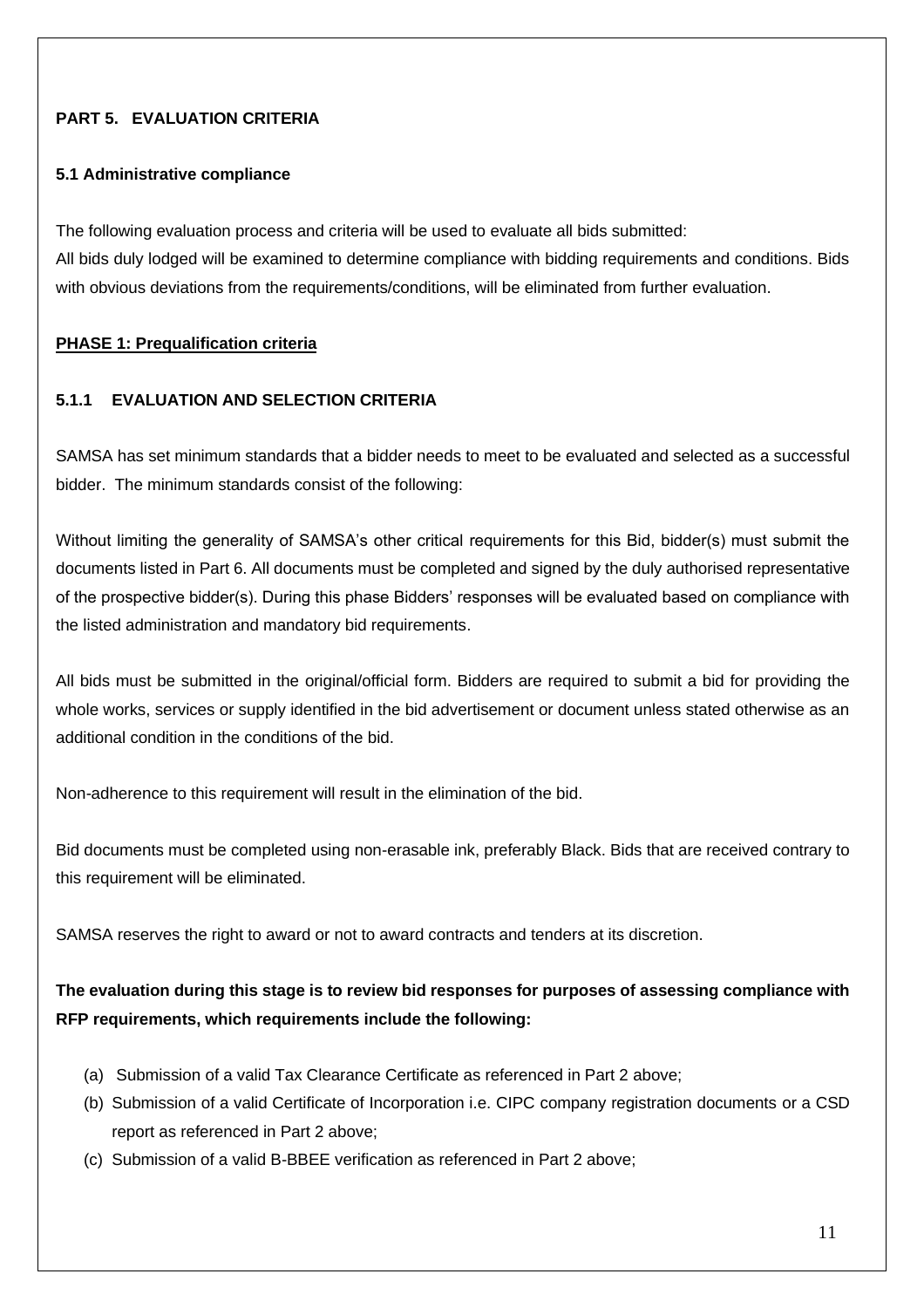- (d) Submission of duly completed Standard Bidding Documents and other requirements, as reflected in this RFP, which cover the following:
	- Technical Proposal in line with the Technical Evaluation Criteria in Part 5 of this RFP document
	- Financial/ Price Proposal in line with Part 4 of this RFP document
	- All required documents in line with Part 6 of this RFP

**Note:** Failure to comply with the requirements assessed in Level 1 (governance), may lead to disqualification of bids.

# **Phase 1: Mandatory Technical Requirements**

2. Availability of premises - from 1 April 2021

# **Phase 2 – Other Technical Evaluation Criteria**

Scores will be tabulated to 100 points. Respondents must score 75 points and over to be assessed on their financial offer and preference score.

The allocation of points for the evaluation of quality/functionality is set out in Table 1 below: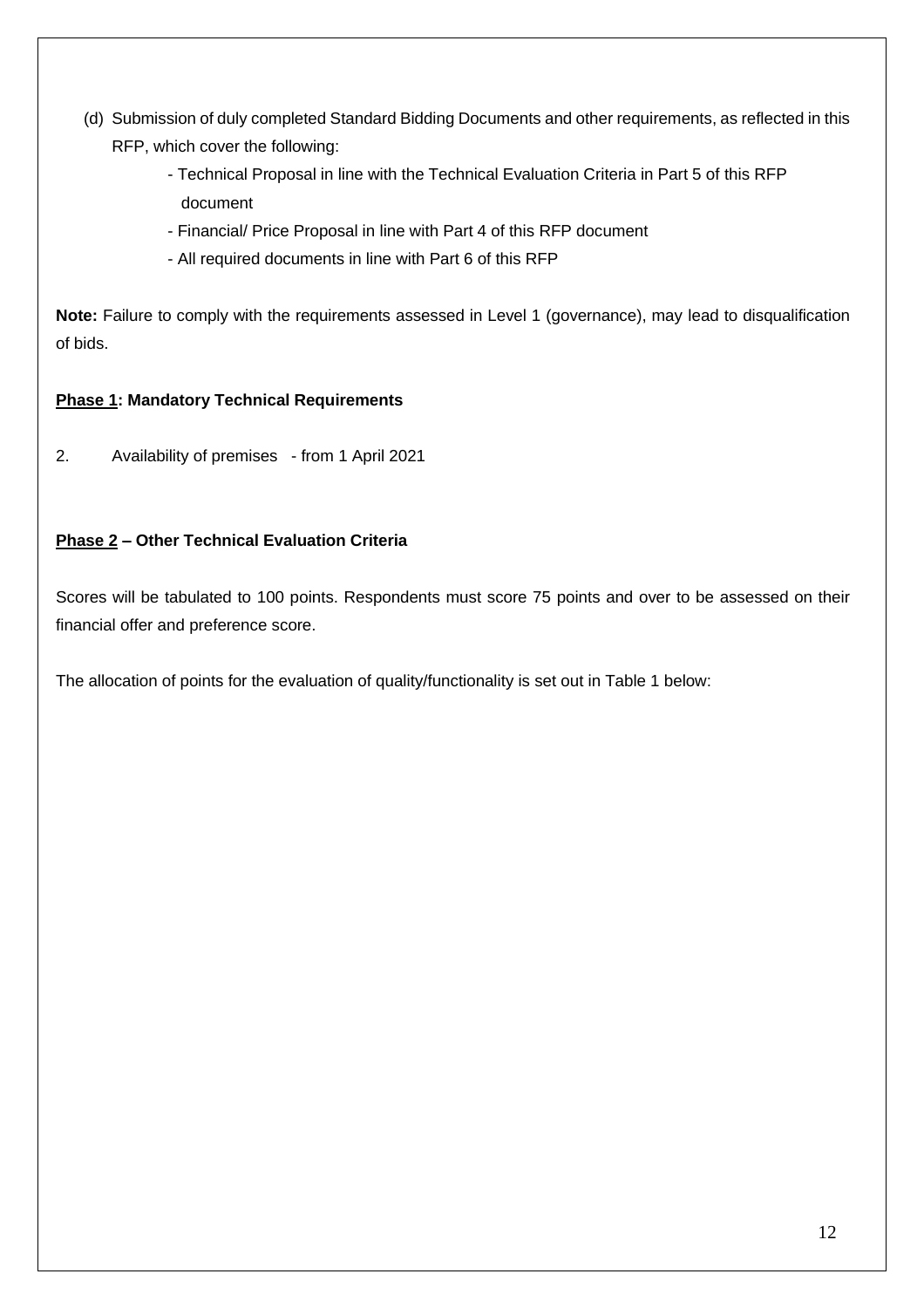| <b>NO</b>      | <b>FUNCTIONALITY</b>                                                                  | <b>POINTS</b><br><b>ALLOCATED</b> |  |
|----------------|---------------------------------------------------------------------------------------|-----------------------------------|--|
| $\mathbf{1}$   | The premises should be close to the port with the port preferably in                  | 15                                |  |
|                | direct sight. The size of the premises should be approximately                        |                                   |  |
|                | 1000m <sup>2</sup> - 1200m <sup>2</sup> of usable space.                              |                                   |  |
|                | Unobstructed floor space, easy ergonomic use of floor space - 15                      |                                   |  |
|                | points                                                                                |                                   |  |
|                | Obstructed floor space, difficult ergonomic use of floor space – 10                   |                                   |  |
|                | points                                                                                |                                   |  |
| $\overline{2}$ | The premises should provide 34 Parking Bays for SAMSA                                 | 10                                |  |
|                | employees;                                                                            |                                   |  |
|                | -uncovered parking bays = 5 points                                                    |                                   |  |
|                | - covered parking bays = 10 points                                                    |                                   |  |
| 3              | Availability of back-up power generator in cases of power failure or                  | 15                                |  |
|                | load shedding                                                                         |                                   |  |
| 4              | Existing data centre/server room which includes data centre/server                    | 10                                |  |
| 5              | room of about 15-20 square meters<br>Provision of the available building floor space: | 10                                |  |
|                | SAMSA sole tenant on the floor space $-10$ points                                     |                                   |  |
|                | Floor shared with other tenants $-5$ points                                           |                                   |  |
| 6              | The premises are handicapped accessible and disabled friendly,                        | 10                                |  |
|                | which means that the premises and offices, including toilet facilities,               |                                   |  |
|                | offered to SAMSA are easily accessible by disabled persons,                           |                                   |  |
|                | including those in wheelchairs? Please give full details of all                       |                                   |  |
|                | provisions made for the disabled.                                                     |                                   |  |
| $\overline{7}$ | Premises must be fitted with a well-maintained lifts and air-                         | 15                                |  |
|                | conditioning system - 10 points                                                       |                                   |  |
|                |                                                                                       |                                   |  |
|                | Provide air-conditioning and lifts service record for 3 years – 15                    |                                   |  |
|                | points                                                                                |                                   |  |
| 8              | Proposals that offer security guards at the property or the building                  | 15                                |  |
|                | and access control will receive preference. The contract for the                      |                                   |  |
|                | security services must be the Landlord/bidder's responsibility and                    |                                   |  |
|                | the monthly payments must be for the Landlord/bidder's account                        |                                   |  |
|                | (e.g. SAMSA's proportionate share of the costs of security guards                     |                                   |  |
|                | must already be included in SAMSA's gross rental). To qualify for                     |                                   |  |
|                | this preference, the security company must be registered with                         |                                   |  |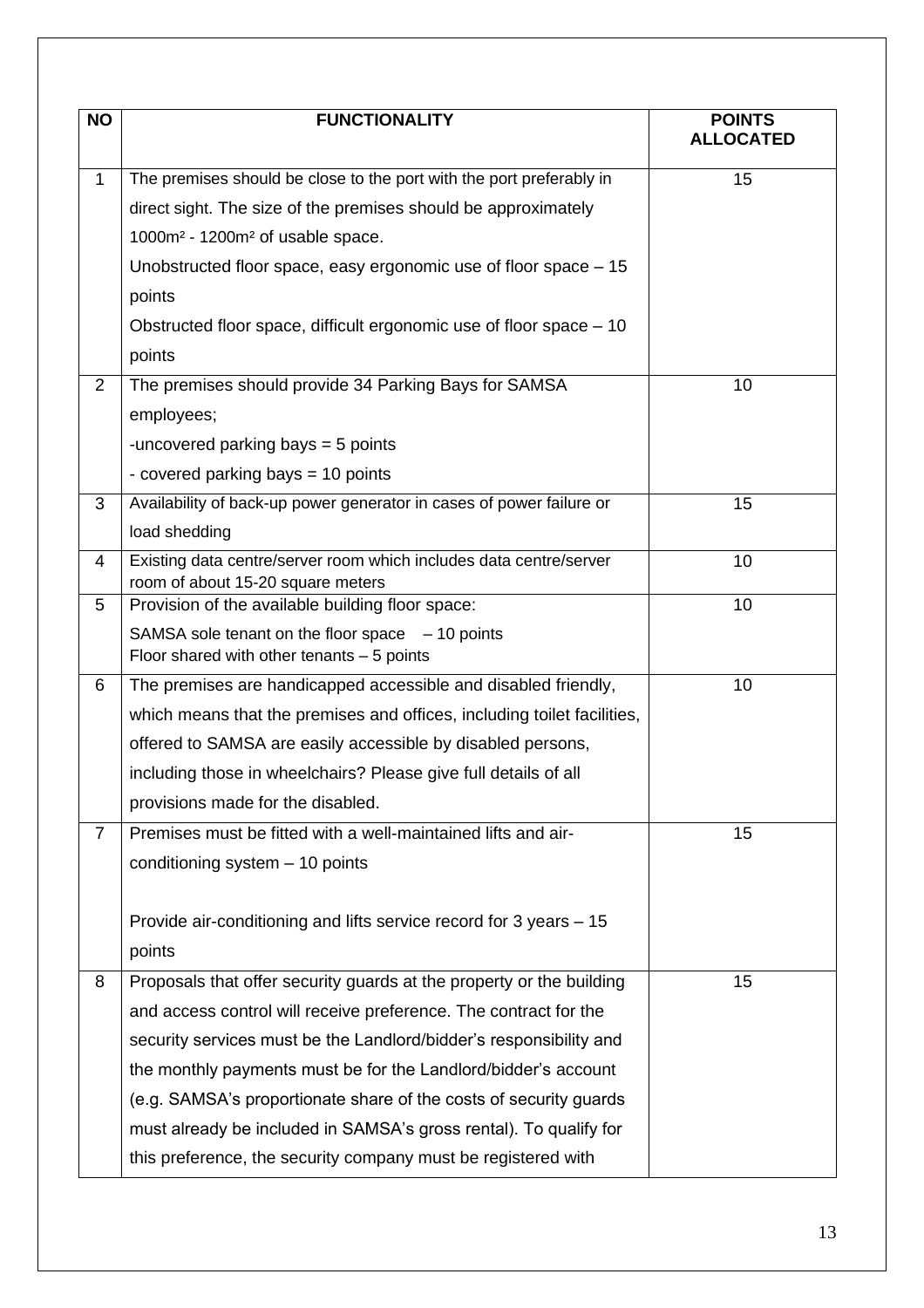|                                                         | 100 |
|---------------------------------------------------------|-----|
| registration must be attached to the bidder's proposal. |     |
| PSIRA and be in good standing with PSIRA. Proof of this |     |

# **Phase 3 – Site Visit**

# **Inspections in loco of or site visits to premises offered by qualifying bidders:**

To ensure the suitability and acceptance of the location of the proposed site and of the premises offered, SAMSA will conduct a site visits or inspections in loco, at any time. Arrangement will be done with shortlisted bidders.

The following criteria will be used to evaluate the premises (minimum score of 75 required)

| <b>NO</b>      | <b>FUNCTIONALITY</b>                                                                                    | <b>POINTS ALLOCATED</b> |
|----------------|---------------------------------------------------------------------------------------------------------|-------------------------|
| $\mathbf{1}$   | The premises should be close to the port with the port preferably in direct                             | 15                      |
|                | sight. The size of the premises should be approximately 1000m <sup>2</sup> -                            |                         |
|                | 1200m <sup>2</sup> of usable space within 100 m <sup>2</sup> of required size.                          |                         |
|                | Unobstructed floor space, easy ergonomic use of floor space – 15                                        |                         |
|                | points                                                                                                  |                         |
|                | Obstructed floor space, difficult ergonomic use of floor space – 10<br>points                           |                         |
| $\overline{2}$ | The premises must provide a minimum of 34 Parking Bays for SAMSA                                        | 10                      |
|                | employees;                                                                                              |                         |
|                | -uncovered parking bays = 5 points                                                                      |                         |
|                | - covered parking bays = 10 points                                                                      |                         |
| 3              | Availability of back-up power generator in cases of power failure or load                               | 15                      |
|                | shedding                                                                                                |                         |
| 4              | Existing data centre/server room which includes data centre/server room<br>of about 15-20 square meters | 10                      |
| 5              | Provision of the available building floor space:                                                        | 10                      |
|                | SAMSA sole tenant on floor<br>$-10$ points                                                              |                         |
|                | Floor shared with other tenants $-5$ points                                                             |                         |
| 6              | The premises are handicapped accessible and disabled friendly,                                          | 10                      |
|                | which means that the premises and offices, including toilet facilities,                                 |                         |
|                | offered to SAMSA are easily accessible by disabled persons, including                                   |                         |
|                | those in wheelchairs? Please give full details of all provisions made for                               |                         |
|                | the disabled.                                                                                           |                         |
| $\overline{7}$ | Premises must be fitted with a well-maintained lifts and air-                                           | 15                      |
|                | conditioning system $-10$ points                                                                        |                         |
|                |                                                                                                         |                         |
|                | Provide air-conditioning and lifts service record for 3 years - 15 points                               |                         |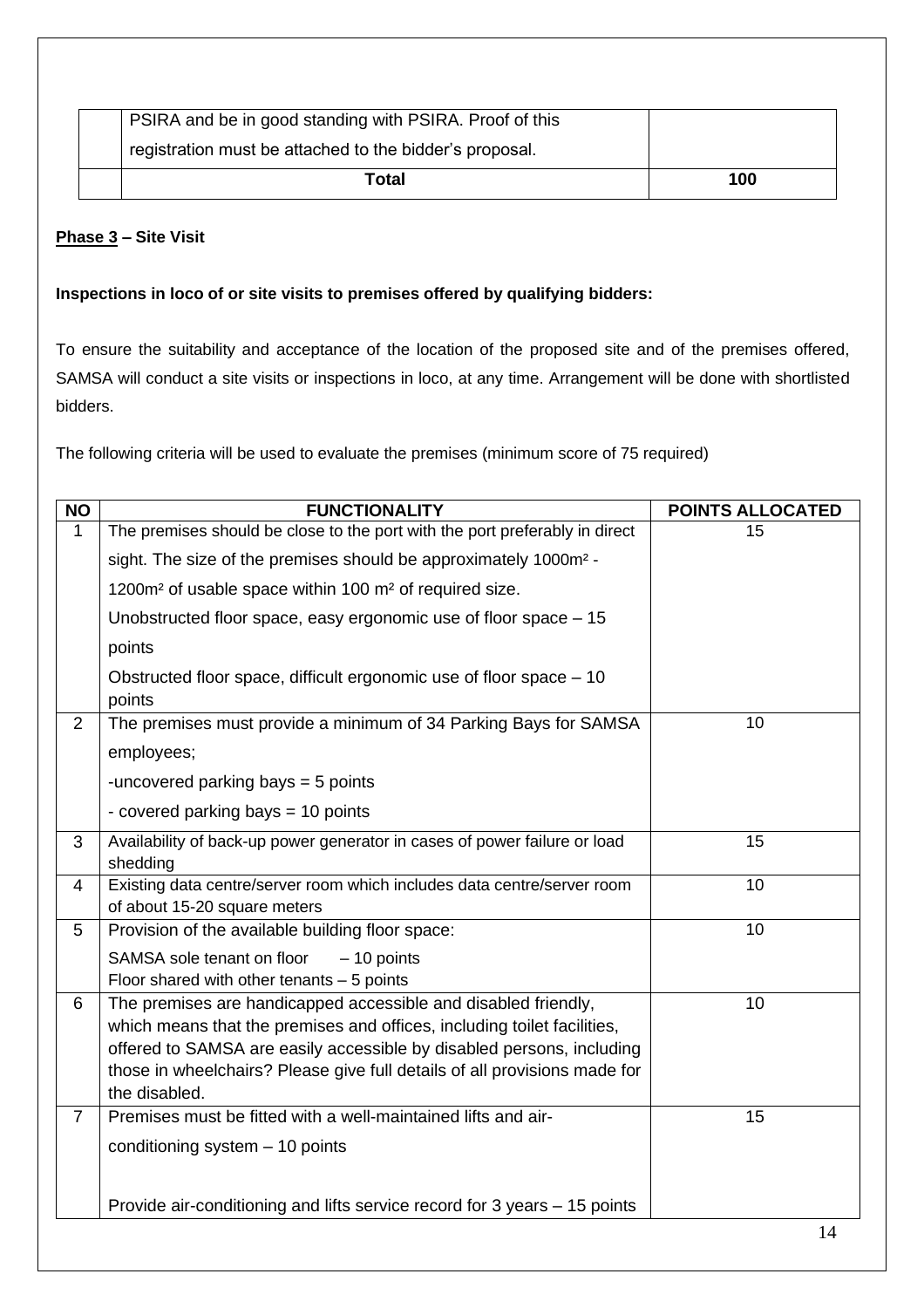| 8 | Proposals that offer security guards at the property or the building and<br>access control will receive preference. The contract for the security<br>services must be the Landlord/bidder's responsibility and the monthly<br>payments must be for the Landlord/bidder's account (e.g. SAMSA's<br>proportionate share of the costs of security guards must already be<br>included in SAMSA's gross rental). To qualify for this preference, the<br>security company must be registered with PSIRA and be in good<br>standing with PSIRA. Proof of this registration must be attached to the<br>bidder's proposal. | 15  |
|---|-------------------------------------------------------------------------------------------------------------------------------------------------------------------------------------------------------------------------------------------------------------------------------------------------------------------------------------------------------------------------------------------------------------------------------------------------------------------------------------------------------------------------------------------------------------------------------------------------------------------|-----|
|   | Total                                                                                                                                                                                                                                                                                                                                                                                                                                                                                                                                                                                                             | 100 |

# **Phase 4 - Preference Point System**

Bidders that achieved a minimum score of 80 points in the presentation and whose site visit substantially corroborated the evidence produced in Phases 2 and 3 will progress to this phase and will be evaluated in accordance with the preference point system.

In accordance with the Preferential Procurement Regulations, 2017 pertaining to the Preferential Procurement Policy Framework Act (No. 5 of 2000), the 80/20 point system will be applied in evaluating proposals that qualify for further consideration, where price constitutes 80 points and a maximum of 20 points will be awarded based on the bidder's B-BBEE Status Level Certificate.

| Table 3                                   | <b>Number of points</b> |
|-------------------------------------------|-------------------------|
| <b>B-BBEE Status Level of Contributor</b> | (80/20 system)          |
| 1                                         | 20                      |
| $\overline{\mathbf{2}}$                   | 18                      |
| $\mathbf{3}$                              | 14                      |
| $\overline{\mathbf{4}}$                   | 12                      |
| 5                                         | 8                       |
| $6\phantom{1}6$                           | $6\phantom{1}$          |
| $\overline{7}$                            | $\overline{\mathbf{4}}$ |
| 8                                         | $\overline{2}$          |
| Non-compliant contributor                 | $\mathbf 0$             |
|                                           |                         |

The following formula will apply

Price Evaluation

# *BBBEE = Ps=80 {(1- Pt – P min)} = 80 points and Price =20 pints*

*P min*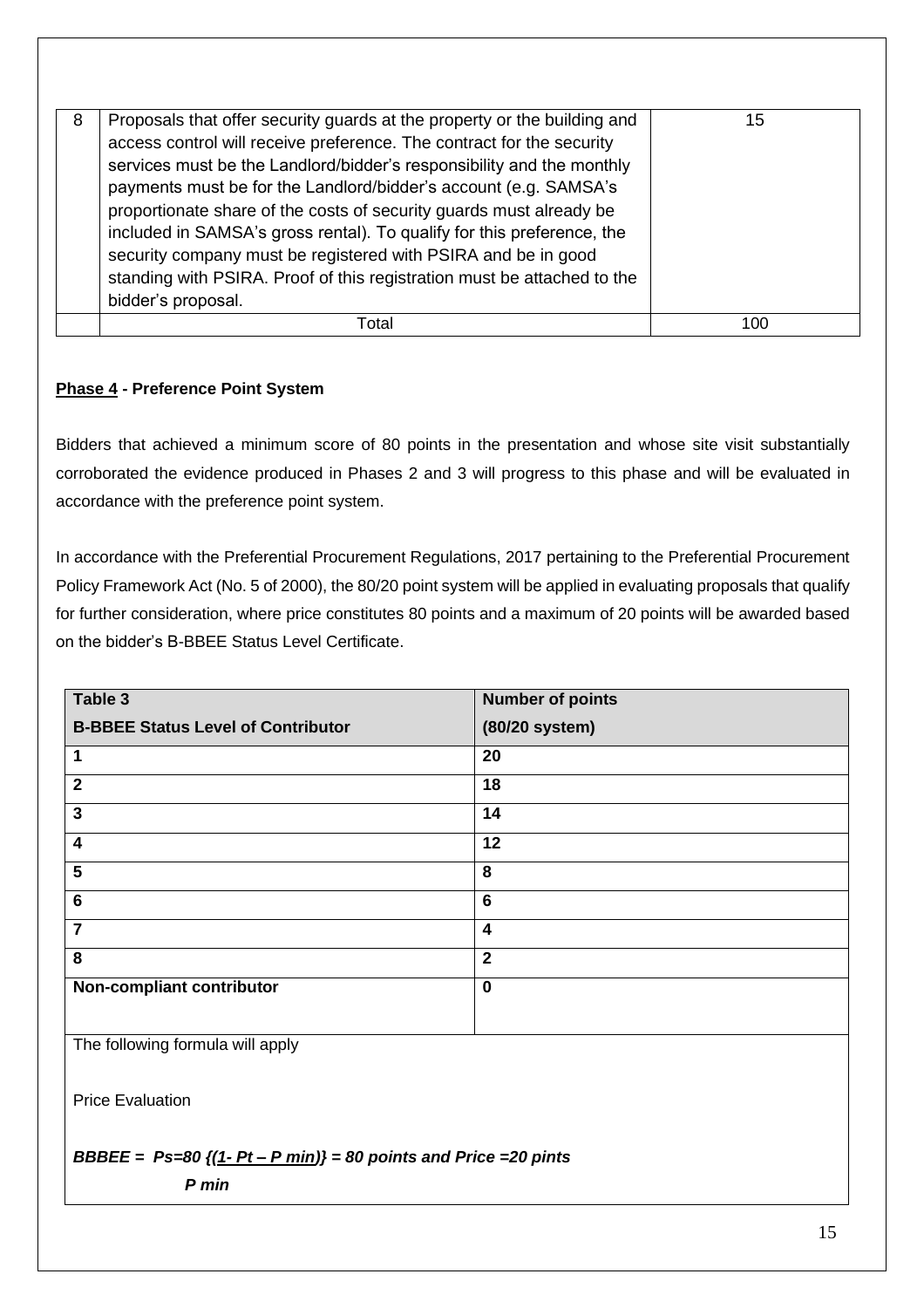The following conditions will apply:

Points scored will be rounded off to the nearest 2 decimal places.

- In the event that two or more tenders have scored equal total points, the successful tender must be the one scoring the highest number of preference points for B-BBEE.
- Should two or more tenders be equal in all respects, the award shall be decided by the drawing of lots.
- A contract may, on reasonable and justifiable grounds, be awarded to the bid that did not score the highest number of points.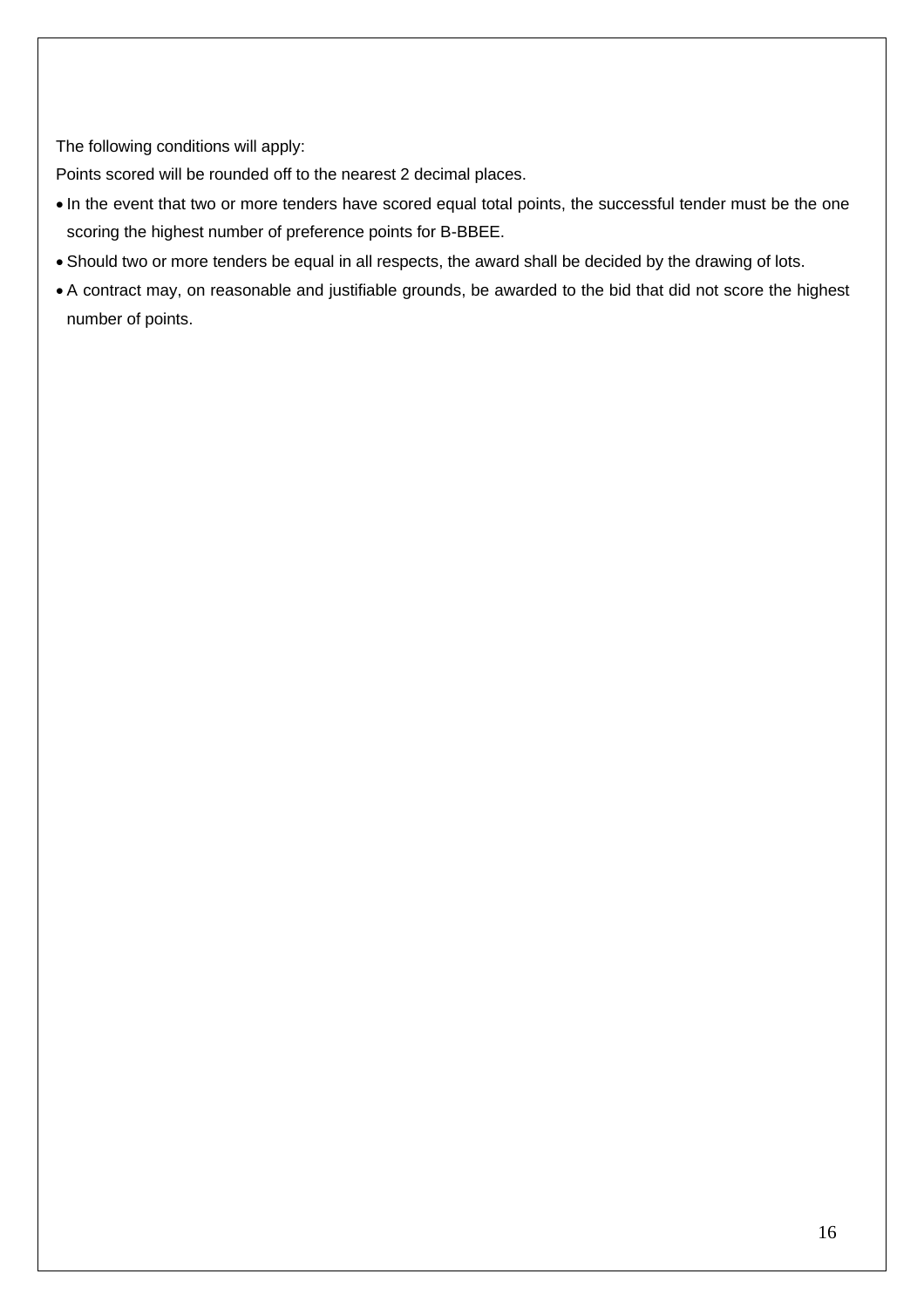# **6. PART 6 – REQUIRED DOCUMENTS**

# **6.1 STANDARD BIDDING DOCUMENTS**

In addition to the Annexures listed below, the following documents must be completed, signed and submitted together with the bid response:

- Confidentiality and Non-disclosure Agreement (Annexure A);
- Invitation to Bid (SBD 1);
- Pricing Schedule (SBD 3.3 Professional Service or 3.1 Purchases);
- Declaration of Interest (SBD 4);
- Preference Points Claims Form in terms of the Preferential Procurement Regulations 2017 (SBD 6.1);
- Declaration of Bidder's Past SCM Practices (SBD 8); and
- Certificate of Independent Bid Determination (SBD 9).

**Note:** Failure to submit these documents may lead to disqualification of the bidder.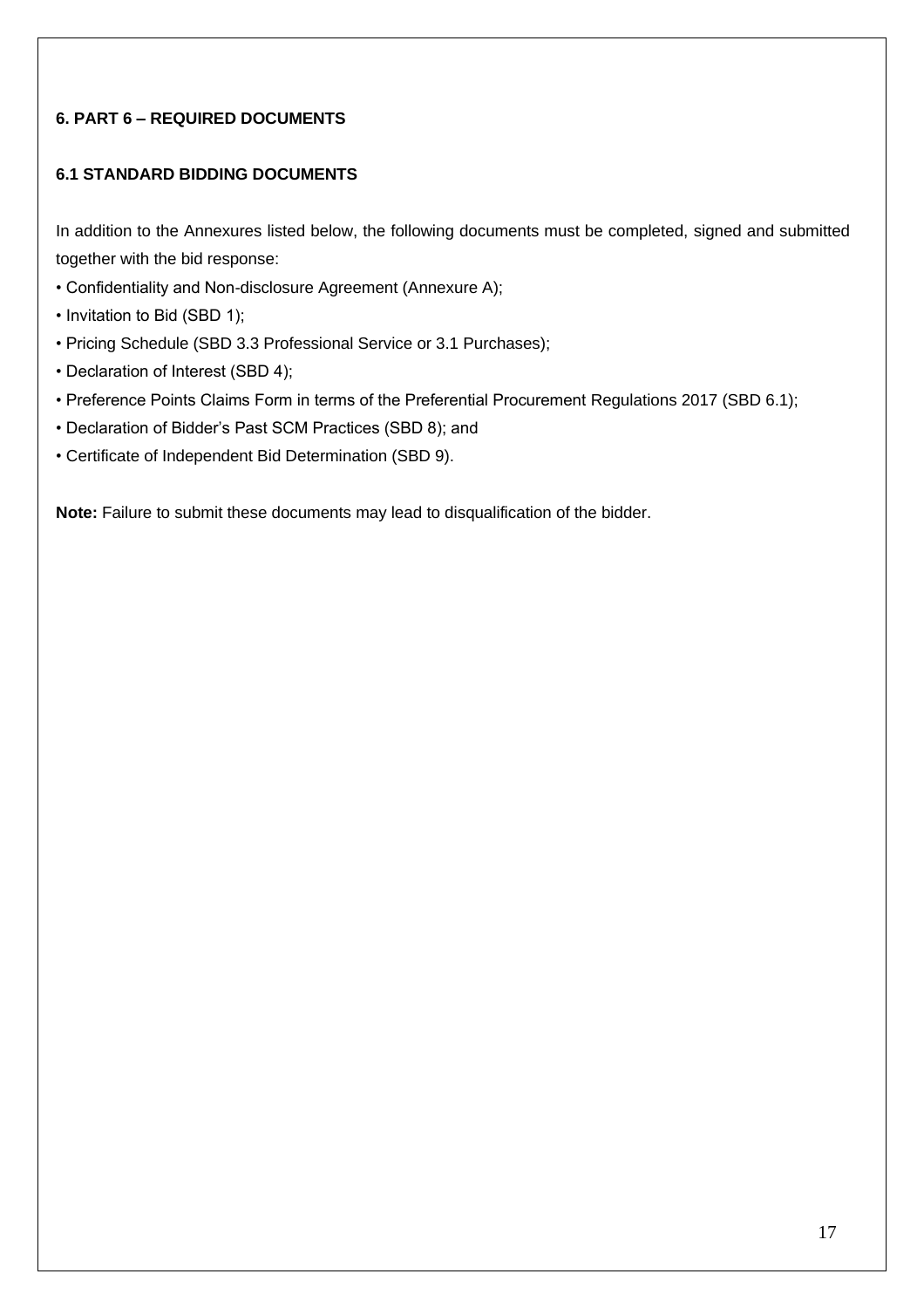# **ANNEXURE A: NON-DISCLOSURE AGREEMENT**

# **MEMORANDUM OF AGREEMENT Entered into between: SAMSA**

A company duly incorporated under the laws of Republic of South Africa, having its main place of business at 146 Lunnon Road, Cnr Jan Shoba & Lunnon Road, Hillcrest 0183 registered under Act 5 of 1998 (Hereinafter referred to as "the Discloser")

And

………………………………………………….

A company duly incorporated under the laws of Republic of South Africa, having its main place of business

at…………………………………………………………………………………………………………………………….

with registration number:……………………………………………………………………………………………

(Hereinafter referred to as "the Recipient")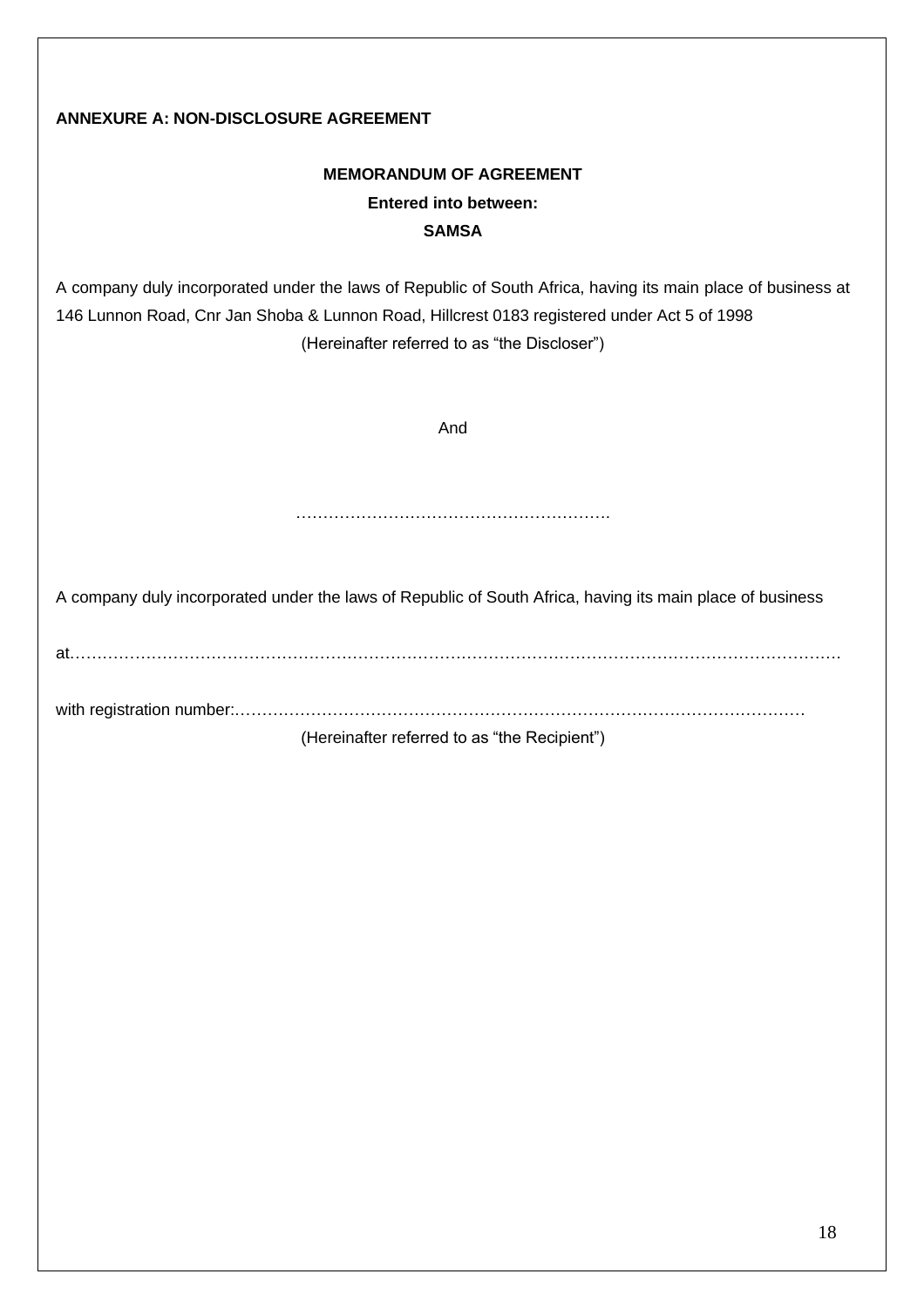### **PREAMBLE**

Whereas the Discloser will disclose certain confidential information to the Recipient, for purposes of\_\_\_\_\_\_\_\_\_\_\_\_\_\_\_\_\_\_\_\_\_\_\_\_\_\_\_\_\_\_\_\_\_\_\_\_\_\_\_\_\_\_\_\_\_\_\_\_\_\_\_\_\_\_\_\_\_\_\_\_\_\_\_\_\_\_\_\_\_\_\_\_\_\_\_\_;

And whereas the Recipient wishes to receive confidential information on the condition that the Recipient will not disclose the same to any third party or make use thereof in any manner except as set out below.

The Discloser and the Recipient hereby agree to the following:

### **1. Definitions**

Unless the contrary is clearly indicated, the following words and/or phrases, when used in this Agreement, shall have the following meaning:

1.1 **"Agreement"** shall mean this written document together with all written appendices, annexures, exhibits or amendments attached to it from time to time;

1.2 **"Commencement Date"** shall mean the date of last signature of this agreement,

1.3 **"Confidential Information"** shall mean all information which:

1.3.1 pertains to the Disclosing Purpose, disclosed, revealed or exchanged by the Discloser to the Recipient, and which pertains to, but is not limited to all intellectual property rights, all trade secrets, all agreements (whether in writing or not) which exist at the time of revealing the content thereof to the Recipient, the content of all possible future agreements which the Discloser intends to enter into with any other party, all knowledge obtained by way of research and development, irrespective of whether the aforementioned information that is revealed is applicable to technical, business or financial aspects of the Discloser; and/or

1.3.2 any information of whatever nature, which has been or may be submitted by the Discloser to the Recipient, whether in writing or in electronic form or pursuant to discussions between the Parties, or which can be obtained by examination, testing, visual inspection or analysis, including, without limitation, business or financial data, know-how, formulae, processes, specifications, sample reports, models, customer lists, computer software, inventions or ideas; and/or

1.3.3 Any dispute between the Parties resulting from this Agreement; and/or

1.3.4 Any fault or defect in any aspect of the business of the Discloser, irrespective of whether the Discloser knows about such a fault or defect;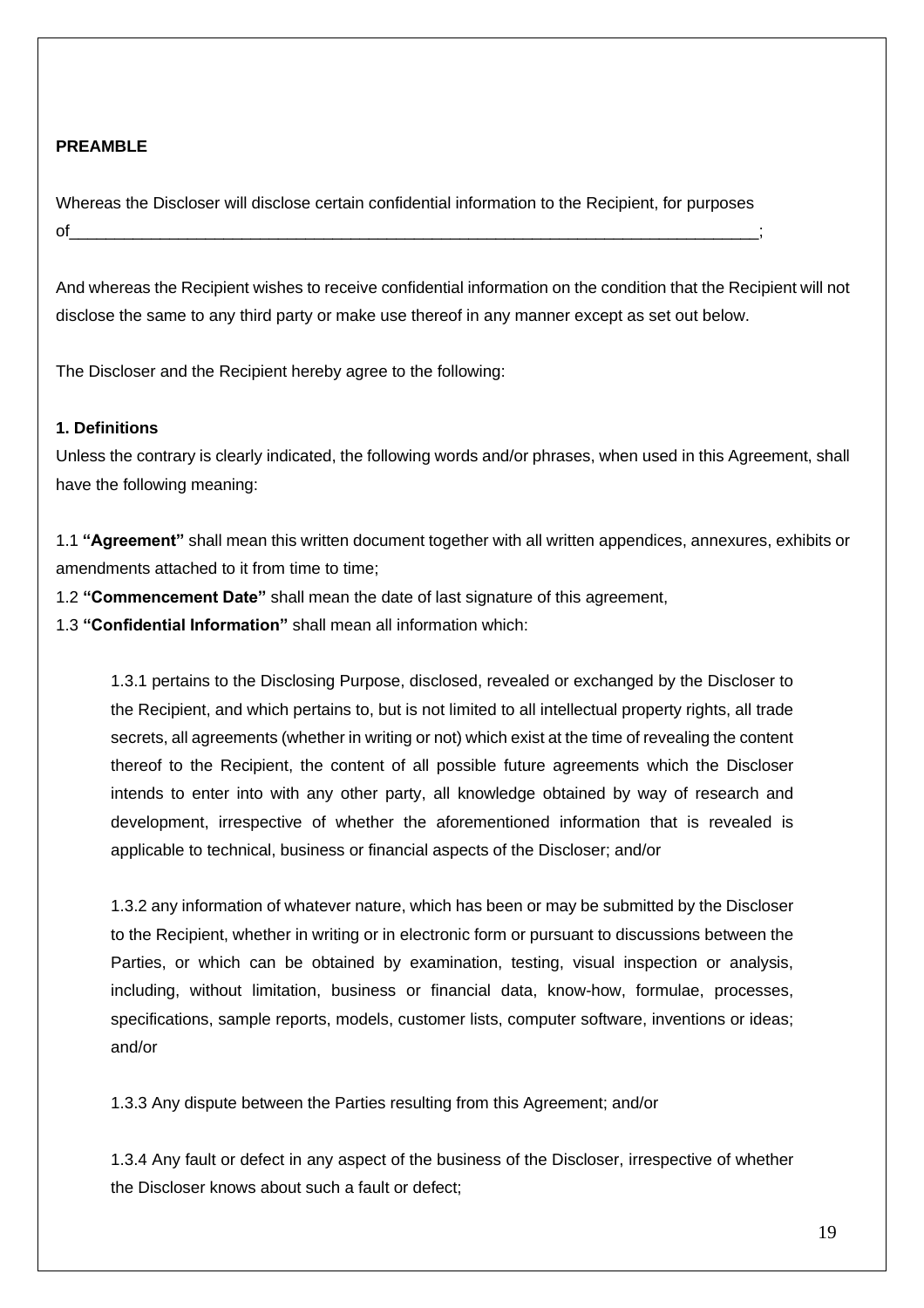1.4 **"Notice"** shall mean a written document;

1.5 **"Parties"** shall mean both the Discloser (SAMSA) and the Recipient.

1.**6 "Board"** shall mean Board of Directors of the Discloser.

# **2. Obligations of the Recipient**

The Recipient shall:

2.1 use the confidential information disclosed to it solely for the purposes of …………………………………………………………………………………………………………… ………………………………and for no other purpose whatsoever ("Disclosing Purpose");

2.2 treat and safeguard the Confidential Information as private and confidential;

2.3 ensure proper and secure storage of all Confidential Information;

2.4 not at any time without the prior written consent of the Discloser or another employee of the disclosure from which he received the information,

2.4.1 disclose or reveal to any person or party either the fact that discussions or negotiations are taking, or have taken place between the Board, employee and another employee or the content of any such discussions or other facts relating to the Disclosing Purpose, except where required by law or any governmental, or regulatory body;

2.5 not create the impression with or lead any third party to interpret or construe any condition contained in this Agreement, that this Agreement is an Agency Agreement and/or Partnership Agreement and/or a Joint Venture and/or any other similar arrangement;

2.6 not allege that this Agreement grants it, either directly, or by implication, or by estoppel or otherwise a license under any patent or patent application, or that it is entitled to utilize the Confidential Information in any way contrary to the stipulations contained in this Agreement;

2.7 on termination of this Agreement act with the Confidential Information in accordance with a Notice delivered to it by the Discloser and if no such Notice was delivered, the Recipient shall destroy the Confidential Information in a similar manner to which it would destroy information that it would consider to be its own Confidential Information.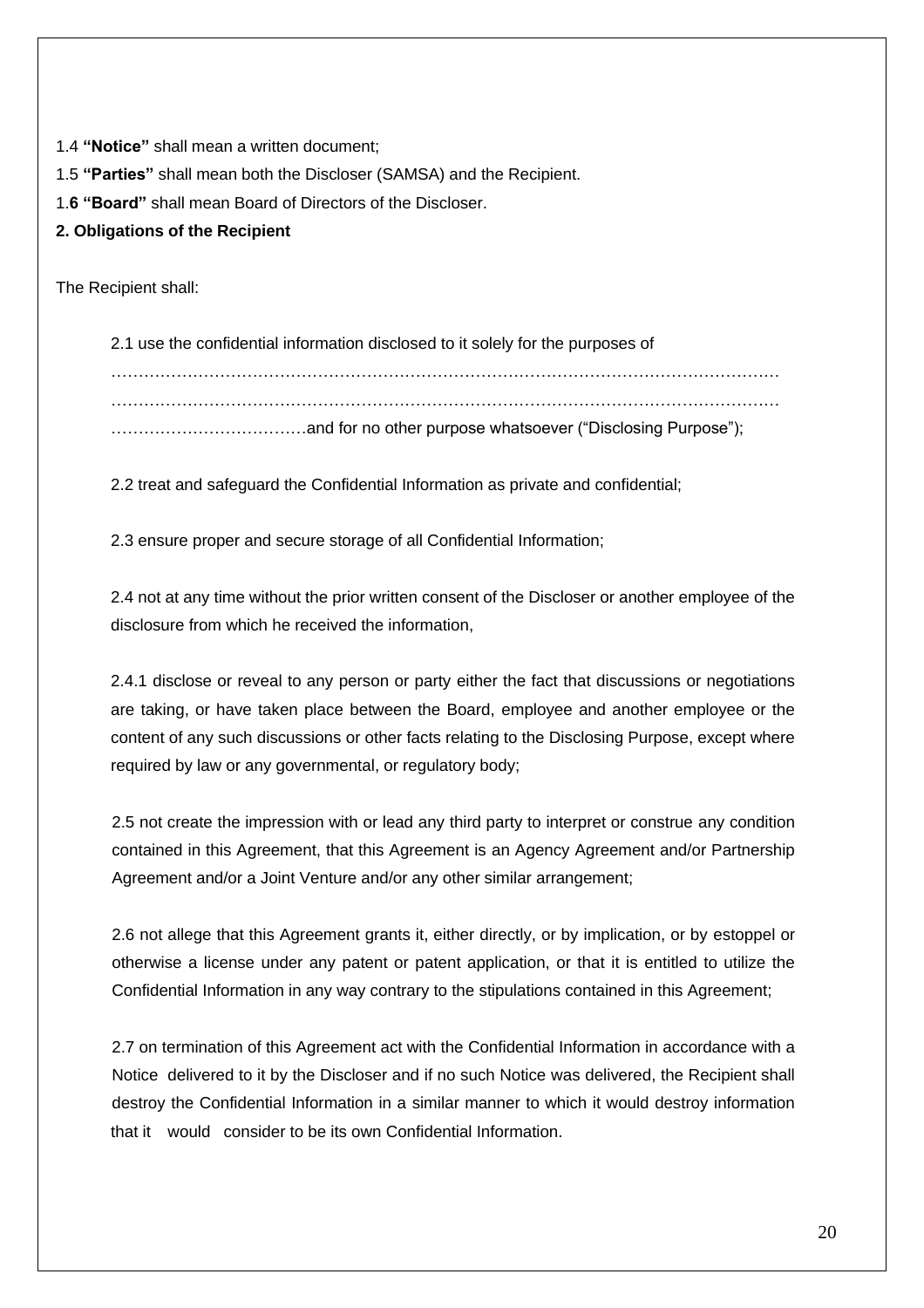### **3. Obligations of the Discloser**

Subject to clause 2, the Discloser shall:

3.1 disclose to the Recipient, in writing any relevant information in their possession or under their care; and

3.2 furnish the Recipient at least 7 (seven) calendar days prior to this Agreement being terminated, for whatever reason, with a Notice instructing the Recipient about what it should do with the Confidential Information once the Agreement has been terminated.

#### **4. Exclusions**

The provisions of Clause 3 above will not apply to any Confidential Information which:

4.1 is at the time of disclosure to the Recipient, within the public domain and could be obtained by any person with no more than reasonable diligence;

4.2 come into the public domain and could be obtained after such disclosure, otherwise than by reason of a breach of any of the undertakings contained in this Agreement;

4.3 is subsequently provided to the Recipient by a person who has not obtained such information from the Discloser, provided that, in any such case, such information was not obtained illegally or disclosed by any person in breach of any undertaking or duty as to confidentiality whether expressed or implied;

4.4 is disclosed with the written approval of the Discloser; is or becomes available to a third party from the Discloser on an unrestricted basis;

4.6 is obliged to be reproduced under an order of court or government agency of competent jurisdiction.

# **5. Commencement**

This Agreement shall commence on the Commencement Date.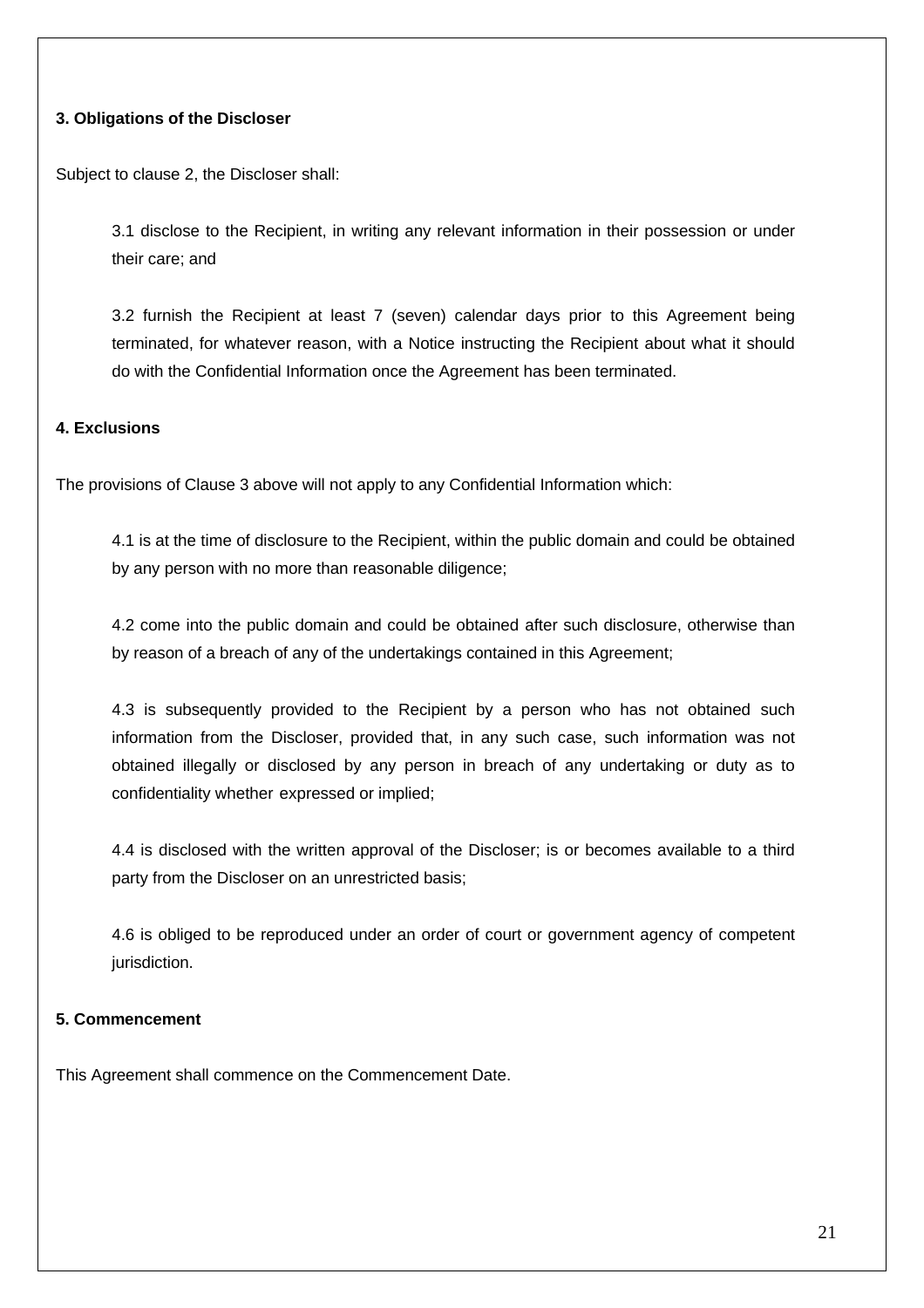### **6. Cancellation**

6.1 The Agreement shall not terminate automatically. Either party must be able to terminate on written notice to the other party once the Disclosing Purpose is completed. The obligations of confidentiality under this Agreement shall continue to apply after assignment or termination of this Agreement.

6.2 The Parties further agree that either Party shall have the right at any time to give notice in writing to terminate this Agreement forthwith in the event of a material breach of any of the terms and conditions of the Agreement. If the breach in question is one which can effectively be remedied, the Parties shall endeavour to jointly try to remedy such breach, failing which, the Agreement shall be terminated.

## **7. Interpretation**

7.1 The clause headings in this Agreement have been inserted for convenience only and will not be taken into consideration in the interpretation of this Agreement;

7.2 Any reference in this Agreement to the singular includes the plural and vice versa;

7.3 Any reference in this Agreement to natural persons includes legal persons and references to any gender include references to the other genders and vice versa.

## **8. Dispute Resolution**

8.1 A dispute concerning or arising out of this Agreement exists once a party notifies the others in writing of the nature of the dispute and requires it to be resolved under this clause. The parties must refer any dispute to be resolved by –

- negotiation; failing which
- mediation; failing which
- arbitration

8.2 Within ten (10) Business Days of notification, the parties must seek an amicable resolution to the dispute by referring it to designated and authorized representatives of each of the parties to negotiate and resolve it by the parties signing an agreement resolving it within fifteen (15) Business Days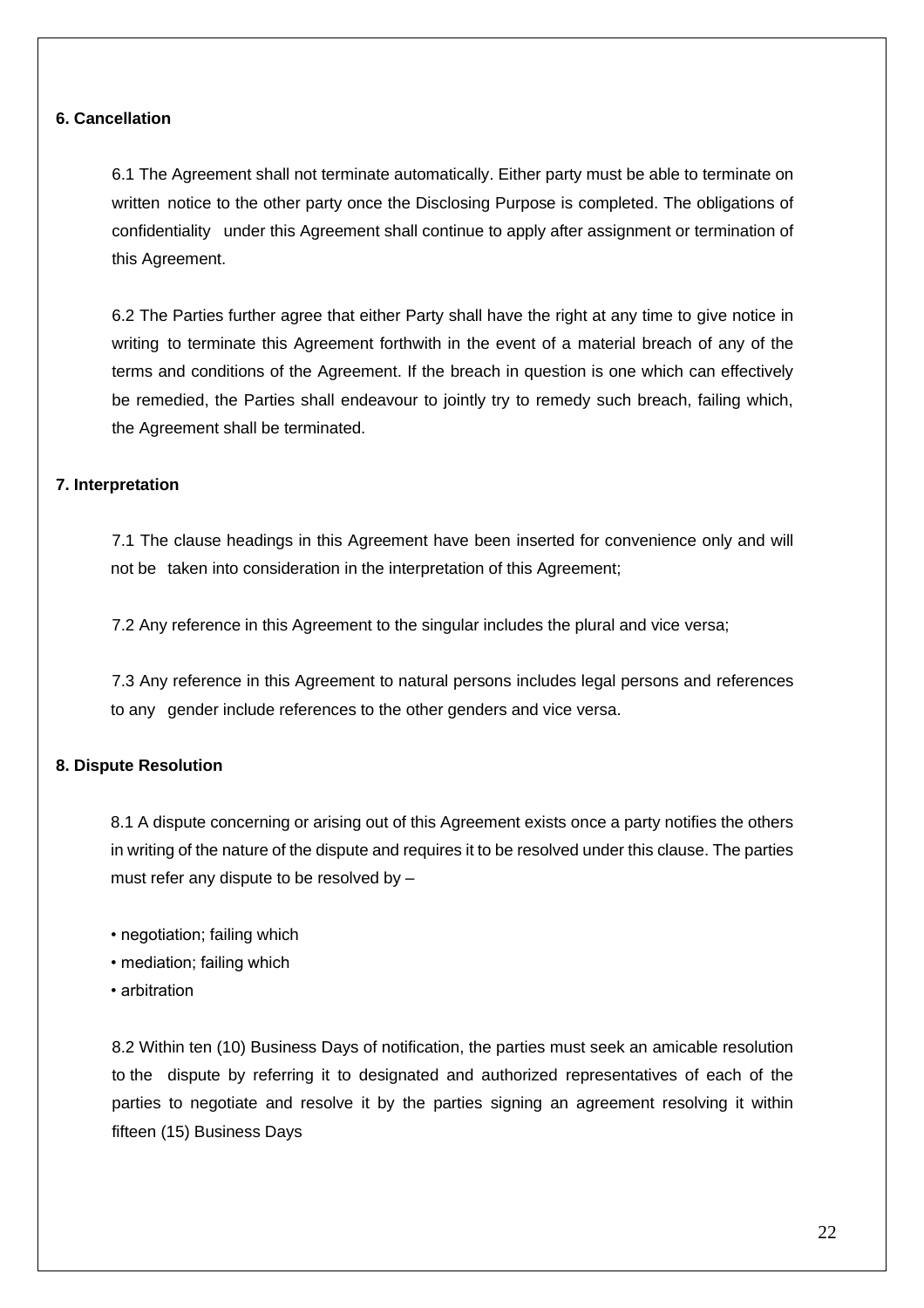8.3 If negotiation fails, the parties must refer the dispute for resolution by mediation under the rules of the Arbitration Foundation of Southern Africa (or its successor or body nominated in writing by it in its stead) (" AFSA").

8.4 If mediation fails, the parties must refer the dispute within fifteen (15) Business Days for resolution by arbitration (including any appeal against the arbitrator's decision) by one arbitrator (appointed by agreement between the parties) as an expedited arbitration in Pretoria under the then current rules for expedited arbitration of AFSA.

8.5 If the parties cannot agree on any arbitrator within a period of ten Business Days after the referral, the arbitrator will be appointed by the Secretariat of AFSA.

8.7 The periods for negotiation or mediation may be shortened or lengthened by written agreement between the parties.

8.8 This clause will not preclude any party from access to an appropriate court of law for interim relief in respect of urgent matters by way of an interdict, or mandamus pending finalisation of this dispute resolution process, for which purpose the parties irrevocably submit to the jurisdiction of a division of the High Court of the Republic of South Africa.

8.9 This clause is a separate, divisible agreement from the rest of this Agreement and must remain in effect even if the Agreement terminates, is nullified, or cancelled for any reason or cause.

## **9. Domicilium and Notices**

The Parties elect the following addresses as their respective *domicilium citandi et executandi*, at which all notices and other communications must be delivered for the purposes of this Agreement:

9.1 Discloser:

9.1.1 by hand at 146 Lunnon Road, Cnr Jan Shoba & Lunnon Road, Hillcrest, Pretoria 0183

Marked for the attention of: ………………………………….

9.1.2 by post at: P.O. Box 13286, Hatfield, Gauteng, Republic of South Africa 2010

Marked for the attention of …………………………………….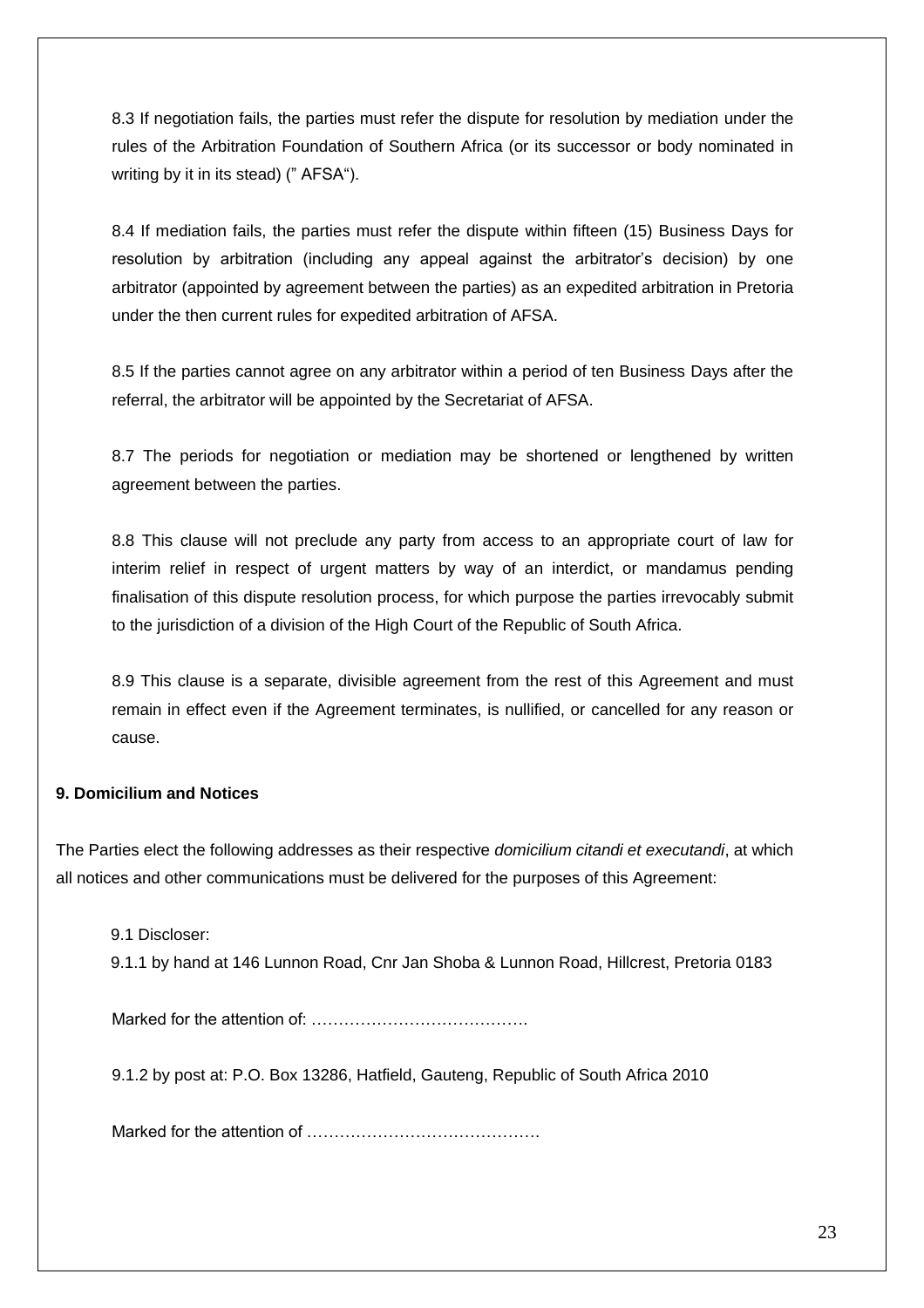| 9.1.3 by telefax at (012) 366 2602 |
|------------------------------------|
|                                    |
| 9.2 Recipient:                     |
|                                    |
|                                    |
|                                    |
|                                    |
|                                    |

9.3 Any notice or communication required or permitted to be given in terms of this agreement shall only be valid and effective if it is in writing.

9.4 Any notice addressed to either of the Parties and contained in a correctly addressed envelope and sent by registered post to it at its chosen address or delivered by hand at its chosen address to a responsible person on any day of the week between 09h00 and 16h00, excluding Saturdays, Sundays and South African public holidays, shall be deemed to have been received, unless the contrary is proved, if sent by registered post, on the 14th (fourteenth) calendar day after posting and, in the case of hand delivery, on the day of delivery.

9.5 Any notice sent by telefax to either of the Parties at its telefax number shall be deemed, unless the contrary is proved, to have been received:

9.5.1 if it is transmitted on any day of the week between 09h00 and 16h00, excluding Saturdays, Sundays and South African public holidays, within 2 (two) hours of transmission;

9.5.2 if it is transmitted outside of these times, within 2 (two) hours of the commencement any day of the week between 09h00 and 16h00, excluding Saturdays, Sundays and South African public holidays, after it has been transmitted.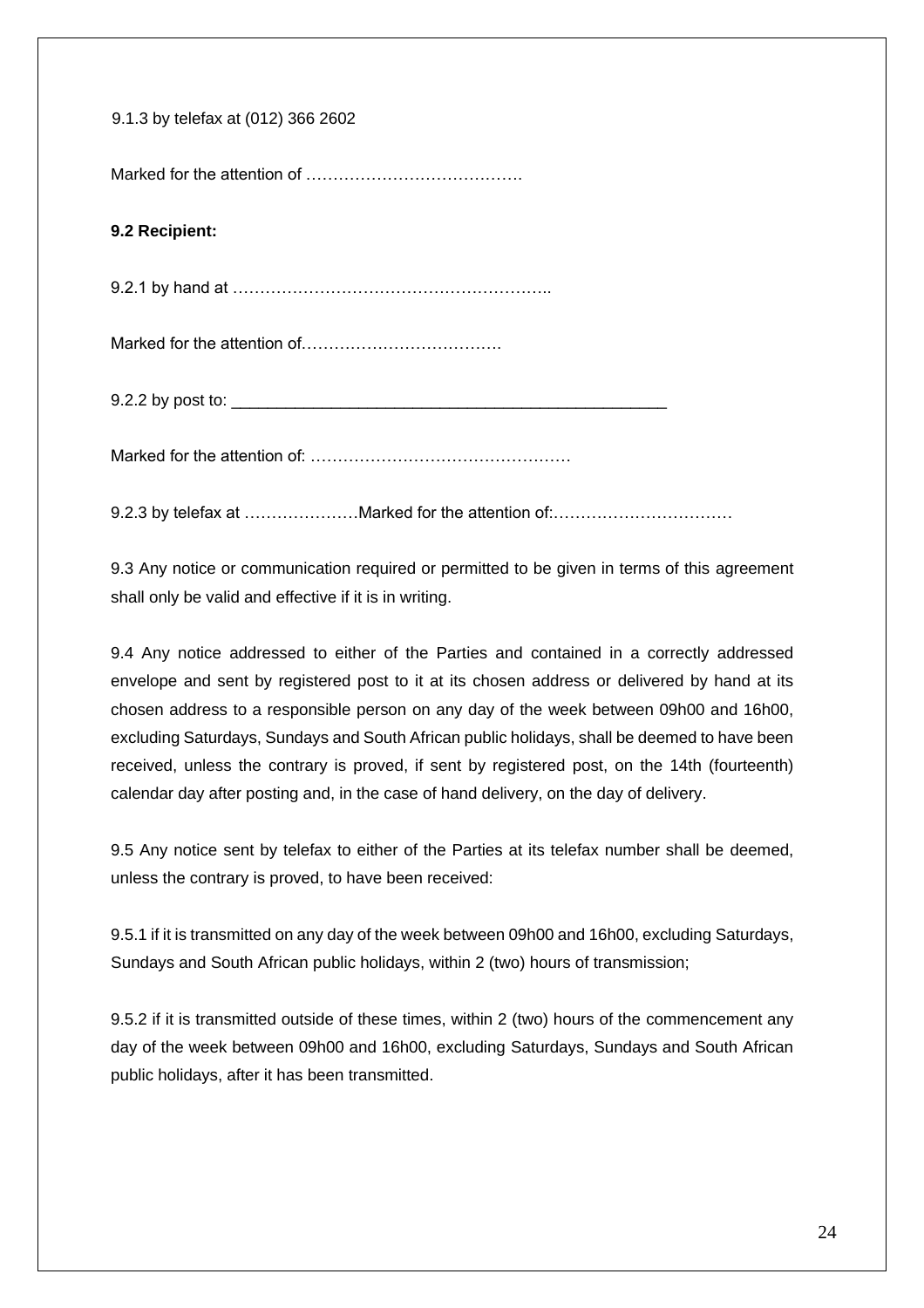### **10. Entire Agreement and Variations**

10.1 This Agreement constitutes the whole agreement between the Parties and supersedes all prior verbal or written agreements or understandings or representations by or between the Parties regarding the subject matter of this Agreement, and the Parties will not be entitled to rely, in any dispute regarding this Agreement, on any terms, conditions or representations not expressly contained in this Agreement.

10.2 No variation of or addition to this Agreement will be of any force or effect unless reduced to writing and signed by or on behalf of the Parties.

10.3 Neither party to this Agreement has given any warranty or made any representation to the other party, other than any warranty or representation which may be expressly set out in this Agreement.

## **11. Data Security**

11.1. The Recipient shall, at all times, ensure compliance with any local and international laws, regulations, policies or codes that may be enacted from time to time and put in place and maintain sufficient measures, policies and systems to manage and secure against all forms of risk to any information that may be shared or accessed through a computer or any other form of electronic communication pursuant to the Agreement.

For purposes of this clause,

"Information" shall mean, but not be limited to:

11.1.1. all cyber related information, including data; a computer program; output of a computer program; a computer system; article; data message; a computer data storage medium; output of a computer program and output of data;

11.1.2. Personal Information as defined in section 1 of the Protection of Personal Information Act No. 4 OF 2013 **("POPIA")** read with Section 1 of the Promotion of Access to Information Act No. 2 of 2000; and

11.1.3. Any other information that may be shared or accessed pursuant to the Agreement.

11.2. The Recipient shall notify the Discloser in writing of any cybercrimes or any suspected cybercrimes in its knowledge and to report such crimes or suspected crimes to the relevant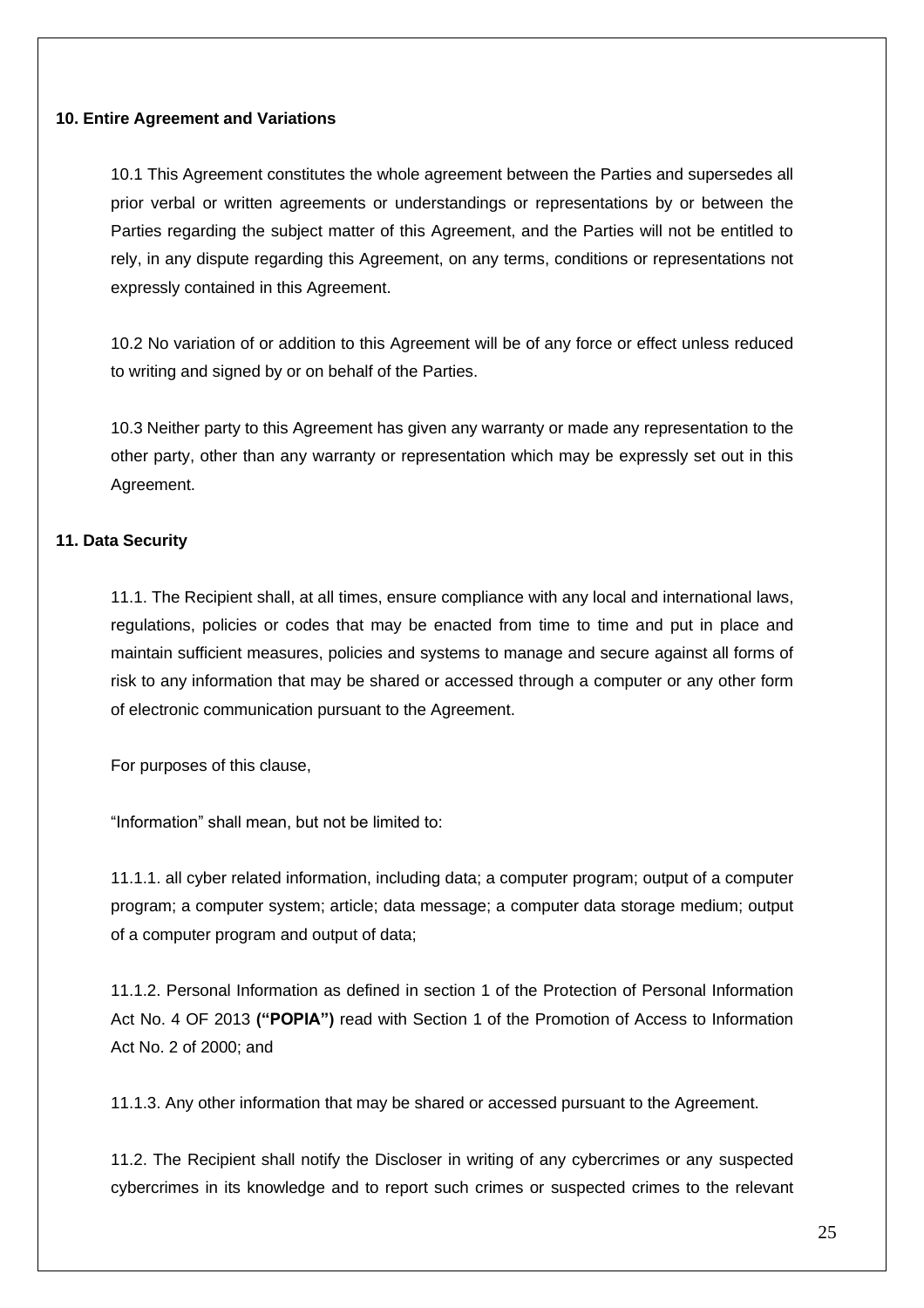authorities in accordance with applicable laws, within 10 days of becoming aware of such crime or suspected crime.

## **12. Protection of Personal Information**

12.1. For purposes of this clause–

12.1.1. the following terms shall bear meanings contemplated in Section 1 of the POPIA: consent; data subject; electronic communication; information officer; operator; person; personal information; processing; record; Regulator; responsible party; special information; as well as any terms derived from these terms.

12.1.2. "binding corporate rules" means personal information processing policies, within a group of undertakings, which are adhered to by a responsible party or operator within that group of undertakings when transferring personal information to a responsible party or operator within that same group of undertakings in a foreign country; and "group of undertakings" means a controlling undertaking and its controlled undertakings.

12.2. The Parties acknowledge and agree that, in relation to personal information that may be processed pursuant to the Agreement, the Discloser is the responsible party and the Recipient is the operator.

12.3. The Recipient must process such personal information only with the knowledge or authorisation of the Discloser and treat personal information which comes to its knowledge as confidential and must not disclose it, unless so required by law.

12.4. The Recipient must secure the integrity and confidentiality of personal information in its possession or under its control by taking appropriate, reasonable technical and organisational measures to prevent loss of, damage to or unauthorised destruction of personal information and unlawful access to or processing of personal information. In order to give effect to the obligations set out in this clause 11.2, the Recipient must take reasonable measures to:

12.5.1. identify all reasonably foreseeable internal and external risks to personal information in its possession or under its control;

12.5.2. establish and maintain appropriate safeguards against the risks identified;

12.5.3. regularly verify that the safeguards are effectively implemented; and

12.5.4. ensure that the safeguards are continually updated in response to new risks or deficiencies in previously implemented safeguards.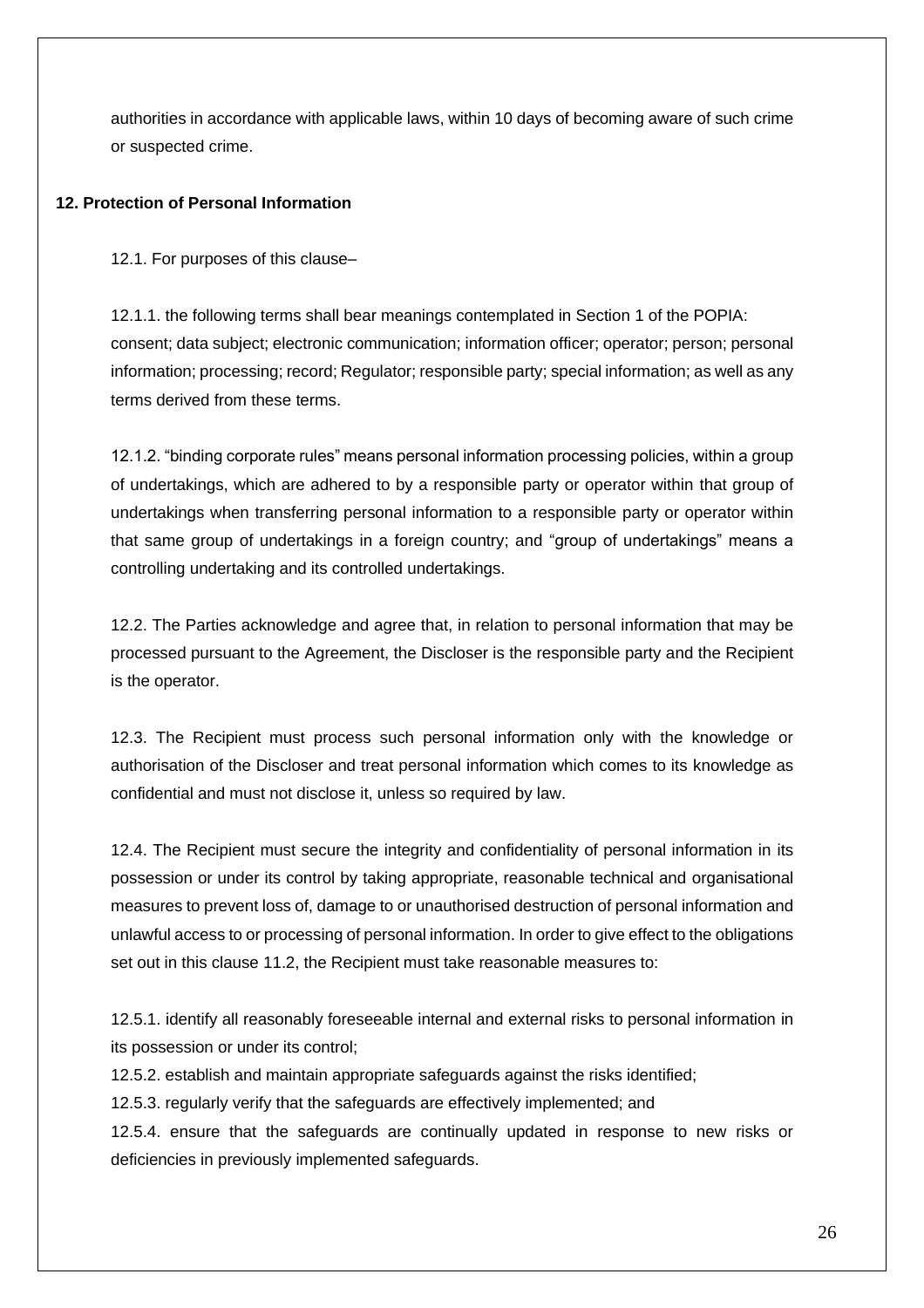12.6. The Recipient shall have due regard to generally accepted information security practices and procedures which may apply to it generally or be required in terms of specific industry or professional rules and regulations.

12.7. The Recipient shall notify the Discloser immediately where there are reasonable grounds to believe that the personal information of a data subject has been accessed or acquired by any unauthorised person.

12.8. The Recipient shall appoint an information officer and an appropriate number of deputy information officers as may be required by the POPIA, and must provide the Discloser with the details of such officers, whose responsibilities shall include

12.8.1. the encouragement of compliance, by the Recipient, with the conditions for the lawful processing of personal information;

12.8.2. dealing with requests made to the Recipient pursuant to the POPIA;

12.8.3. working with the Regulator in relation to investigations conducted under the POPIA;

12.8.4. otherwise ensuring compliance by the Recipient with the provisions of the POPIA; and 12.8.5. as may be prescribed by the POPIA.

12.9. The Recipient shall not transfer personal information about a data subject to a third party who is in a foreign country without Prior written consent of the Discloser. The Discloser will not grant such consent unless

12.9.1.the third party who is the recipient of the information is subject to a law, binding corporate rules or binding agreement which provide an adequate level of protection that

12.9.1.1. effectively upholds principles for reasonable processing of the information that are substantially similar to the conditions for the lawful processing of personal information relating to a data subject who is a natural person and, where applicable, a juristic person; and 12.9.1.2. includes provisions, that are substantially similar to this section, relating to the further transfer of personal information from the recipient to third parties who are in a foreign country;

12.9.2. the data subject consents to the transfer;

12.9.3. the transfer is necessary for the performance of a contract between the data subject and the responsible party, or for the implementation of pre-contractual measures taken in response to the data subject's request;

12.9.4. the transfer is necessary for the conclusion or performance of a contract concluded in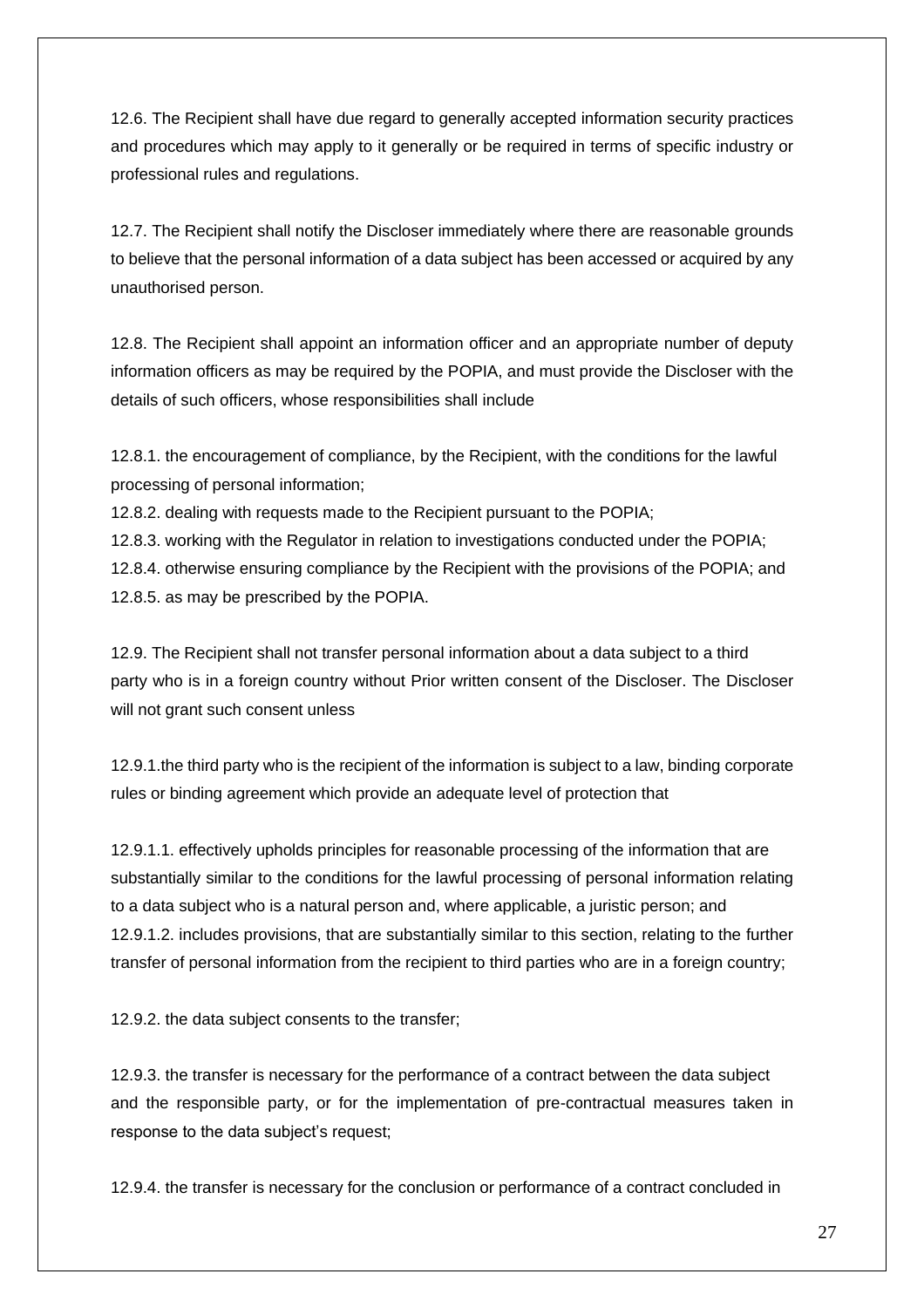the interest of the data subject between the responsible party and a third party; or

12.9.5. the transfer is for the benefit of the data subject, and

12.9.5.1.it is not reasonably practicable to obtain the consent of the data subject to that transfer; and

12.9.5.2. if it were reasonably practicable to obtain such consent, the data subject would be likely to give it.

12.10. The Recipient shall process personal information of data subjects in accordance with the conditions for the lawful processing of personal information as contemplated in the POPIA, and shall at all times put sufficient measures in place to ensure compliance with the POPIA, including compliance with any compliance notices and information notices served on the Recipient under the POPIA.

### **13. Assignment, Cession and Delegation**

Neither of the Parties shall be entitled to assign, cede, delegate or transfer any rights, obligations, share or interest acquired in terms of this Agreement, in whole or in part, to any other party or person without the prior written consent of the other, which consent shall not unreasonably be withheld or delayed.

## **14. Relaxation**

No indulgence, leniency or extension of a right, which either of the Parties may have in terms of this Agreement, and which either party ("the grantor") may grant or show to the other party, shall in any way prejudice the grantor, or preclude the grantor from exercising any of the rights that it has derived from this Agreement, or be construed as a waiver by the grantor of that right.

### **15. Waiver**

No waiver on the part of either party to this Agreement of any rights arising from a breach of any provision of this Agreement will constitute a waiver of rights in respect of any subsequent breach of the same or any other provision.

### **16. Severability**

In the event that any of the terms of this Agreement are found to be invalid, unlawful or unenforceable, such terms will be severable from the remaining terms, which will continue to be valid and enforceable.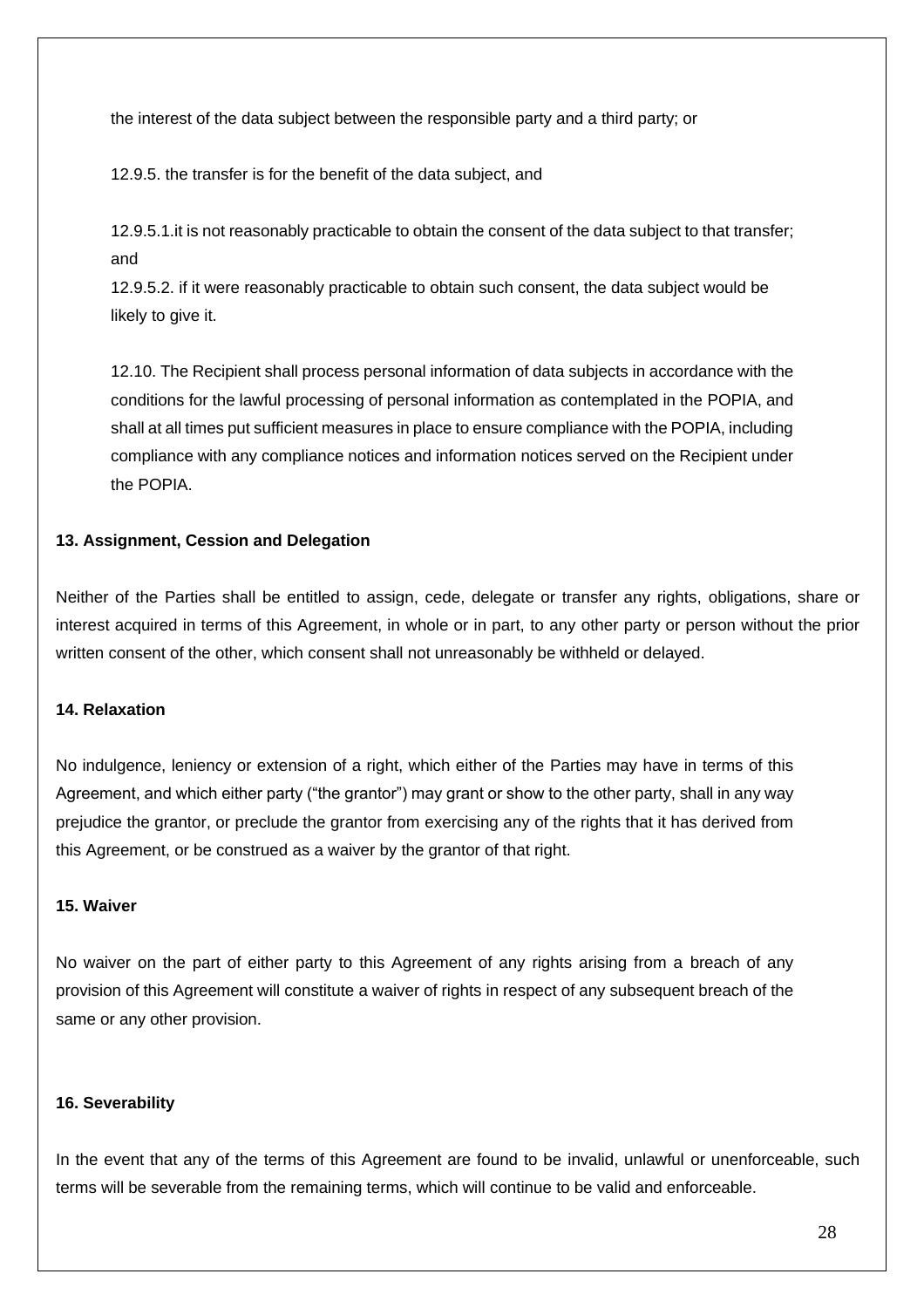# **17. Governing Law**

The validity and interpretation of this Agreement will be governed by the laws of the Republic of South Africa.

**SIGNATURES** 

| I, the undersigned, , herewith confirms that my position within the Recipient is that |
|---------------------------------------------------------------------------------------|
|                                                                                       |
| herewith do, on this the  day, of  for and on behalf of the Recipient.                |

| on this the |  |
|-------------|--|

Signature for and on behalf of Discloser

\_\_\_\_\_\_\_\_\_\_\_\_\_\_\_\_\_\_\_\_\_\_\_\_

\_\_\_\_\_\_\_\_\_\_\_\_\_\_\_\_\_\_\_\_\_\_\_\_

Signature for and on behalf of Recipient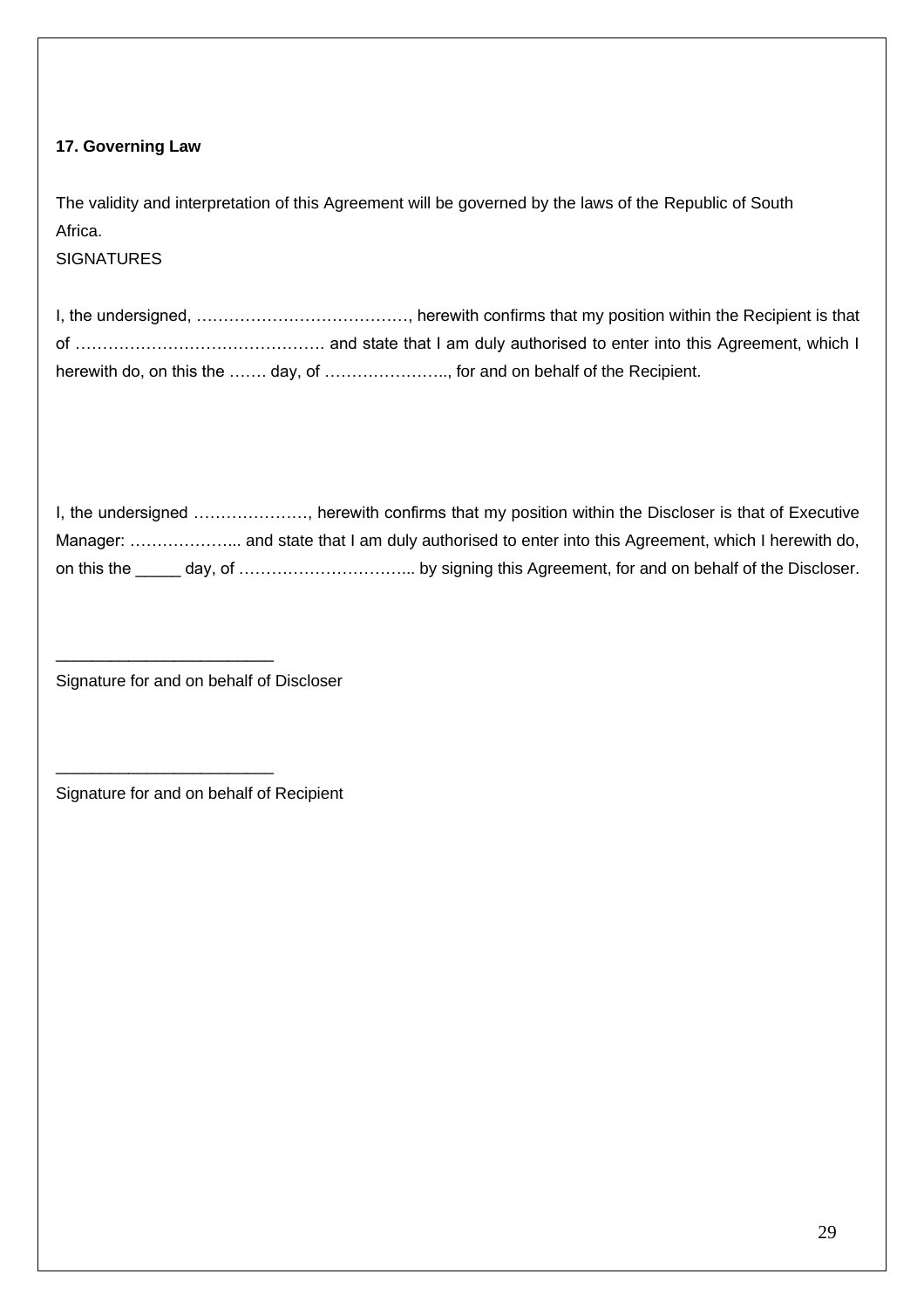# **ANNEXURE B: STANDARD BIDDING DOCUMENTS**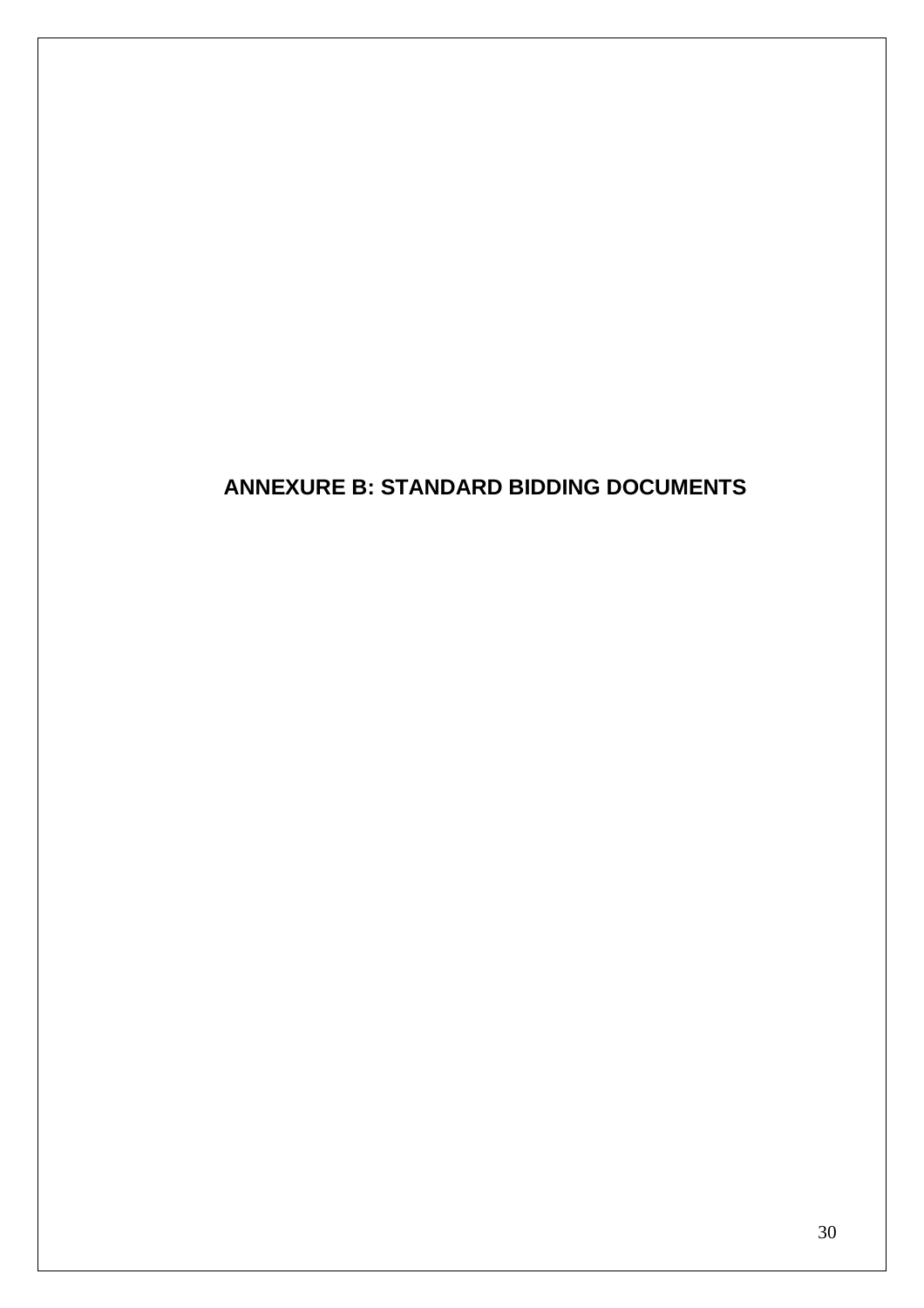| <b>PART A</b>                              |                                                                                                                                                                |                                                   |                                                                                                                                                                      |                                                                                                        |                                                |      |                             | SBD <sub>1</sub>             |
|--------------------------------------------|----------------------------------------------------------------------------------------------------------------------------------------------------------------|---------------------------------------------------|----------------------------------------------------------------------------------------------------------------------------------------------------------------------|--------------------------------------------------------------------------------------------------------|------------------------------------------------|------|-----------------------------|------------------------------|
|                                            |                                                                                                                                                                |                                                   | YOU ARE HEREBY INVITED TO BID FOR REQUIREMENTS OF THE SOUTH AFRICAN ARITIME SAFETY AUTHORITY (SAMSA)                                                                 | <b>INVITATION TO BID</b>                                                                               |                                                |      |                             |                              |
|                                            |                                                                                                                                                                |                                                   |                                                                                                                                                                      |                                                                                                        | 03 FEBRUARY                                    |      |                             |                              |
| <b>BID NUMBER:</b>                         |                                                                                                                                                                | SAMSA/042/2021/22                                 | <b>CLOSING DATE:</b>                                                                                                                                                 |                                                                                                        | 2022                                           |      | <b>CLOSING TIME:</b>        | 11 H00 am                    |
|                                            |                                                                                                                                                                |                                                   | SOUTH AFRICAN MARITIME SAFETY AUTHORITY (SAMSA) REQUESTS PROPERTY OWNERS, PROPERTY                                                                                   |                                                                                                        |                                                |      |                             |                              |
|                                            | MANAGERS OR SERVICE PROVIDERS TO MAKE PROPOSALS TO PROVIDE OFFICE ACCOMMODATION ON<br>A LEASE BASIS FOR SAMSA OFFICE IN DURBAN FOR A PERIOD OF FIVE (5) YEARS. |                                                   |                                                                                                                                                                      |                                                                                                        |                                                |      |                             |                              |
| <b>DESCRIPTION</b>                         |                                                                                                                                                                |                                                   |                                                                                                                                                                      |                                                                                                        |                                                |      |                             |                              |
|                                            |                                                                                                                                                                |                                                   | BID RESPONSE DOCUMENTS MAY BE DEPOSITED IN THE BID BOX SITUATED AT (STREET ADDRESS)                                                                                  |                                                                                                        |                                                |      |                             |                              |
|                                            |                                                                                                                                                                | SOUTH AFRICAN MARITIME SAFETY AUTHORITY           |                                                                                                                                                                      |                                                                                                        |                                                |      |                             |                              |
| <b>146 LUNON ROAD</b>                      |                                                                                                                                                                |                                                   |                                                                                                                                                                      |                                                                                                        |                                                |      |                             |                              |
|                                            |                                                                                                                                                                | CNR JAN SHOBA & LUNNON ROAD, HILLCREST            |                                                                                                                                                                      |                                                                                                        |                                                |      |                             |                              |
| HATFIELD, 0183                             |                                                                                                                                                                |                                                   |                                                                                                                                                                      |                                                                                                        |                                                |      |                             |                              |
|                                            |                                                                                                                                                                |                                                   | BIDDING PROCEDURE ENQUIRIES MAY BE DIRECTED TO                                                                                                                       |                                                                                                        | <b>TECHNICAL ENQUIRIES MAY BE DIRECTED TO:</b> |      |                             |                              |
| <b>CONTACT PERSON</b>                      |                                                                                                                                                                | <b>IVOR MOTHOANE</b>                              |                                                                                                                                                                      |                                                                                                        |                                                |      |                             |                              |
| <b>TELEPHONE NUMBER</b>                    |                                                                                                                                                                | 012 366 2600                                      |                                                                                                                                                                      |                                                                                                        |                                                |      |                             |                              |
| <b>FACSIMILE NUMBER</b>                    |                                                                                                                                                                | 012 366 2601                                      |                                                                                                                                                                      |                                                                                                        |                                                |      |                             |                              |
| <b>E-MAIL ADDRESS</b>                      |                                                                                                                                                                | imothoane@samsa.org.za                            |                                                                                                                                                                      |                                                                                                        |                                                |      |                             |                              |
| <b>SUPPLIER INFORMATION</b>                |                                                                                                                                                                |                                                   |                                                                                                                                                                      |                                                                                                        |                                                |      |                             |                              |
| NAME OF BIDDER                             |                                                                                                                                                                |                                                   |                                                                                                                                                                      |                                                                                                        |                                                |      |                             |                              |
| POSTAL ADDRESS                             |                                                                                                                                                                |                                                   |                                                                                                                                                                      |                                                                                                        |                                                |      |                             |                              |
| <b>STREET ADDRESS</b>                      |                                                                                                                                                                |                                                   |                                                                                                                                                                      |                                                                                                        |                                                |      |                             |                              |
| <b>TELEPHONE NUMBER</b>                    |                                                                                                                                                                | CODE                                              |                                                                                                                                                                      |                                                                                                        | <b>NUMBER</b>                                  |      |                             |                              |
| <b>CELLPHONE NUMBER</b>                    |                                                                                                                                                                |                                                   |                                                                                                                                                                      |                                                                                                        |                                                |      |                             |                              |
| <b>FACSIMILE NUMBER</b>                    |                                                                                                                                                                | CODE                                              |                                                                                                                                                                      |                                                                                                        | <b>NUMBER</b>                                  |      |                             |                              |
| <b>E-MAIL ADDRESS</b>                      |                                                                                                                                                                |                                                   |                                                                                                                                                                      |                                                                                                        |                                                |      |                             |                              |
| VAT REGISTRATION<br><b>NUMBER</b>          |                                                                                                                                                                |                                                   |                                                                                                                                                                      |                                                                                                        |                                                |      |                             |                              |
| <b>SUPPLIER</b>                            |                                                                                                                                                                | <b>TAX</b>                                        |                                                                                                                                                                      |                                                                                                        | <b>CENTRAL</b>                                 |      |                             |                              |
| <b>COMPLIANCE</b><br><b>STATUS</b>         |                                                                                                                                                                | <b>COMPLIANCE</b><br><b>SYSTEM PIN:</b>           |                                                                                                                                                                      | <b>OR</b>                                                                                              | <b>SUPPLIER</b><br>DATABASE                    |      |                             |                              |
|                                            |                                                                                                                                                                |                                                   |                                                                                                                                                                      |                                                                                                        | No:                                            | MAAA |                             |                              |
| <b>B-BBEE STATUS</b><br>LEVEL VERIFICATION |                                                                                                                                                                |                                                   | <b>TICK APPLICABLE BOX]</b>                                                                                                                                          | <b>AFFIDAVIT</b>                                                                                       | <b>B-BBEE STATUS LEVEL SWORN</b>               |      |                             | <b>[TICK APPLICABLE BOX]</b> |
| <b>CERTIFICATE</b>                         |                                                                                                                                                                | $\sqsupset$ Yes                                   | ¶ No                                                                                                                                                                 |                                                                                                        |                                                |      | $\sqsupset$ Yes             | $\Box$ No                    |
|                                            |                                                                                                                                                                |                                                   |                                                                                                                                                                      |                                                                                                        |                                                |      |                             |                              |
|                                            |                                                                                                                                                                |                                                   | [A B-BBEE STATUS LEVEL VERIFICATION CERTIFICATE/ SWORN AFFIDAVIT (FOR EMES & QSEs) MUST BE<br><b>SUBMITTED IN ORDER TO QUALIFY FOR PREFERENCE POINTS FOR B-BBEE]</b> |                                                                                                        |                                                |      |                             |                              |
| ARE YOU THE                                |                                                                                                                                                                |                                                   |                                                                                                                                                                      |                                                                                                        |                                                |      |                             |                              |
| <b>ACCREDITED</b><br>REPRESENTATIVE IN     |                                                                                                                                                                |                                                   |                                                                                                                                                                      | ARE YOU A FOREIGN BASED<br>$\exists$ Yes<br>SUPPLIER FOR THE GOODS<br><b>/SERVICES /WORKS OFFERED?</b> |                                                |      | $\neg$ No                   |                              |
| SOUTH AFRICA FOR                           |                                                                                                                                                                | $\Box$ Yes                                        | $\square$ No                                                                                                                                                         |                                                                                                        |                                                |      |                             |                              |
| THE GOODS                                  |                                                                                                                                                                |                                                   |                                                                                                                                                                      | <b>IF YES, ANSWER THE</b>                                                                              |                                                |      |                             |                              |
| /SERVICES /WORKS<br>OFFERED?               |                                                                                                                                                                | [IF YES ENCLOSE PROOF]                            |                                                                                                                                                                      |                                                                                                        |                                                |      | <b>QUESTIONNAIRE BELOWI</b> |                              |
|                                            |                                                                                                                                                                | <b>QUESTIONNAIRE TO BIDDING FOREIGN SUPPLIERS</b> |                                                                                                                                                                      |                                                                                                        |                                                |      |                             |                              |
|                                            |                                                                                                                                                                |                                                   | IS THE ENTITY A RESIDENT OF THE REPUBLIC OF SOUTH AFRICA (RSA)?                                                                                                      |                                                                                                        |                                                |      |                             | YES $\Box$ NO                |
|                                            |                                                                                                                                                                | DOES THE ENTITY HAVE A BRANCH IN THE RSA?         |                                                                                                                                                                      |                                                                                                        |                                                |      |                             | YES  <br>$\Box$ NO           |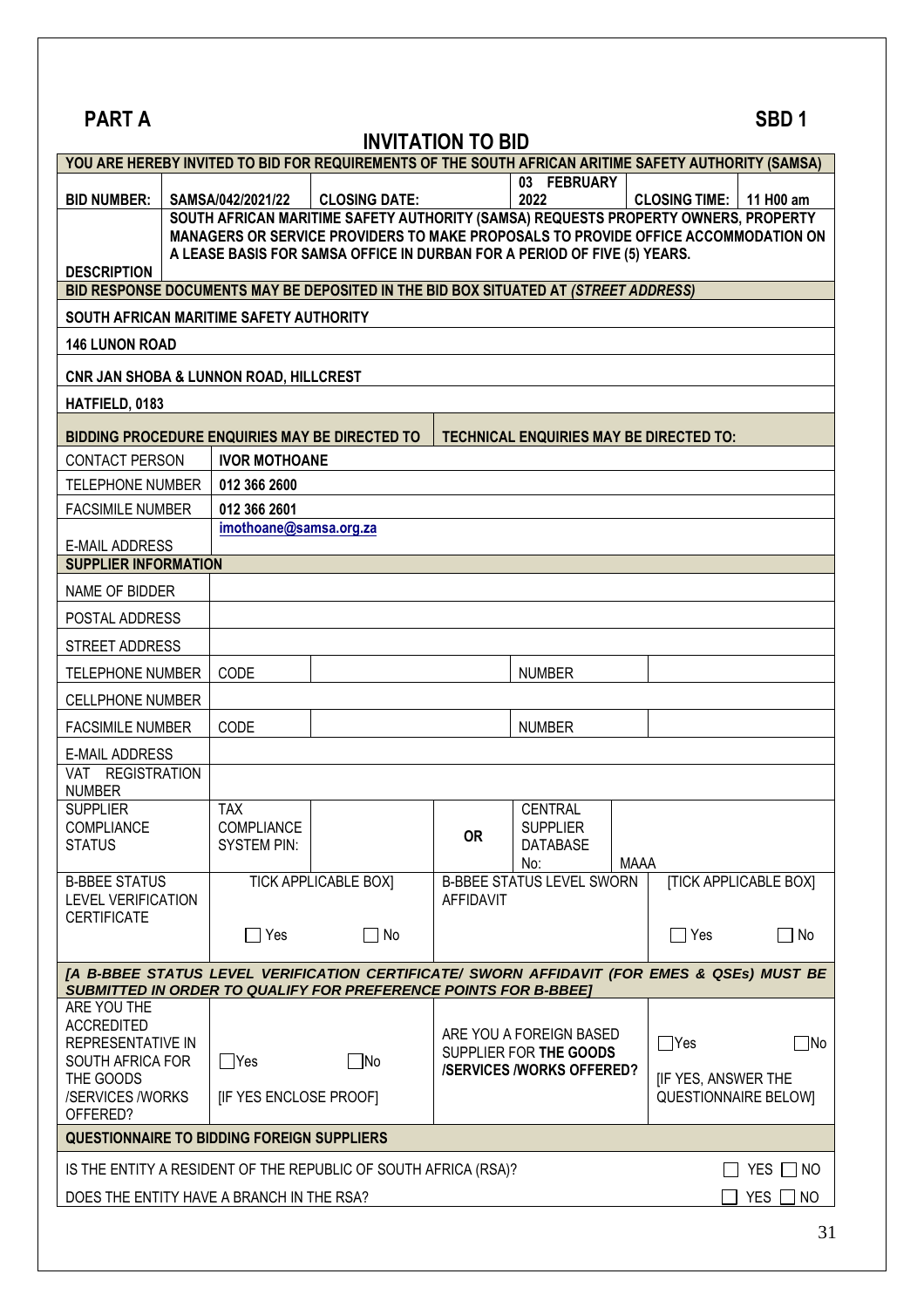| DOES THE ENTITY HAVE A PERMANENT ESTABLISHMENT IN THE RSA?                                                                                                                                                      | $\Box$ YES $\Box$ NO |
|-----------------------------------------------------------------------------------------------------------------------------------------------------------------------------------------------------------------|----------------------|
| DOES THE ENTITY HAVE ANY SOURCE OF INCOME IN THE RSA?                                                                                                                                                           | $\Box$ YES $\Box$ NO |
| IS THE ENTITY LIABLE IN THE RSA FOR ANY FORM OF TAXATION?                                                                                                                                                       | $\Box$ YES $\Box$ NO |
|                                                                                                                                                                                                                 |                      |
| IF THE ANSWER IS "NO" TO ALL OF THE ABOVE, THEN IT IS NOT A REQUIREMENT TO REGISTER FOR A TAX COMPLIANCE<br>STATUS SYSTEM PIN CODE FROM THE SOUTH AFRICAN REVENUE SERVICE (SARS) AND IF NOT REGISTER AS PER 2.3 |                      |

**BELOW.**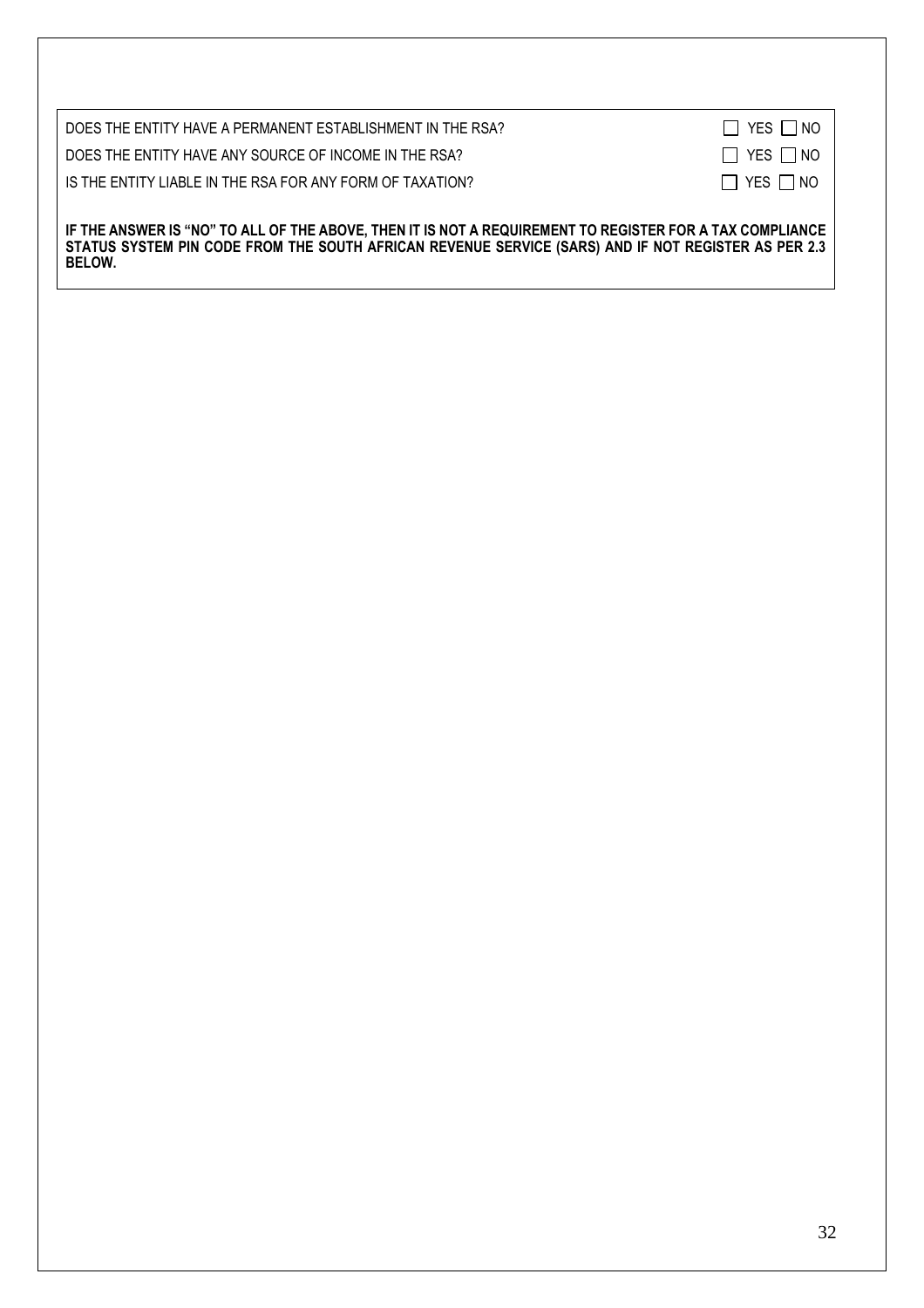# **PART B TERMS AND CONDITIONS FOR BIDDING**

### **1. BID SUBMISSION:**

- 1.1. BIDS MUST BE DELIVERED BY THE STIPULATED TIME TO THE CORRECT ADDRESS. LATE BIDS WILL NOT BE ACCEPTED FOR CONSIDERATION.
- 1.2. **ALL BIDS MUST BE SUBMITTED ON THE OFFICIAL FORMS PROVIDED – (NOT TO BE RE-TYPED) OR IN THE MANNER PRESCRIBED IN THE BID DOCUMENT.**
- 1.3. THIS BID IS SUBJECT TO THE PREFERENTIAL PROCUREMENT POLICY FRAMEWORK ACT, 2000 AND THE PREFERENTIAL PROCUREMENT REGULATIONS, 2017, THE GENERAL CONDITIONS OF CONTRACT (GCC) AND, IF APPLICABLE, ANY OTHER SPECIAL CONDITIONS OF CONTRACT.
- 1.4. **THE SUCCESSFUL BIDDER WILL BE REQUIRED TO FILL IN AND SIGN A WRITTEN CONTRACT FORM (SBD7).**

### **2. TAX COMPLIANCE REQUIREMENTS**

- 2.1 BIDDERS MUST ENSURE COMPLIANCE WITH THEIR TAX OBLIGATIONS.
- 2.2 BIDDERS ARE REQUIRED TO SUBMIT THEIR UNIQUE PERSONAL IDENTIFICATION NUMBER (PIN) ISSUED BY SARS TO ENABLE THE ORGAN OF STATE TO VERIFY THE TAXPAYER'S PROFILE AND TAX STATUS.
- 2.3 APPLICATION FOR TAX COMPLIANCE STATUS (TCS) PIN MAY BE MADE VIA E-FILING THROUGH THE SARS WEBSITE [WWW.SARS.GOV.ZA.](http://www.sars.gov.za/)
- 2.4 BIDDERS MAY ALSO SUBMIT A PRINTED TCS CERTIFICATE TOGETHER WITH THE BID.
- 2.5 IN BIDS WHERE CONSORTIA / JOINT VENTURES / SUB-CONTRACTORS ARE INVOLVED, EACH PARTY MUST SUBMIT A SEPARATE TCS CERTIFICATE / PIN / CSD NUMBER.
- 2.6 WHERE NO TCS PIN IS AVAILABLE BUT THE BIDDER IS REGISTERED ON THE CENTRAL SUPPLIER DATABASE (CSD), A CSD NUMBER MUST BE PROVIDED.
- 2.7 NO BIDS WILL BE CONSIDERED FROM PERSONS IN THE SERVICE OF THE STATE, COMPANIES WITH DIRECTORS WHO ARE PERSONS IN THE SERVICE OF THE STATE, OR CLOSE CORPORATIONS WITH MEMBERS PERSONS IN THE SERVICE OF THE STATE."

## **NB: FAILURE TO PROVIDE / OR COMPLY WITH ANY OF THE ABOVE PARTICULARS MAY RENDER THE BID INVALID**.

| SIGNATURE OF BIDDER:                                                                                       |  |
|------------------------------------------------------------------------------------------------------------|--|
| CAPACITY UNDER WHICH THIS BID IS SIGNED:<br>(Proof of authority must be submitted e.g. company resolution) |  |

DATE: …………………………………………...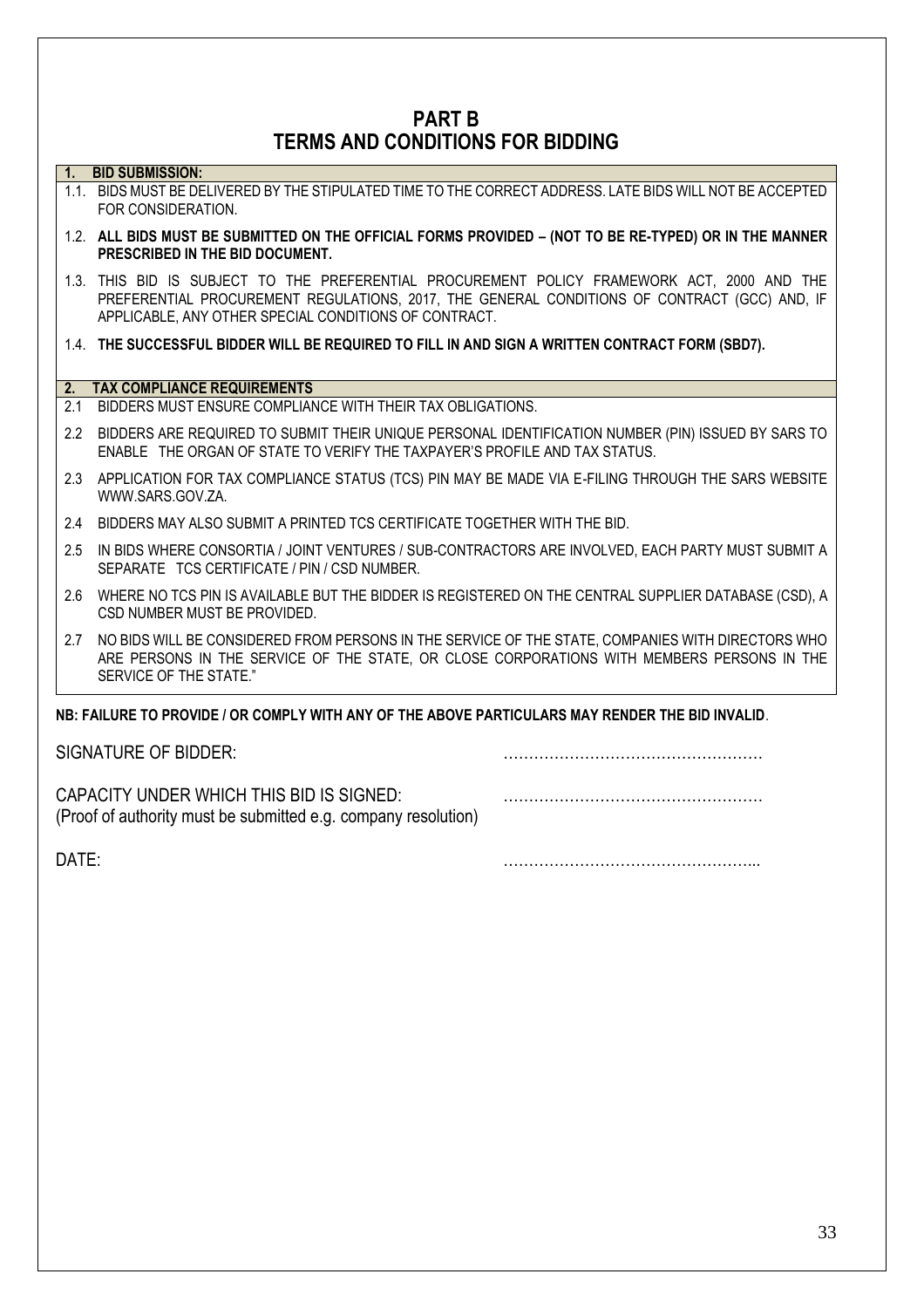**SBD 3.3**

|             | <b>PRICING SCHEDULE</b><br>(Professional Services) |                                                                                        |  |                     |                                                                                                    |  |
|-------------|----------------------------------------------------|----------------------------------------------------------------------------------------|--|---------------------|----------------------------------------------------------------------------------------------------|--|
|             |                                                    |                                                                                        |  |                     |                                                                                                    |  |
|             |                                                    | <b>CLOSING TIME 11:00 AM</b>                                                           |  | <b>CLOSING DATE</b> |                                                                                                    |  |
|             |                                                    | OFFER TO BE VALID FOR 120 DAYS FROM THE CLOSING DATE OF BID.                           |  |                     |                                                                                                    |  |
| <b>ITEM</b> |                                                    | <b>DESCRIPTION</b>                                                                     |  |                     | <b>BID PRICE IN RSA CURRENCY</b>                                                                   |  |
| ΝO          |                                                    |                                                                                        |  |                     | **(ALL APPLICABLE TAXES INCLUDED)                                                                  |  |
|             |                                                    |                                                                                        |  |                     |                                                                                                    |  |
|             |                                                    |                                                                                        |  |                     |                                                                                                    |  |
|             | 1.                                                 | The accompanying information must be used for the formulation of proposals.            |  |                     |                                                                                                    |  |
|             | 2.                                                 | Bidders are required to indicate a ceiling price based on the total estimated time for |  |                     |                                                                                                    |  |
|             |                                                    |                                                                                        |  |                     | completion of all phases and including all expenses inclusive of all applicable taxes for the      |  |
|             |                                                    |                                                                                        |  |                     |                                                                                                    |  |
|             | 3.                                                 | Are the rates quoted firm for the full period of contract?                             |  |                     | *YES/NO                                                                                            |  |
|             | 5.                                                 |                                                                                        |  |                     | If not firm for the full period, provide details of the basis on which adjustments will be applied |  |
|             |                                                    |                                                                                        |  |                     |                                                                                                    |  |
|             |                                                    |                                                                                        |  |                     |                                                                                                    |  |
|             |                                                    |                                                                                        |  |                     |                                                                                                    |  |
|             |                                                    |                                                                                        |  |                     |                                                                                                    |  |
|             | *[Delete if not applicable]                        |                                                                                        |  |                     |                                                                                                    |  |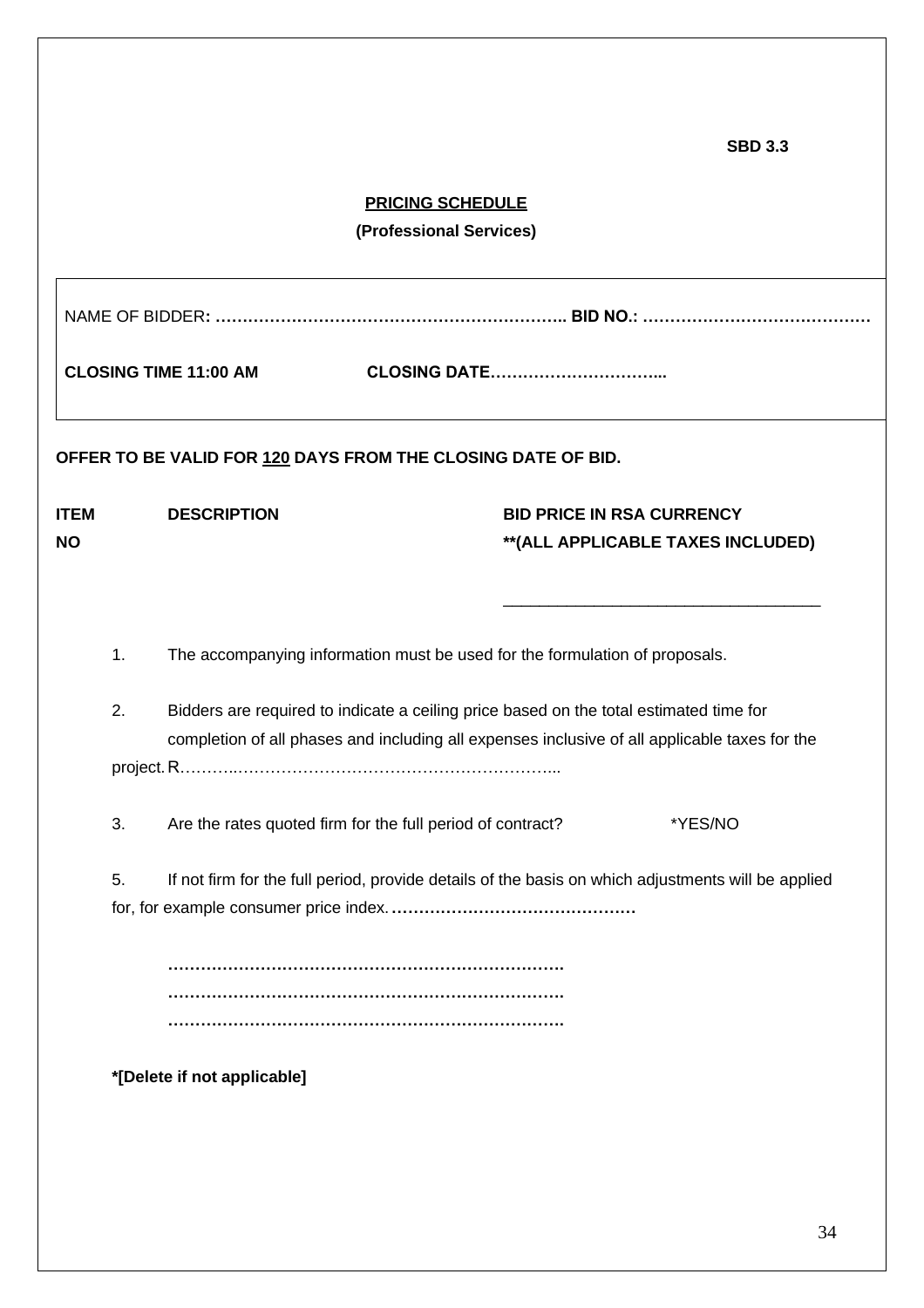**A**ny enquiries regarding bidding procedures may be directed to the –

**South African Maritime Safety Authority (SAMSA)**

**146 Lunnon Road**

**Cnr Jan Shoba & Lunnon Road**

**Hillcrest**

**PRETORIA**

**0183**

**Tel: 012 366 2600**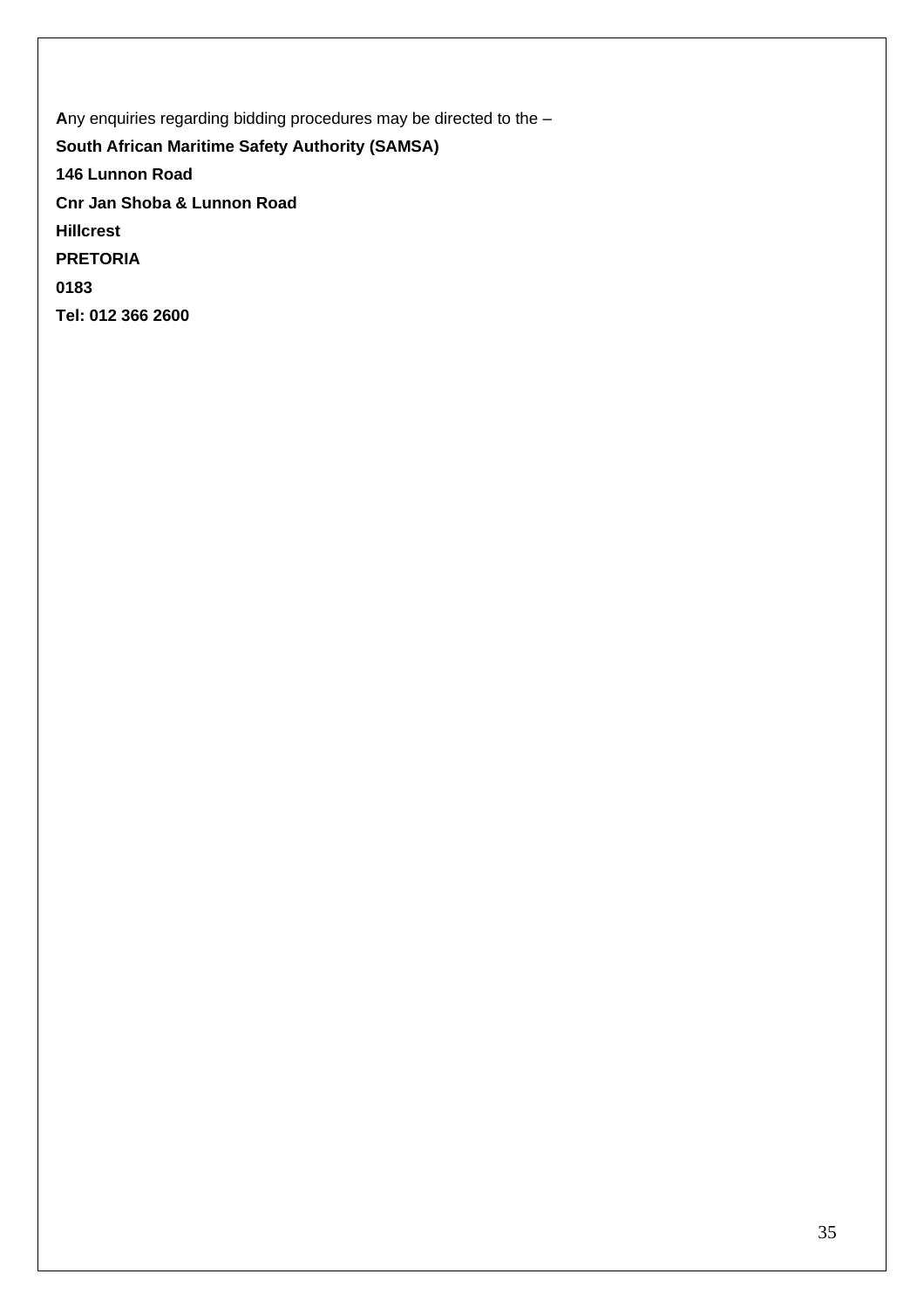### **SBD 4**

# **DECLARATION OF INTEREST**

- 1. Any legal person, including persons employed by the state<sup>1</sup>, or persons having a kinship with a persons employed by the state, including a blood relationship, may make an offer or offers in terms of this invitation to bid (includes a price quotation, advertised competitive bid, limited bid or proposal). In view of possible allegations of favoritisms, should the resulting bid, or part thereof, be awarded to persons employed by the state, or to persons connected with or related to them, it is required that the bidder or his/her authorized representative declare his/her position in relation to the evaluating/adjudicating authority where
	- the bidder is employed by the state; and/or

the legal person on whose behalf the bidding document is signed, has a relationship with persons/a person who are/is involved in the evaluation and or adjudication of the bid(s), or where it is known that such a relationship exists between the person or persons for or on whose behalf the declarant acts and persons who are involved with the evaluation and or adjudication of the bid.

2. In order to give effect to the above, the following questionnaire must be completed and submitted with the bid.

| 2.1 |  |
|-----|--|
| 2.2 |  |
| 2.3 |  |
| 2.4 |  |
| 2.5 |  |
| 2.6 |  |

2.6.1 The names of all directors / trustees / shareholders / members, their individual identity numbers, tax reference numbers and, if applicable, employee / persal numbers must be indicated in paragraph 3 below.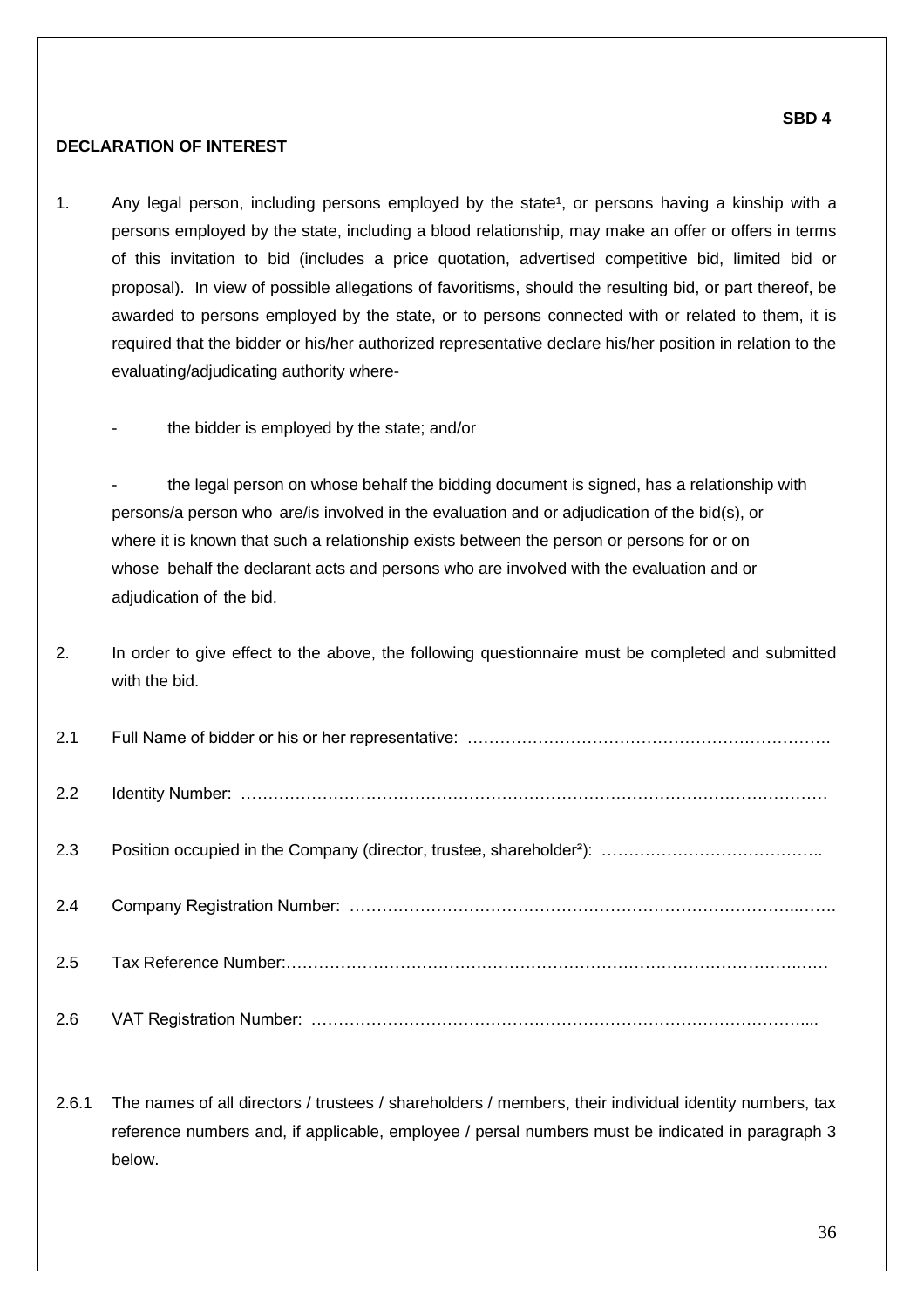<sup>1</sup>"State" means -

 (a) any national or provincial department, national or provincial public entity or constitutional institution within the meaning of the Public Finance Management Act, 1999 (Act No. 1 of 1999);

- (b) any municipality or municipal entity;
- (c) provincial legislature;
- (d) national Assembly or the national Council of provinces; or
- (e) Parliament.

²"Shareholder" means a person who owns shares in the company and is actively involved in the management of the enterprise or business and exercises control over the enterprise.

- 2.7 Are you or any person connected with the bidder New YES / NO presently employed by the state?
- 2.7.1 If so, furnish the following particulars: Name of person / director / trustee / shareholder/ member: ……....…………………………………………………………..

Name of state institution at which you or the person connected to the bidder is employed: ……………………................................................................................................................................... ...............................................................................................................................................................

Position occupied in the state institution: with the state institution:

Any other particulars:

………………………………………………………………

………………………………………………………………

………………………………………………………………

2.7.2 If you are presently employed by the state, did you obtain YES / NO the appropriate authority to undertake remunerative work outside employment in the public sector?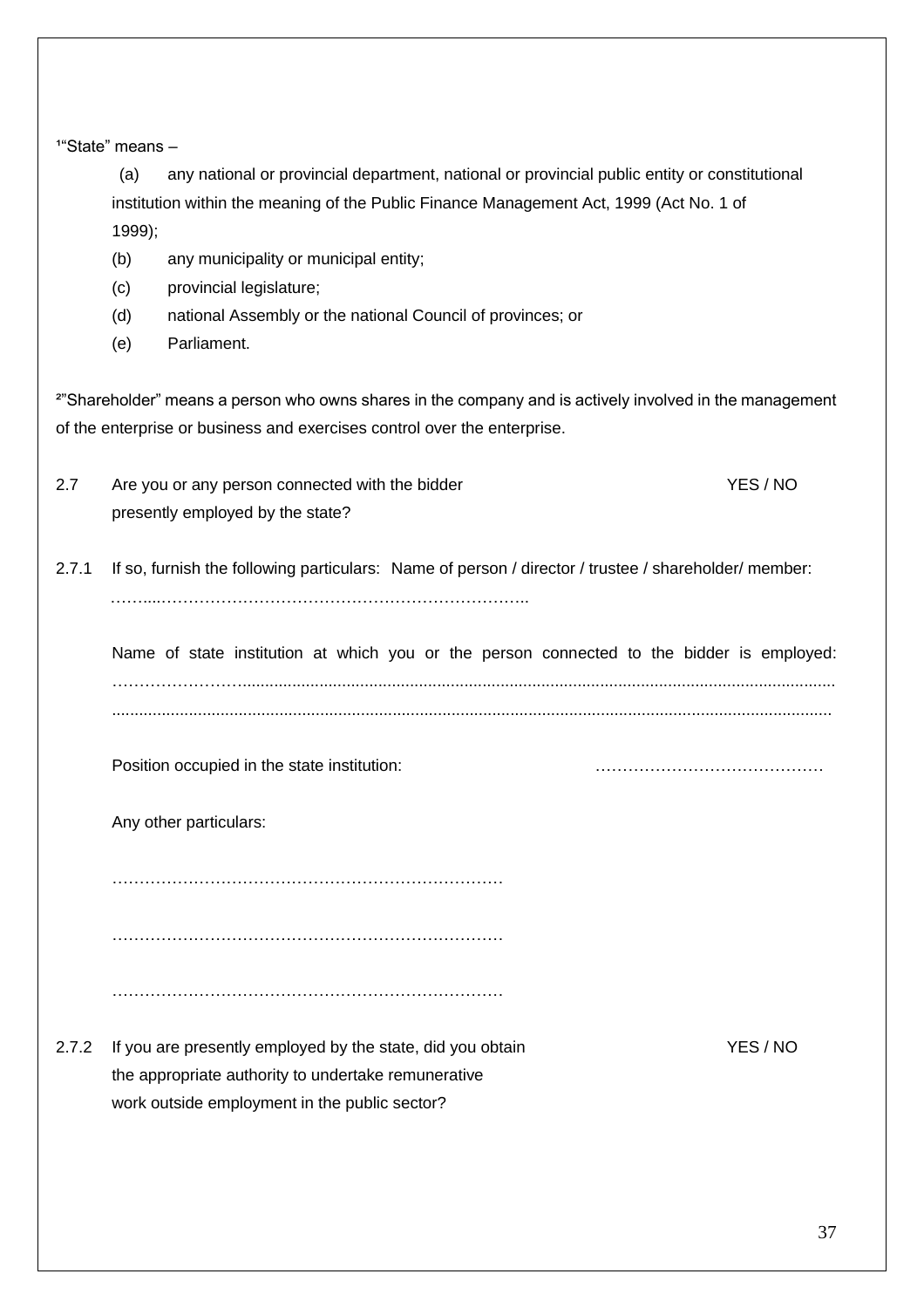|       | 2.7.2.1 If yes, did you attached proof of such authority to the bid<br>document?                                                                                                                                         | YES / NO |
|-------|--------------------------------------------------------------------------------------------------------------------------------------------------------------------------------------------------------------------------|----------|
|       | (Note: Failure to submit proof of such authority, where<br>applicable, may result in the disqualification of the bid.                                                                                                    |          |
|       | 2.7.2.2 If no, furnish reasons for non-submission of such proof:                                                                                                                                                         |          |
|       |                                                                                                                                                                                                                          |          |
| 2.8   | Did you or your spouse, or any of the company's directors /<br>trustees / shareholders / members or their spouses conduct<br>business with the state in the previous twelve months?                                      | YES / NO |
| 2.8.1 | If so, furnish particulars:                                                                                                                                                                                              |          |
|       |                                                                                                                                                                                                                          |          |
|       |                                                                                                                                                                                                                          |          |
|       |                                                                                                                                                                                                                          |          |
| 2.9   | Do you, or any person connected with the bidder, have<br>any relationship (family, friend, other) with a person<br>employed by the state and who may be involved with<br>the evaluation and or adjudication of this bid? | YES/NO   |
| 2.9.1 | If so, furnish particulars.                                                                                                                                                                                              |          |
| 2.10  | Are you, or any person connected with the bidder,<br>YES/NO                                                                                                                                                              |          |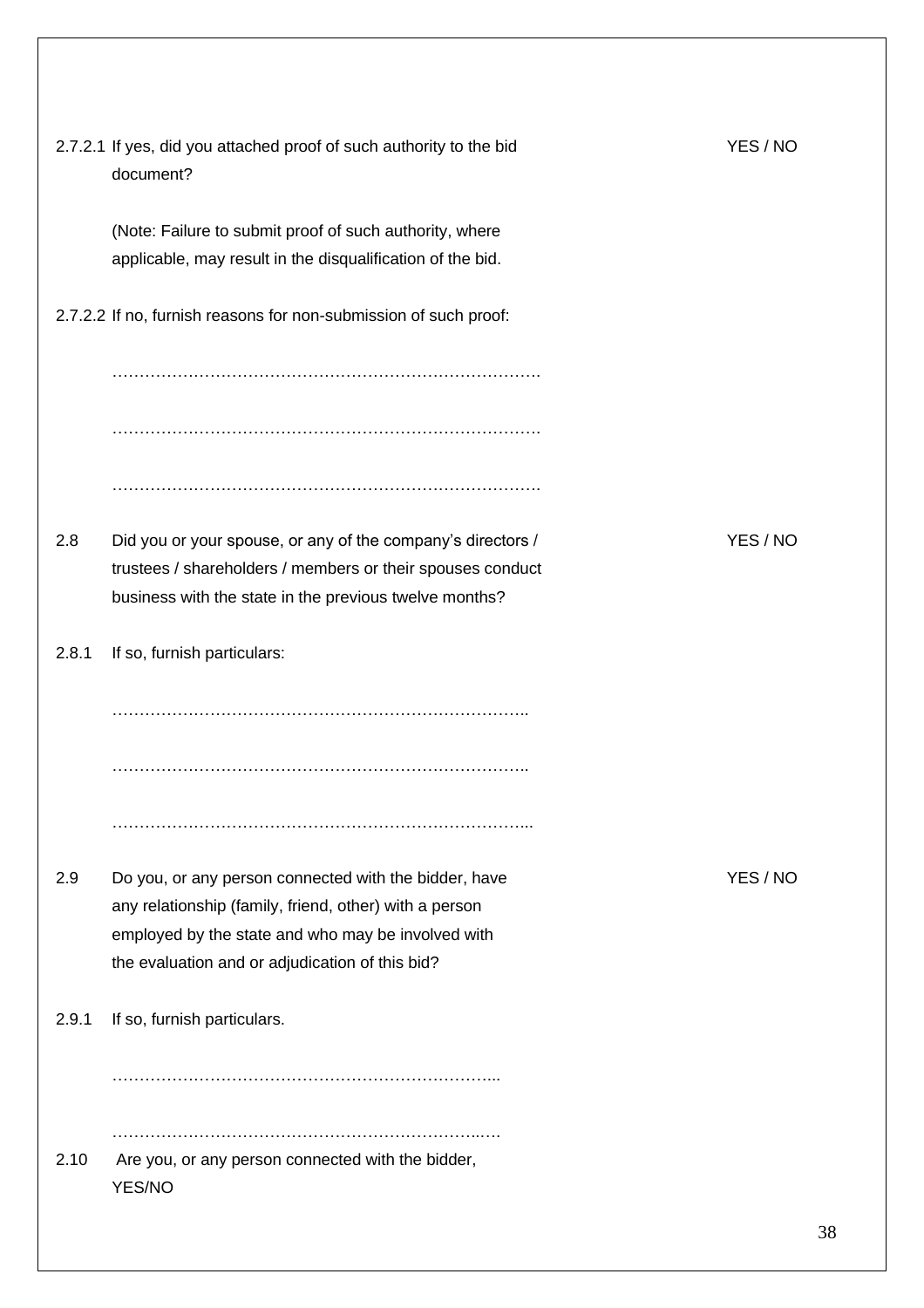aware of any relationship (family, friend, other) between any other bidder and any person employed by the state who may be involved with the evaluation and or adjudication of this bid?

2.10.1 If so, furnish particulars.

……………………………………………………………… ……………………………………………………………… ………………………………………………………………

2.11 Do you or any of the directors / trustees / shareholders / members YES/NO

> of the company have any interest in any other related companies whether or not they are bidding for this contract?

2.11.1 If so, furnish particulars:

……………………………………………………………………………. …………………………………………………………………………….

…………………………………………………………………………….

Full details of directors / trustees / members / shareholders.

| <b>Full Name</b> | <b>Identity Number</b> | Personal                | Tax   State Employee Number |
|------------------|------------------------|-------------------------|-----------------------------|
|                  |                        | <b>Reference Number</b> | / Persal Number             |
|                  |                        |                         |                             |
|                  |                        |                         |                             |
|                  |                        |                         |                             |
|                  |                        |                         |                             |
|                  |                        |                         |                             |
|                  |                        |                         |                             |
|                  |                        |                         |                             |
|                  |                        |                         |                             |
|                  |                        |                         |                             |
|                  |                        |                         |                             |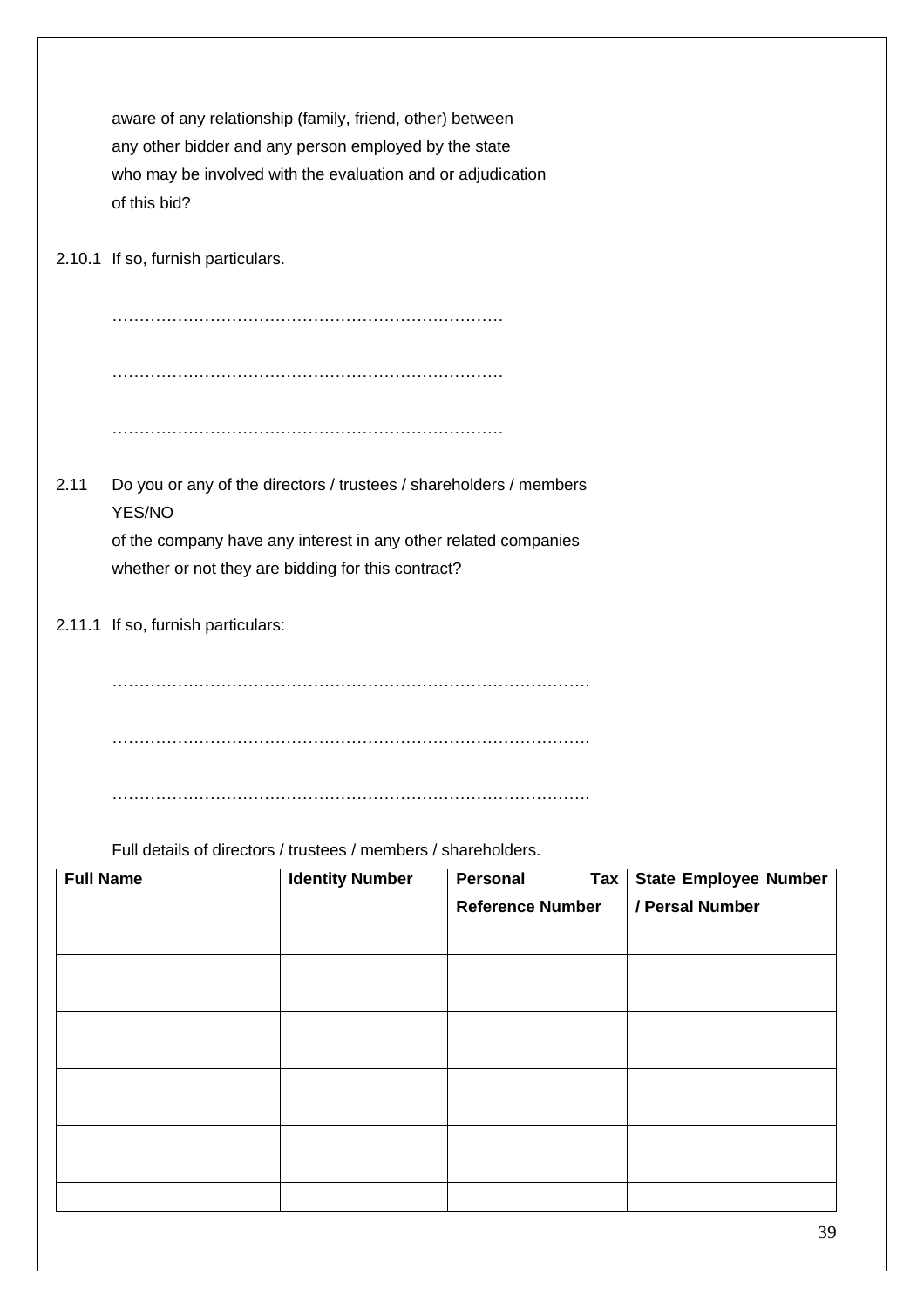# 4 DECLARATION

I, THE UNDERSIGNED (NAME)………………………………………………………………………

CERTIFY THAT THE INFORMATION FURNISHED IN PARAGRAPHS 2 and 3 ABOVE IS CORRECT. I ACCEPT THAT THE STATE MAY REJECT THE BID OR ACT AGAINST ME IN TERMS OF PARAGRAPH 23 OF THE GENERAL CONDITIONS OF CONTRACT SHOULD THIS DECLARATION PROVE TO BE FALSE.

…………………………………. ..……………………………………………

Signature Date

…………………………………. …………………………………………

Position **Name of bidder Name of bidder**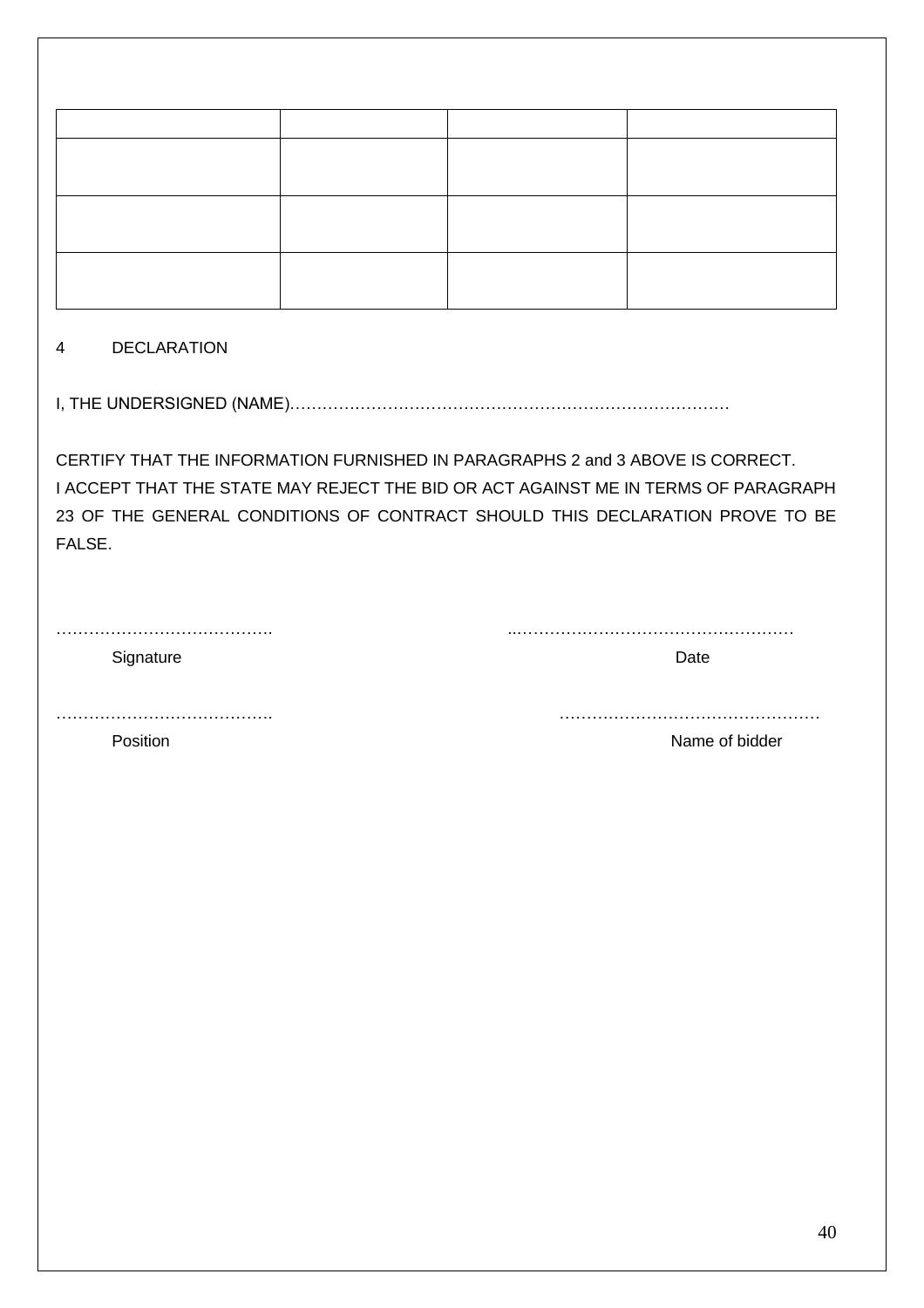#### **THE NATIONAL INDUSTRIAL PARTICIPATION PROGRAMME**

### **INTRODUCTION**

The National Industrial Participation (NIP) Programme, which is applicable to all government procurement contracts that have an imported content, became effective on the 1 September 1996. The NIP policy and guidelines were fully endorsed by Cabinet on 30 April 1997. In terms of the Cabinet decision, all state and parastatal purchases / lease contracts (for goods, works and services) entered into after this date, are subject to the NIP requirements. NIP is obligatory and therefore must be complied with. The Industrial Participation Secretariat (IPS) of the Department of Trade and Industry (DTI) is charged with the responsibility of administering the programme.

### **1 PILLARS OF THE PROGRAMME**

- 1.1 The NIP obligation is benchmarked on the imported content of the contract. Any contract having an imported content equal to or exceeding US\$ 10 million or other currency equivalent to US\$ 10 million will have a NIP obligation. This threshold of US\$ 10 million can be reached as follows:
- (a) Any single contract with imported content exceeding US\$10 million.

or

(b) Multiple contracts for the same goods, works or services each with imported content exceeding US\$3 million awarded to one seller over a 2 year period which in total exceeds US\$10 million.

or

(c) A contract with a renewable option clause, where should the option be exercised the total value of the imported content will exceed US\$10 million.

or

- (d) Multiple suppliers of the same goods, works or services under the same contract, where the value of the imported content of each allocation is equal to or exceeds US\$ 3 million worth of goods, works or services to the same government institution, which in total over a two (2) year period exceeds US\$10 million.
- 1.2 The NIP obligation applicable to suppliers in respect of sub-paragraphs 1.1 (a) to 1.1 (c) above will amount to 30 % of the imported content whilst suppliers in respect of paragraph 1.1 (d) shall incur 30% of the total NIP obligation on a pro-rata basis.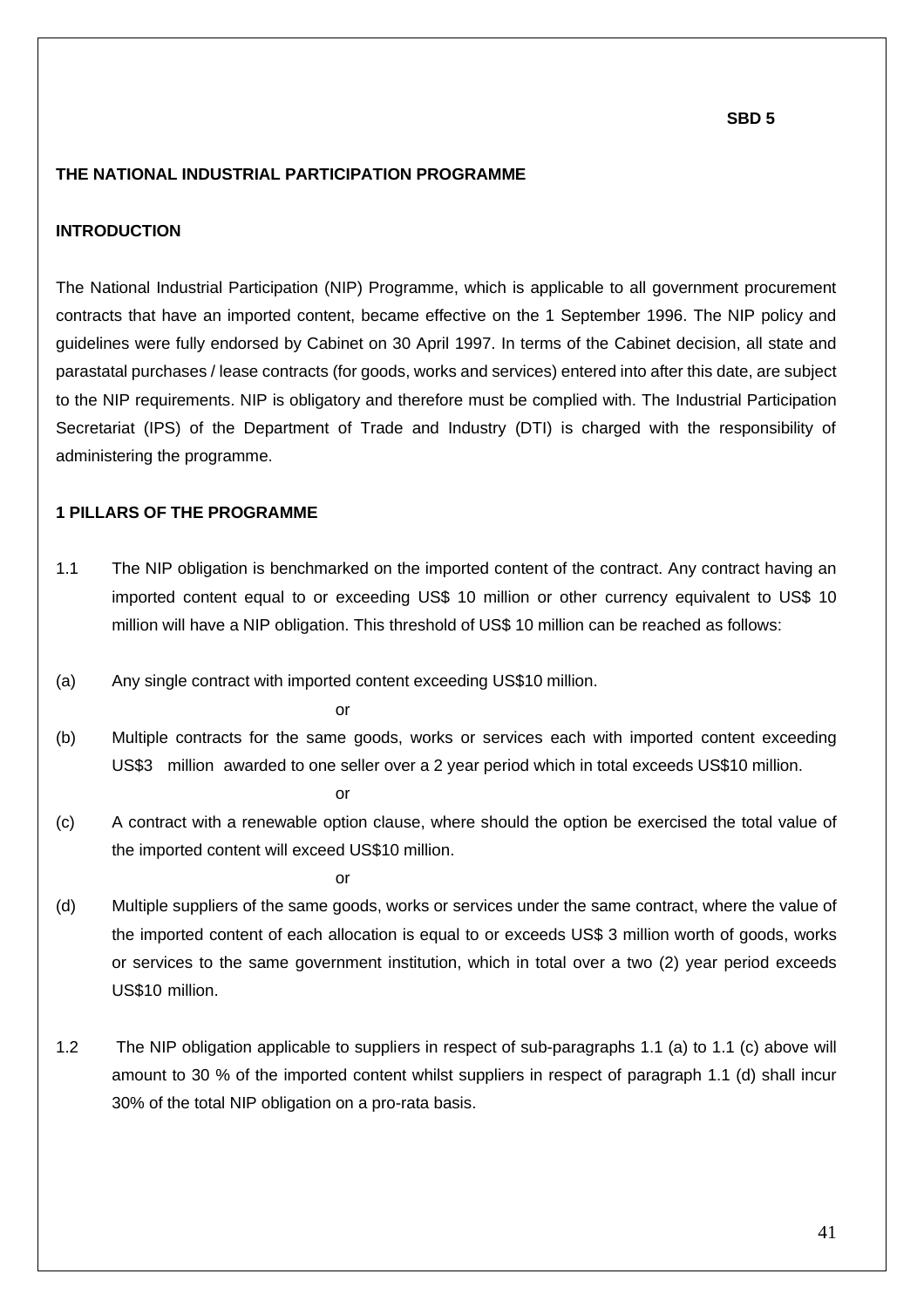- 1.3 To satisfy the NIP obligation, the DTI would negotiate and conclude agreements such as investments, joint ventures, sub-contracting, licensee production, export promotion, sourcing arrangements and research and development (R&D) with partners or suppliers.
- 1.4 A period of seven years has been identified as the time frame within which to discharge the obligation.

# **2 REQUIREMENTS OF THE DEPARTMENT OF TRADE AND INDUSTRY**

- 2.1 In order to ensure effective implementation of the programme, successful bidders (contractors) are required to, immediately after the award of a contract that is in excess of R10 million (ten million Rands), submit details of such a contract to the DTI for reporting purposes.
- 2.2 The purpose for reporting details of contracts in excess of the amount of R10 million (ten million Rands) is to cater for multiple contracts for the same goods, works or services; renewable contracts and multiple suppliers for the same goods, works or services under the same contract as provided for in paragraphs 1.1.(b) to 1.1. (d) above.

# **3 BID SUBMISSION AND CONTRACT REPORTING REQUIREMENTS OF BIDDERS AND SUCCESSFUL BIDDERS (CONTRACTORS)**

- 2.3 Bidders are required to sign and submit this Standard Bidding Document (SBD 5) together with the bid on the closing date and time.
- 3.2 In order to accommodate multiple contracts for the same goods, works or services; renewable contracts and multiple suppliers for the same goods, works or services under the same contract as indicated in sub-paragraphs 1.1 (b) to 1.1 (d) above and to enable the DTI in determining the NIP obligation, successful bidders (contractors) are required, immediately after being officially notified about any successful bid with a value in excess of R10 million (ten million Rands), to contact and furnish the DTI with the following information:
	- Bid / contract number.
	- Description of the goods, works or services.
	- Date on which the contract was accepted.
	- Name, address and contact details of the government institution.
	- Value of the contract.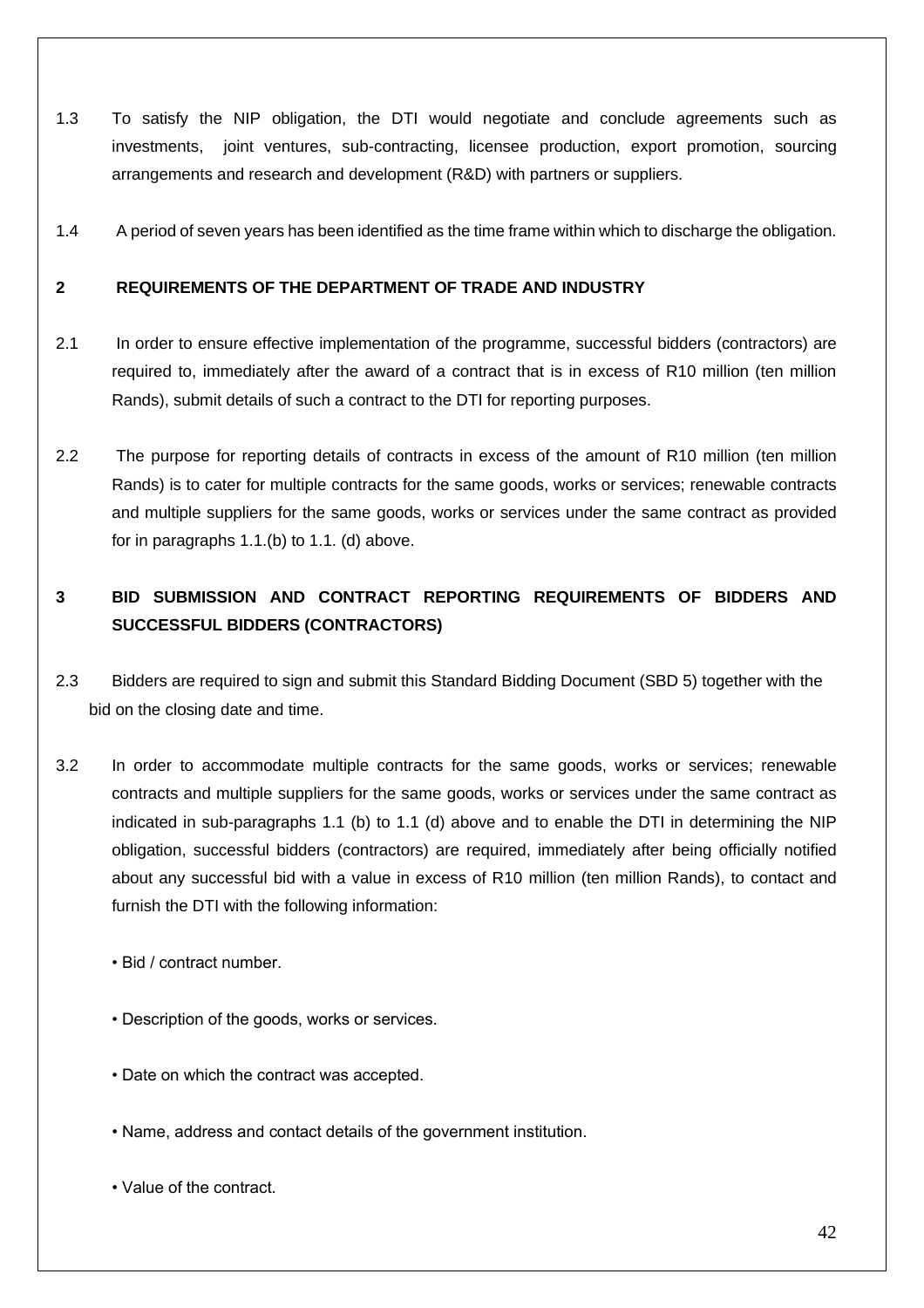• Imported content of the contract, if possible.

3.3 The information required in paragraph 3.2 above must be sent to the Department of Trade and Industry, Private Bag X 84, Pretoria, 0001 for the attention of Mr Elias Malapane within five (5) working days after award of the contract. Mr Malapane may be contacted on telephone (012) 394 1401, facsimile (012) 394 2401 or e-mail at [Elias@thedti.gov.za](mailto:Elias@thedti.gov.za) for further details about the programme.

# **4 PROCESS TO SATISFY THE NIP OBLIGATION**

- 4.1 Once the successful bidder (contractor) has made contact with and furnished the DTI with the information required, the following steps will be followed:
	- a. the contractor and the DTI will determine the NIP obligation;
	- b. the contractor and the DTI will sign the NIP obligation agreement;
	- c. the contractor will submit a performance guarantee to the DTI;
	- d. the contractor will submit a business concept for consideration and approval by the DTI;
	- e. upon approval of the business concept by the DTI, the contractor will submit detailed business plans outlining the business concepts;
	- f. the contractor will implement the business plans; and
	- g. the contractor will submit bi-annual progress reports on approved plans to the DTI.
- 4.2 The NIP obligation agreement is between the DTI and the successful bidder (contractor) and, therefore, does not involve the purchasing institution.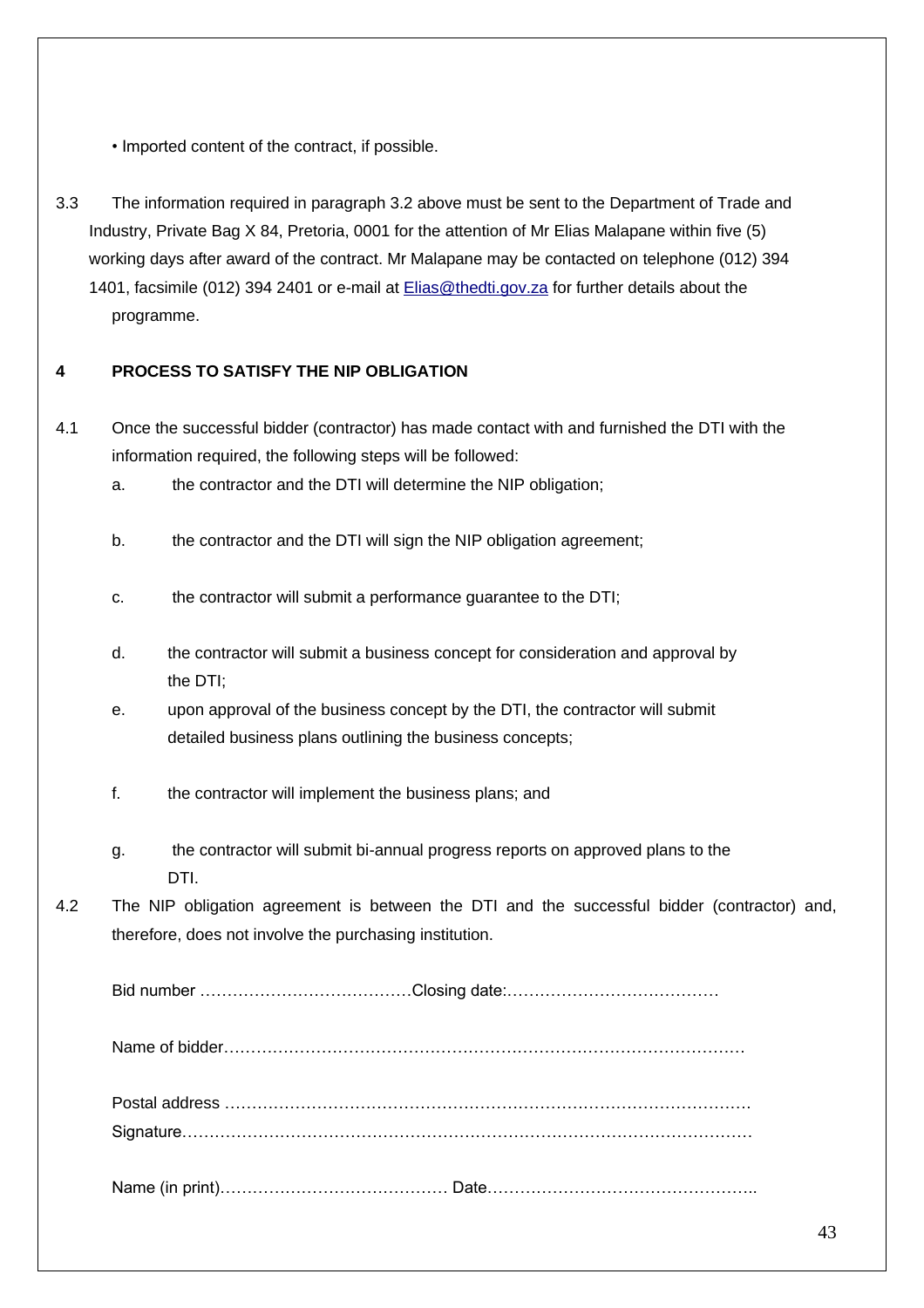# **SBD 6.1**

# **PREFERENCE POINTS CLAIM FORM IN TERMS OF THE PREFERENTIAL PROCUREMENT REGULATIONS 2017**

This preference form must form part of all bids invited. It contains general information and serves as a claim form for preference points for Broad-Based Black Economic Empowerment (B-BBEE) Status Level of **Contribution** 

# **NB: BEFORE COMPLETING THIS FORM, BIDDERS MUST STUDY THE GENERAL CONDITIONS, DEFINITIONS AND DIRECTIVES APPLICABLE IN RESPECT OF B-BBEE, AS PRESCRIBED IN THE PREFERENTIAL PROCUREMENT REGULATIONS, 2017.**

## **1. GENERAL CONDITIONS**

- 1.1 The following preference point systems are applicable to all bids:
	- the 80/20 system for requirements with a Rand value of up to R50 000 000 (all applicable taxes included); and
	- the 90/10 system for requirements with a Rand value above R50 000 000 (all applicable taxes included).

1.2

- a) The value of this bid is estimated to not exceed R50 000 000 (all applicable taxes included) and therefore the **80/20** preference point system shall be applicable.
- 1.3 Points for this bid shall be awarded for:
	- (a) Price; and
	- (b) B-BBEE Status Level of Contribution
- 1.4 The maximum points for this bid are allocated as follows:

|                                                   | <b>POINTS</b> |
|---------------------------------------------------|---------------|
| <b>PRICE</b>                                      | 80            |
| <b>B-BBEE STATUS LEVEL OF CONTRIBUTOR</b>         | 20            |
| Total points for Price and B-BBEE must not exceed | 100           |

1.5 Failure on the part of a bidder to submit proof of B-BBEE Status level of contributor together with the bid, will be interpreted to mean that preference points for B-BBEE status level of contribution are not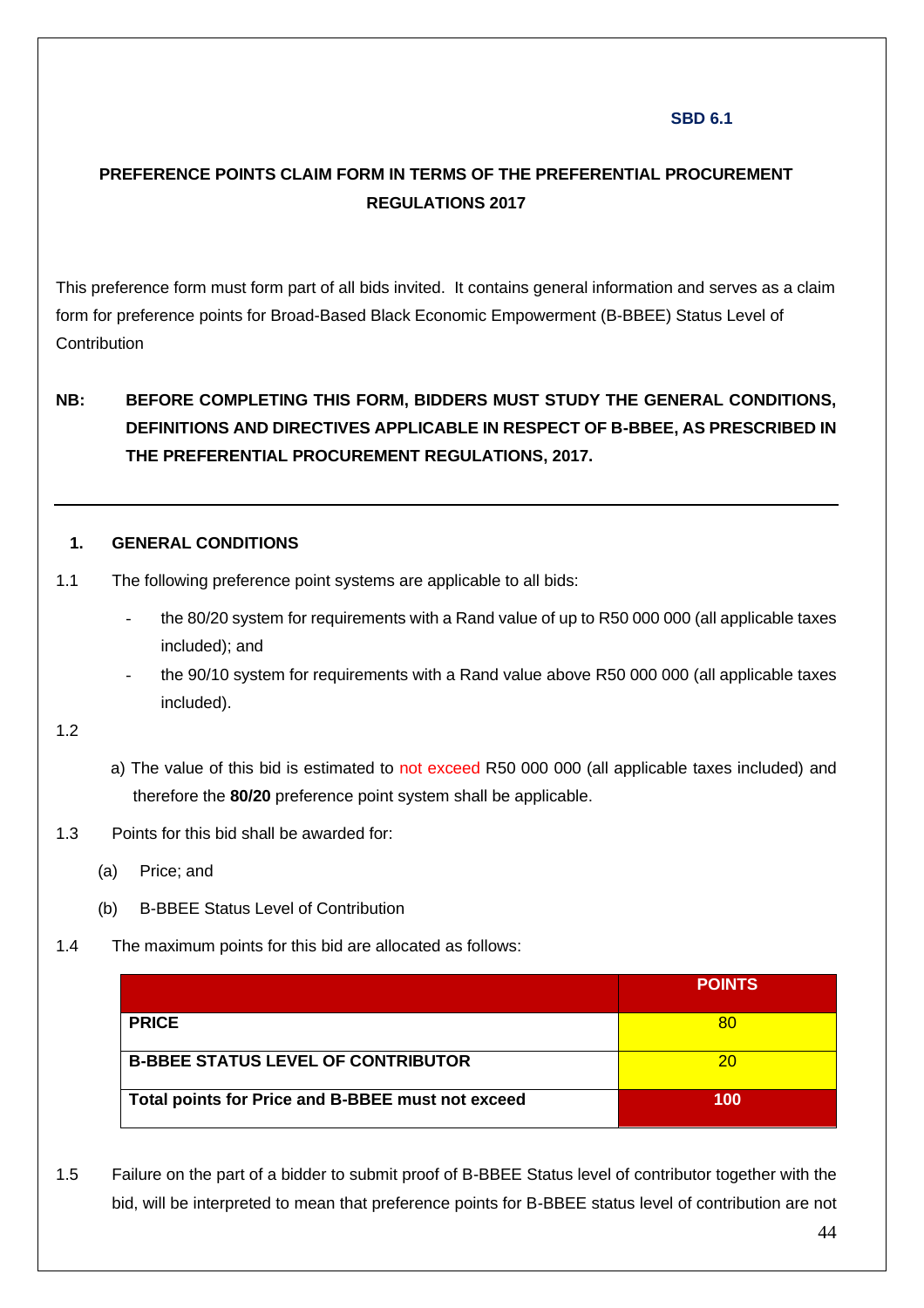claimed.

1.6 The purchaser reserves the right to require of a bidder, either before a bid is adjudicated or at any time subsequently, to substantiate any claim in regard to preferences, in any manner required by the purchaser.

# **2. DEFINITIONS**

- (a) **"B-BBEE"** means broad-based black economic empowerment as defined in section 1 of the Broad-Based Black Economic Empowerment Act;
- (b) "**B-BBEE status level of contributor"** means the B-BBEE status of an entity in terms of a code of good practice on black economic empowerment, issued in terms of section 9(1) of the Broad-Based Black Economic Empowerment Act;
- (c) **"bid"** means a written offer in a prescribed or stipulated form in response to an invitation by an organ of state for the provision of goods or services, through price quotations, advertised competitive bidding processes or proposals;
- (d) **"Broad-Based Black Economic Empowerment Act"** means the Broad-Based Black Economic Empowerment Act, 2003 (Act No. 53 of 2003);
- **(e) "EME"** means an Exempted Micro Enterprise in terms of a code of good practice on black economic empowerment issued in terms of section 9 (1) of the Broad-Based Black Economic Empowerment Act;
- (f) **"functionality"** means the ability of a tenderer to provide goods or services in accordance with specifications as set out in the tender documents.
- (g) **"prices"** includes all applicable taxes less all unconditional discounts;
- (h) **"proof of B-BBEE status level of contributor"** means:
	- **1)** B-BBEE Status level certificate issued by an authorized body or person;
	- **2)** A sworn affidavit as prescribed by the B-BBEE Codes of Good Practice;
	- **3)** Any other requirement prescribed in terms of the B-BBEE Act;
	- (i) **"QSE"** means a qualifying small business enterprise in terms of a code of good practice on black economic empowerment issued in terms of section 9 (1) of the Broad-Based Black Economic Empowerment Act;
- *(j)* **"rand value"** means the total estimated value of a contract in Rand, calculated at the time of bid invitation, and includes all applicable taxes;

# **3. POINTS AWARDED FOR PRICE**

# 3.1 **THE 80/20 OR 90/10 PREFERENCE POINT SYSTEMS**

A maximum of 80 or 90 points is allocated for price on the following basis: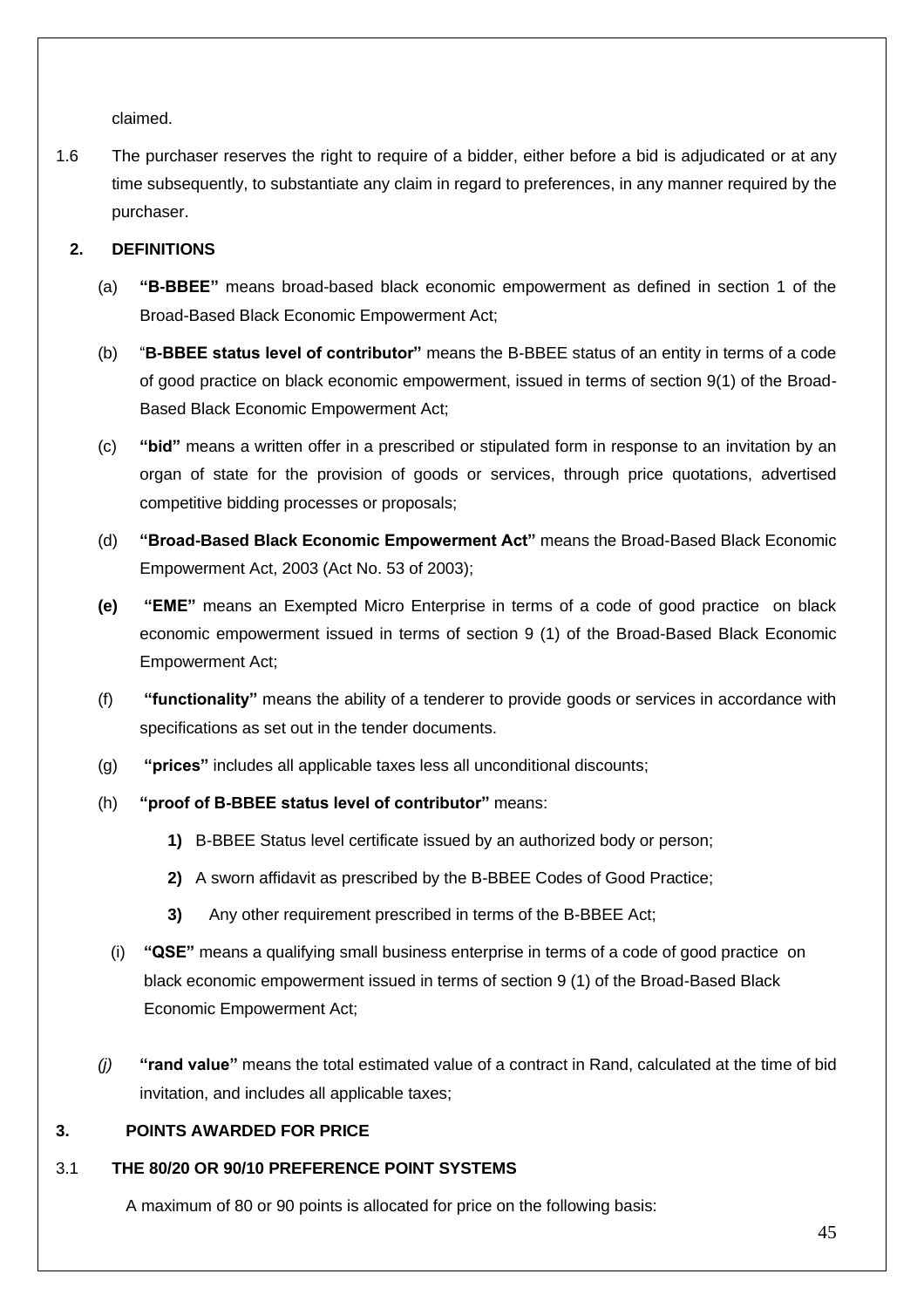**80/20 or 90/10**

I J  $\backslash$ 

$$
Ps = 80\left(1 - \frac{Pt - P \min}{P \min}\right) \qquad \text{or} \qquad \qquad Ps = 90\left(1 - \frac{Pt - P \min}{P \min}\right)
$$

Where

Ps = Points scored for price of bid under consideration

 $Pt =$  Price of bid under consideration

Pmin = Price of lowest acceptable bid

# **4. POINTS AWARDED FOR B-BBEE STATUS LEVEL OF CONTRIBUTOR**

4.1 In terms of Regulation 6 (2) and 7 (2) of the Preferential Procurement Regulations, preference points must be awarded to a bidder for attaining the B-BBEE status level of contribution in accordance with the table below:

| <b>B-BBEE Status Level of</b> | <b>Number of points</b>  | <b>Number of points</b> |
|-------------------------------|--------------------------|-------------------------|
| <b>Contributor</b>            | (90/10 system)           | (80/20 system)          |
|                               | 10                       | 20                      |
| $\overline{2}$                | $\boldsymbol{9}$         | 18                      |
| 3                             | 6                        | 14                      |
| $\overline{4}$                | 5                        | 12                      |
| 5                             | $\overline{\mathcal{A}}$ | 8                       |
| $\,6$                         | 3                        | 6                       |
| 7                             | $\overline{2}$           | 4                       |
| 8                             | 1                        | $\overline{2}$          |
| Non-compliant<br>contributor  | 0                        | $\Omega$                |

# **5. BID DECLARATION**

5.1 Bidders who claim points in respect of B-BBEE Status Level of Contribution must complete the following:

# **6. B-BBEE STATUS LEVEL OF CONTRIBUTOR CLAIMED IN TERMS OF PARAGRAPHS 1.4 AND 4.1**

6.1 B-BBEE Status Level of Contributor: . = ………(maximum of 10 or 20 points)

(Points claimed in respect of paragraph 7.1 must be in accordance with the table reflected in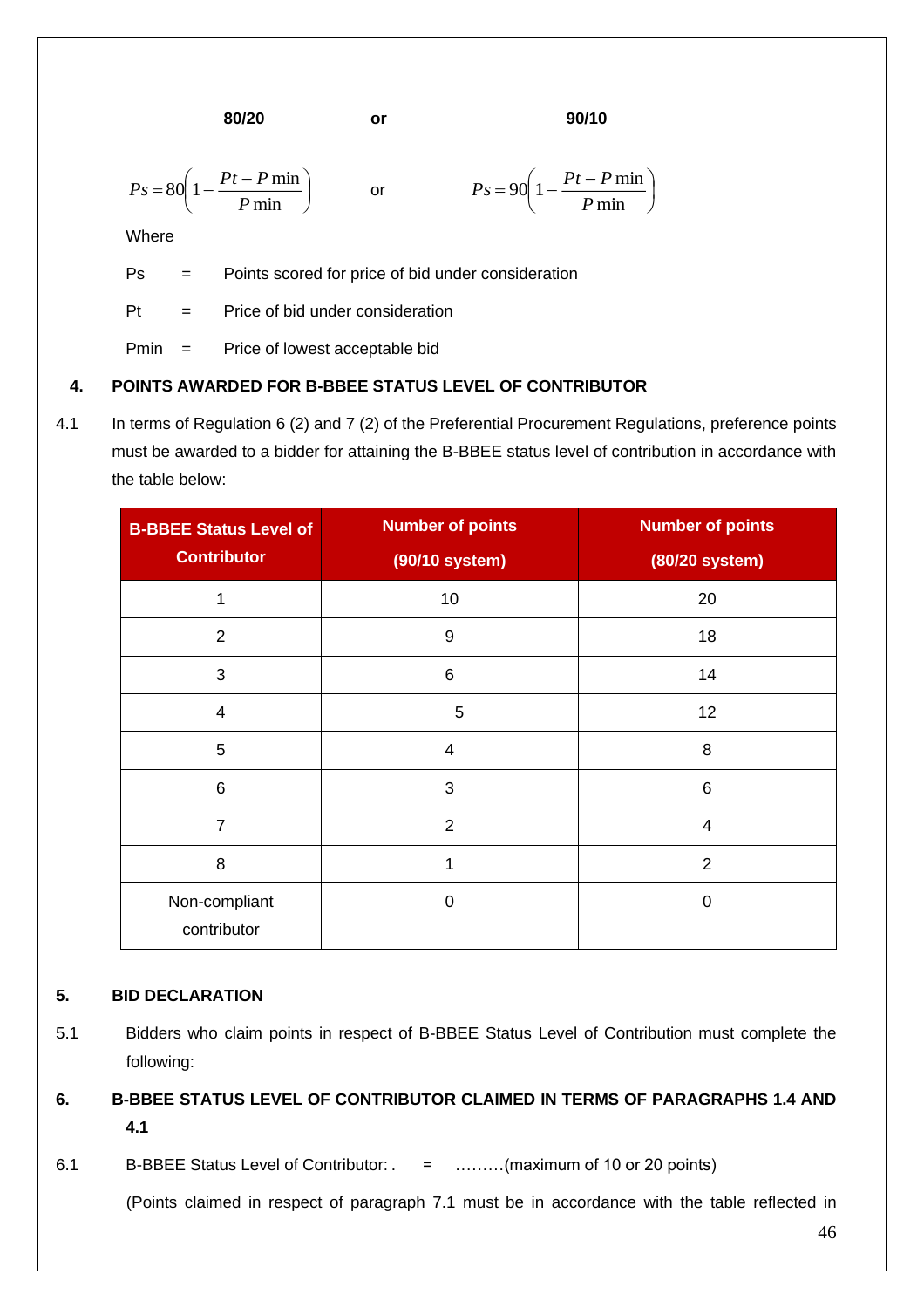paragraph 4.1 and must be substantiated by relevant proof of B-BBEE status level of contributor.

# **7. SUB-CONTRACTING**

7.1 Will any portion of the contract be sub-contracted?

## (*Tick applicable box*)



## 7.1.1 If yes, indicate:

- i) What percentage of the contract will be subcontracted............…………….…………%
- ii) The name of the sub-contractor…………………………………………………………..
- iii) The B-BBEE status level of the sub-contractor......................................……………..
- iv) Whether the sub-contractor is an EME or QSE

# *(Tick applicable box*)



v) Specify, by ticking the appropriate box, if subcontracting with an enterprise in terms of Preferential Procurement Regulations,2017:

| Designated Group: An EME or QSE which is at last 51%              | <b>EME</b> | QSE |
|-------------------------------------------------------------------|------------|-----|
| owned by:                                                         | V          | V   |
| <b>Black people</b>                                               |            |     |
| Black people who are youth                                        |            |     |
| Black people who are women                                        |            |     |
| Black people with disabilities                                    |            |     |
| Black people living in rural or underdeveloped areas or townships |            |     |
| Cooperative owned by black people                                 |            |     |
| Black people who are military veterans                            |            |     |
| <b>OR</b>                                                         |            |     |
| Any EME                                                           |            |     |
| Any QSE                                                           |            |     |

# 8. **DECLARATION WITH REGARD TO COMPANY/FIRM**

8.1 Name of company/firm:……………………………………………………………………………. 8.2 VAT registration number:……………………………………….………………………………… 8.3 Company registration number:…………….……………………….……………………………. 8.4 TYPE OF COMPANY/ FIRM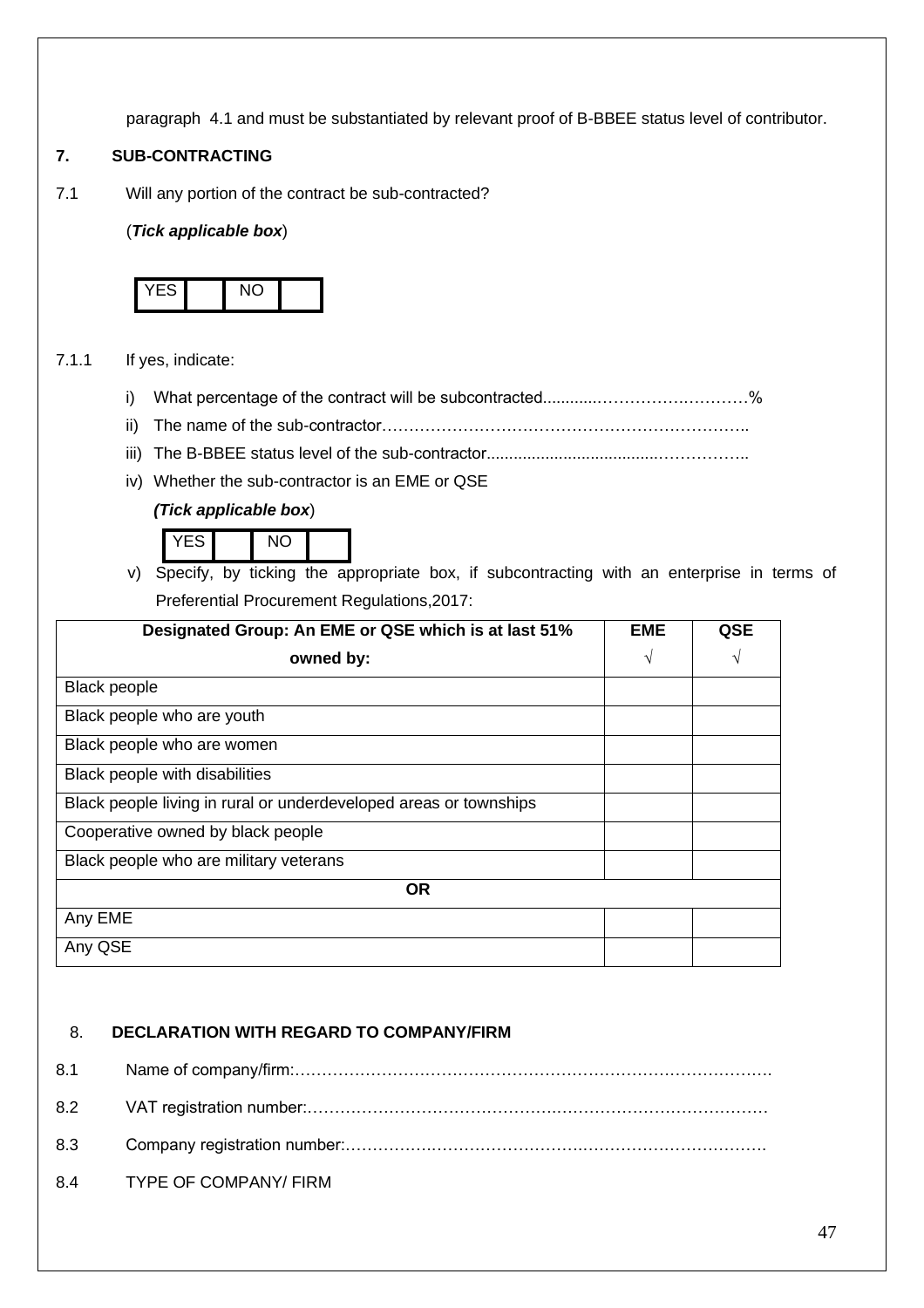- □ Partnership/Joint Venture / Consortium
- □ One person business/sole propriety
- D Close corporation
- D Company
- (Pty) Limited
- [TICK APPLICABLE BOX]

# 8.5 DESCRIBE PRINCIPAL BUSINESS ACTIVITIES

………………………………………………………………………………………………………………… ………………………………………………………………………………………………………………… …………………………………………………………………………………………………………………

# 8.6 COMPANY CLASSIFICATION

- Manufacturer
- **D** Supplier
- D Professional service provider
- □ Other service providers, e.g. transporter, etc.

[*TICK APPLICABLE BOX*]

- 8.7 Total number of years the company/firm has been in business:……………………………
- 8.8 I/we, the undersigned, who is / are duly authorised to do so on behalf of the company/firm, certify that the points claimed, based on the B-BBE status level of contributor indicated in paragraphs 1.4 and 6.1 of the foregoing certificate, qualifies the company/ firm for the preference(s) shown and I/ we acknowledge that:
	- i) The information furnished is true and correct;
	- ii) The preference points claimed are in accordance with the General Conditions as indicated in paragraph 1 of this form;
	- iii) In the event of a contract being awarded as a result of points claimed as shown in paragraphs 1.4 and 6.1, the contractor may be required to furnish documentary proof to the satisfaction of the purchaser that the claims are correct;
	- iv) If the B-BBEE status level of contributor has been claimed or obtained on a fraudulent basis or any of the conditions of contract have not been fulfilled, the purchaser may, in addition to any other remedy it may have –
		- (a) disqualify the person from the bidding process;
		- (b) recover costs, losses or damages it has incurred or suffered as a result of that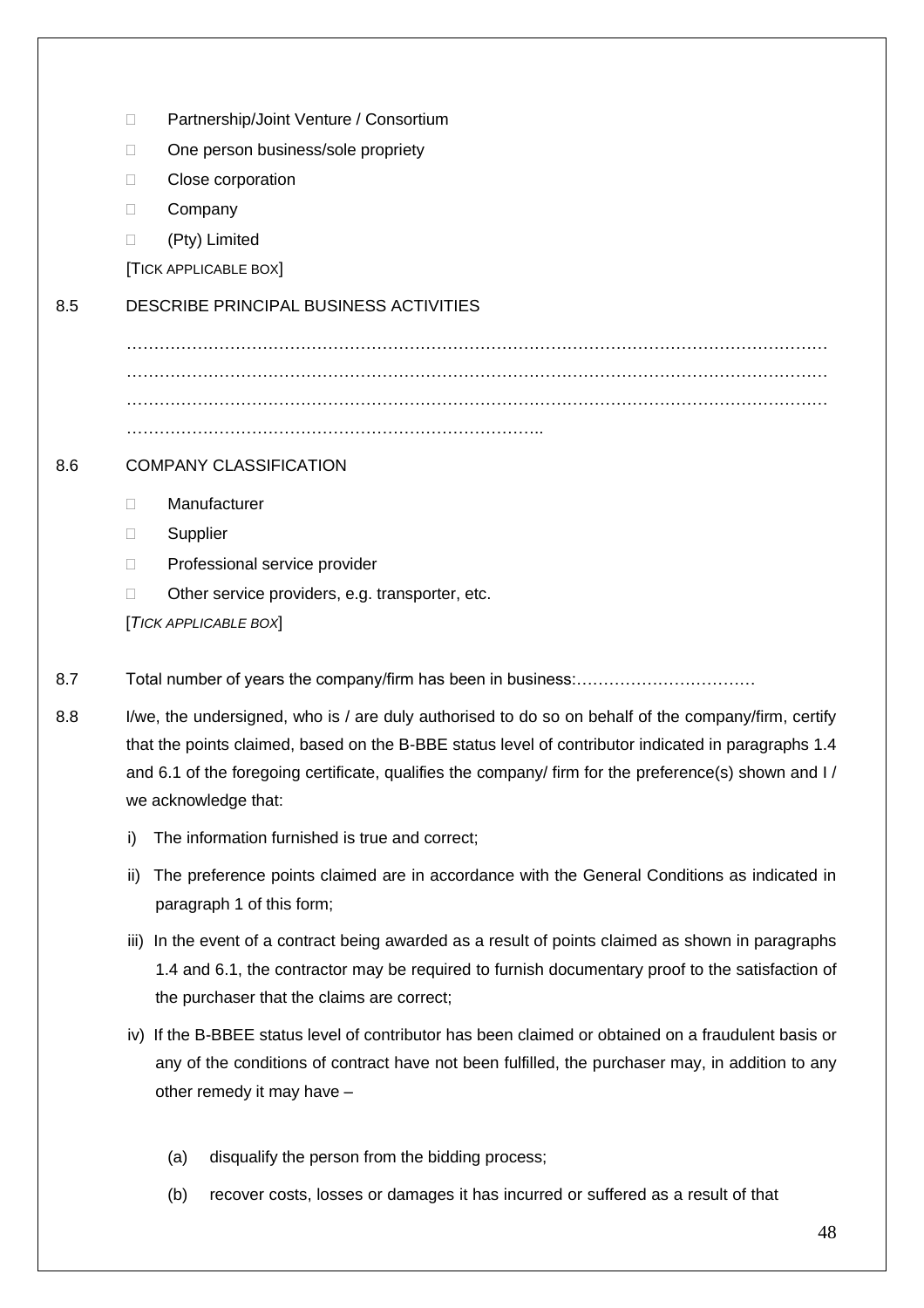person's conduct;

- (c) cancel the contract and claim any damages which it has suffered as a result of having to make less favourable arrangements due to such cancellation;
- (d) recommend that the bidder or contractor, its shareholders and directors, or only the shareholders and directors who acted on a fraudulent basis, be restricted by the National Treasury from obtaining business from any organ of state for a period not exceeding 10 years, after the *audi alteram partem* (hear the other side) rule has been applied; and
- (e) forward the matter for criminal prosecution.

| <b>WITNESSES</b>  |                |                            |
|-------------------|----------------|----------------------------|
| 1                 |                | SIGNATURE(S) OF BIDDERS(S) |
|                   | DATE:          | .<br>                      |
| า<br><u>.</u><br> | <b>ADDRESS</b> |                            |
|                   |                |                            |
|                   |                |                            |
|                   |                |                            |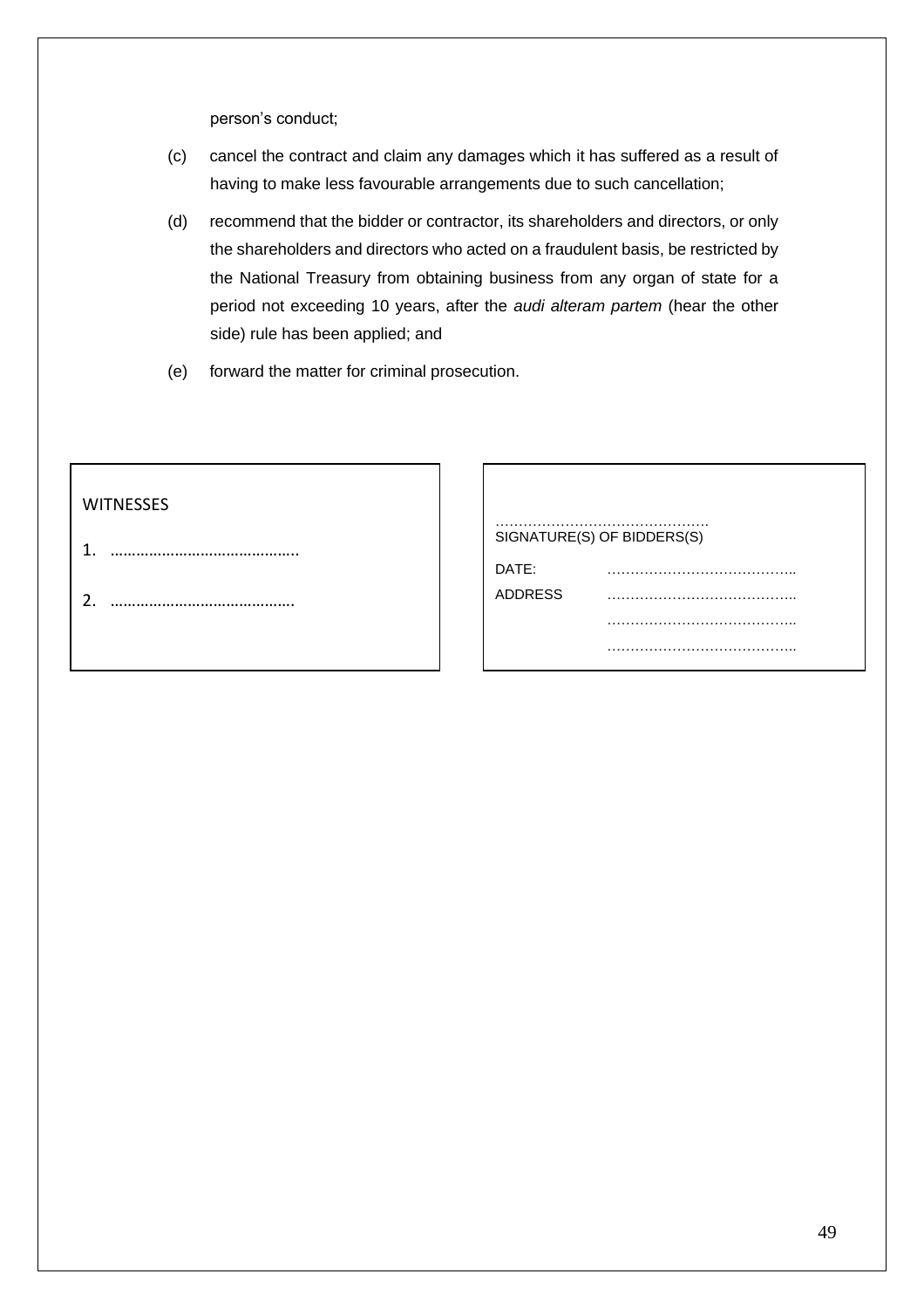# **DECLARATION OF BIDDER'S PAST SUPPLY CHAIN MANAGEMENT PRACTICES**

1 This Standard Bidding Document must form part of all bids invited.

2 It serves as a declaration to be used by institutions in ensuring that when goods and services are being procured, all reasonable steps are taken to combat the abuse of the supply chain management system.

3 The bid of any bidder may be disregarded if that bidder, or any of its directors have-

- a. bused the institution's supply chain management system;
- b. committed fraud or any other improper conduct in relation to such system; or
- c. failed to perform on any previous contract.
- **4 In order to give effect to the above, the following questionnaire must be completed and submitted with the bid.**

| Item  | Question                                                                      | <b>Yes</b> | <b>No</b> |
|-------|-------------------------------------------------------------------------------|------------|-----------|
| 4.1   | Is the bidder or any of its directors listed on the National Treasury's       | Yes        | No        |
|       | Database of Restricted Suppliers as companies or persons prohibited from      |            |           |
|       | doing business with the public sector?                                        |            |           |
|       | (Companies or persons who are listed on this Database were informed           |            |           |
|       | in writing of this restriction by the Accounting Officer/Authority of the     |            |           |
|       | institution that imposed the restriction after the <i>audi alteram partem</i> |            |           |
|       | rule was applied).                                                            |            |           |
|       |                                                                               |            |           |
|       | The Database of Restricted Suppliers now resides on the National              |            |           |
|       | Treasury's website(www.treasury.gov.za) and can be accessed by                |            |           |
|       | clicking on its link at the bottom of the home page.                          |            |           |
|       |                                                                               |            |           |
| 4.1.1 | If so, furnish particulars:                                                   |            |           |
|       |                                                                               |            |           |
|       |                                                                               |            |           |
|       |                                                                               |            |           |
|       |                                                                               |            |           |

**SBD 8**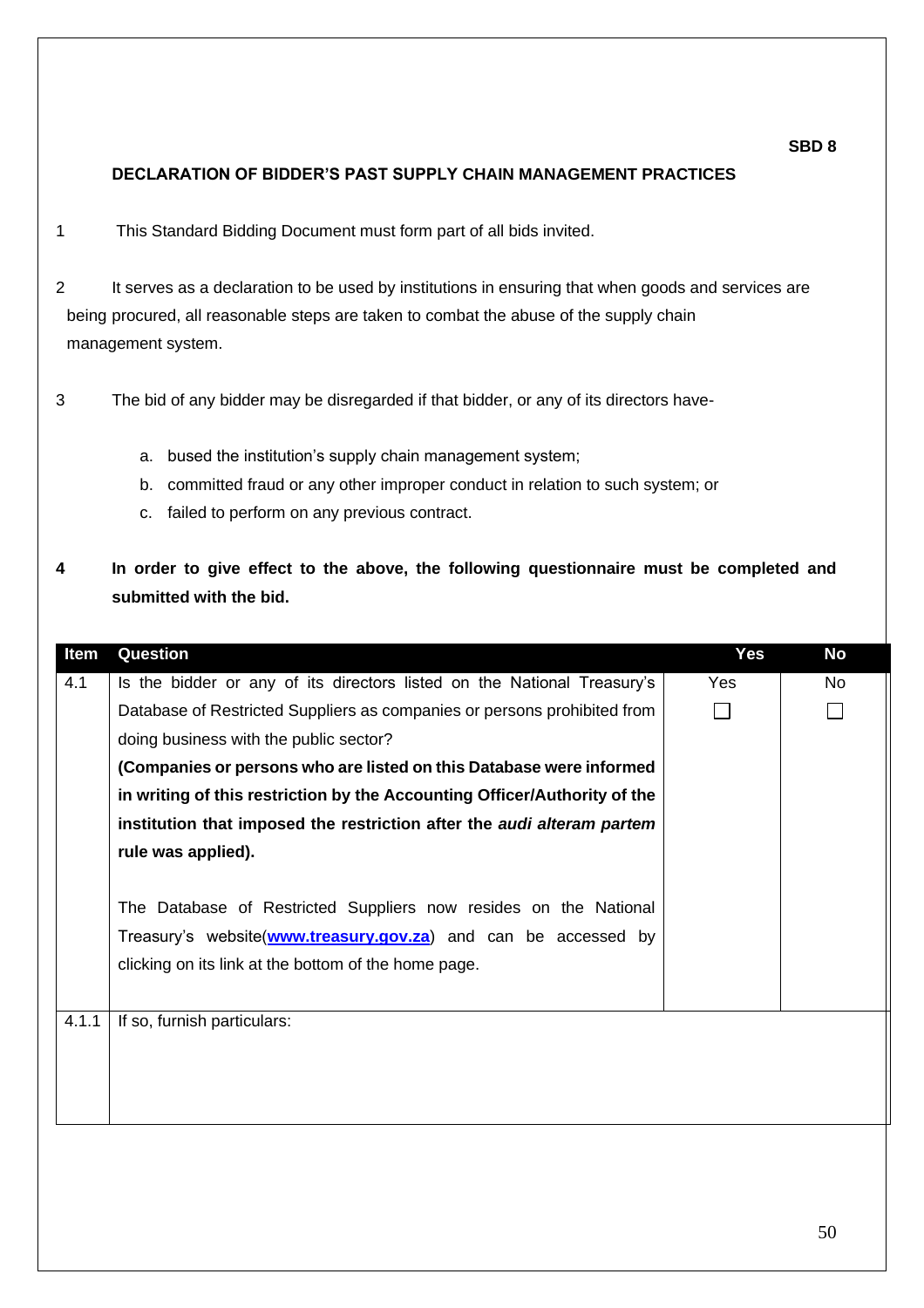| 4.2                                                                           | Is the bidder or any of its directors listed on the Register for Tender       | Yes | No |
|-------------------------------------------------------------------------------|-------------------------------------------------------------------------------|-----|----|
|                                                                               | Defaulters in terms of section 29 of the Prevention and Combating of          |     |    |
|                                                                               | Corrupt Activities Act (No 12 of 2004)?                                       |     |    |
|                                                                               | The Register for Tender Defaulters can be accessed on the National            |     |    |
|                                                                               | Treasury's website (www.treasury.gov.za) by clicking on its link at the       |     |    |
|                                                                               | bottom of the home page.                                                      |     |    |
|                                                                               |                                                                               |     |    |
| 4.2.1                                                                         | If so, furnish particulars:                                                   |     |    |
|                                                                               |                                                                               |     |    |
| 4.3                                                                           | Was the bidder or any of its directors convicted by a court of law (including | Yes | No |
|                                                                               | a court outside of the Republic of South Africa) for fraud or corruption      |     |    |
|                                                                               | during the past five years?                                                   |     |    |
|                                                                               |                                                                               |     |    |
| 4.3.1                                                                         | If so, furnish particulars:                                                   |     |    |
|                                                                               |                                                                               |     |    |
| 4.4                                                                           | Was any contract between the bidder and any organ of state terminated         | Yes | No |
|                                                                               | during the past five years on account of failure to perform on or comply      |     |    |
|                                                                               | with the contract?                                                            |     |    |
| 4.4.1                                                                         | If so, furnish particulars:                                                   |     |    |
|                                                                               |                                                                               |     |    |
|                                                                               |                                                                               |     |    |
| <b>CERTIFICATION</b>                                                          |                                                                               |     |    |
|                                                                               |                                                                               |     |    |
|                                                                               |                                                                               |     |    |
| CERTIFY THAT THE INFORMATION FURNISHED ON THIS DECLARATION FORM IS TRUE AND   |                                                                               |     |    |
| <b>CORRECT.</b>                                                               |                                                                               |     |    |
|                                                                               |                                                                               |     |    |
| I ACCEPT THAT, IN ADDITION TO CANCELLATION OF A CONTRACT, ACTION MAY BE TAKEN |                                                                               |     |    |
| AGAINST ME SHOULD THIS DECLARATION PROVE TO BE FALSE.                         |                                                                               |     |    |
|                                                                               |                                                                               |     |    |
| <b>Date</b>                                                                   |                                                                               |     |    |
| <b>Signature</b>                                                              |                                                                               |     |    |
|                                                                               |                                                                               |     |    |
| <b>Position</b><br><b>Name of Bid</b>                                         |                                                                               |     |    |
|                                                                               |                                                                               |     |    |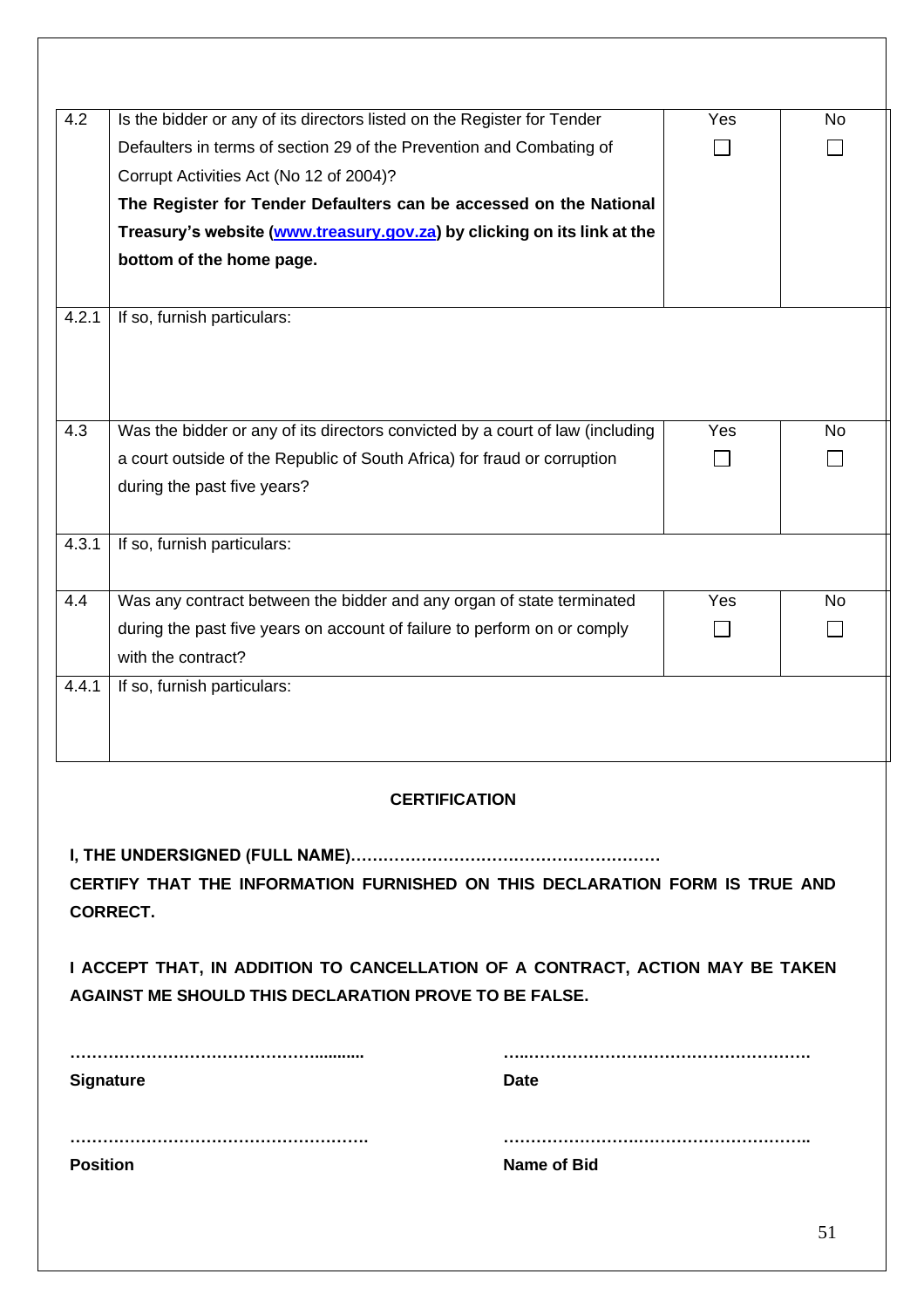## **CERTIFICATE OF INDEPENDENT BID DETERMINATION**

**SBD 9**

1 This Standard Bidding Document (SBD) must form part of all bids<sup>1</sup> invited.

- 2 Section 4 (1) (b) (iii) of the Competition Act No. 89 of 1998, as amended, prohibits an agreement between, or concerted practice by, firms, or a decision by an association of firms, if it is between parties in a horizontal relationship and if it involves collusive bidding (or bid rigging).² Collusive bidding is a *pe se* prohibition meaning that it cannot be justified under any grounds.
- 3 Treasury Regulation 16A9 prescribes that accounting officers and accounting authorities must take all reasonable steps to prevent abuse of the supply chain management system and authorizes accounting officers and accounting authorities to:
	- a. disregard the bid of any bidder if that bidder, or any of its directors have abused the institution's supply chain management system and or committed fraud or any other improper conduct in relation to such system.
	- b. cancel a contract awarded to a supplier of goods and services if the supplier committed any corrupt or fraudulent act during the bidding process or the execution of that contract.
- 4 This SBD serves as a certificate of declaration that would be used by institutions to ensure that, when bids are considered, reasonable steps are taken to prevent any form of bid-rigging.
- 5 In order to give effect to the above, the attached Certificate of Bid Determination (SBD 9) must be completed and submitted with the bid:

**¹ Includes price quotations, advertised competitive bids, limited bids and proposals.**

**² Bid rigging (or collusive bidding) occurs when businesses, that would otherwise be expected to compete, secretly conspire to raise prices or lower the quality of goods and / or services for purchasers who wish to acquire goods and / or services through a bidding process. Bid rigging is, therefore, an agreement between competitors not to compete.**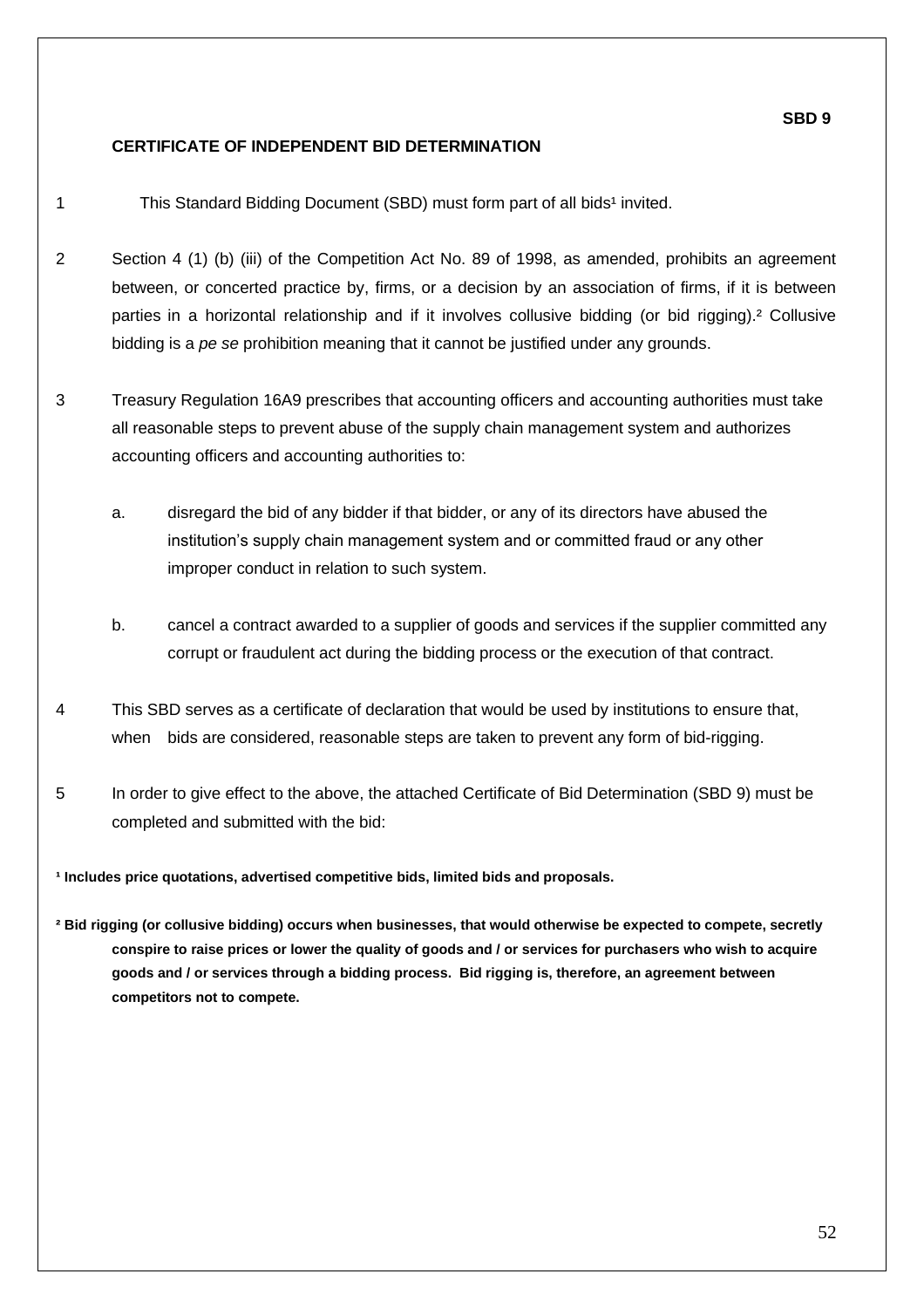### **CERTIFICATE OF INDEPENDENT BID DETERMINATION SBD 9**

I, the undersigned, in submitting the accompanying bid:

(Bid Number and Description)

in response to the invitation for the bid made by:

(Name of Institution)

do hereby make the following statements that I certify to be true and complete in every respect:

 $\_$  ,  $\_$  ,  $\_$  ,  $\_$  ,  $\_$  ,  $\_$  ,  $\_$  ,  $\_$  ,  $\_$  ,  $\_$  ,  $\_$  ,  $\_$  ,  $\_$  ,  $\_$  ,  $\_$  ,  $\_$  ,  $\_$  ,  $\_$  ,  $\_$  ,  $\_$  ,  $\_$  ,  $\_$  ,  $\_$  ,  $\_$  ,  $\_$  ,  $\_$  ,  $\_$  ,  $\_$  ,  $\_$  ,  $\_$  ,  $\_$  ,  $\_$  ,  $\_$  ,  $\_$  ,  $\_$  ,  $\_$  ,  $\_$  ,

 $\_$  ,  $\_$  ,  $\_$  ,  $\_$  ,  $\_$  ,  $\_$  ,  $\_$  ,  $\_$  ,  $\_$  ,  $\_$  ,  $\_$  ,  $\_$  ,  $\_$  ,  $\_$  ,  $\_$  ,  $\_$  ,  $\_$  ,  $\_$  ,  $\_$  ,  $\_$  ,  $\_$  ,  $\_$  ,  $\_$  ,  $\_$  ,  $\_$  ,  $\_$  ,  $\_$  ,  $\_$  ,  $\_$  ,  $\_$  ,  $\_$  ,  $\_$  ,  $\_$  ,  $\_$  ,  $\_$  ,  $\_$  ,  $\_$  ,

I certify, on behalf of: the state of the state of the state of the state of the state of the state of the state of the state of the state of the state of the state of the state of the state of the state of the state of th

**(Name of Bidder)**

- 1. I have read and I understand the contents of this Certificate;
- 2. I understand that the accompanying bid will be disqualified if this Certificate is found not to be true and complete in every respect;
- 3. I am authorized by the bidder to sign this Certificate, and to submit the accompanying bid, on behalf of the bidder;
- 4. Each person whose signature appears on the accompanying bid has been authorized by the bidder to determine the terms of, and to sign the bid, on behalf of the bidder;
- 5. For the purposes of this Certificate and the accompanying bid, I understand that the word "competitor" shall include any individual or organization, other than the bidder, whether or not affiliated with the bidder, who:
	- (a) has been requested to submit a bid in response to this bid invitation;
	- (b) could potentially submit a bid in response to this bid invitation, based on their qualifications, abilities or experience; and
	- (c) provides the same goods and services as the bidder and/or is in the same line of business as the bidder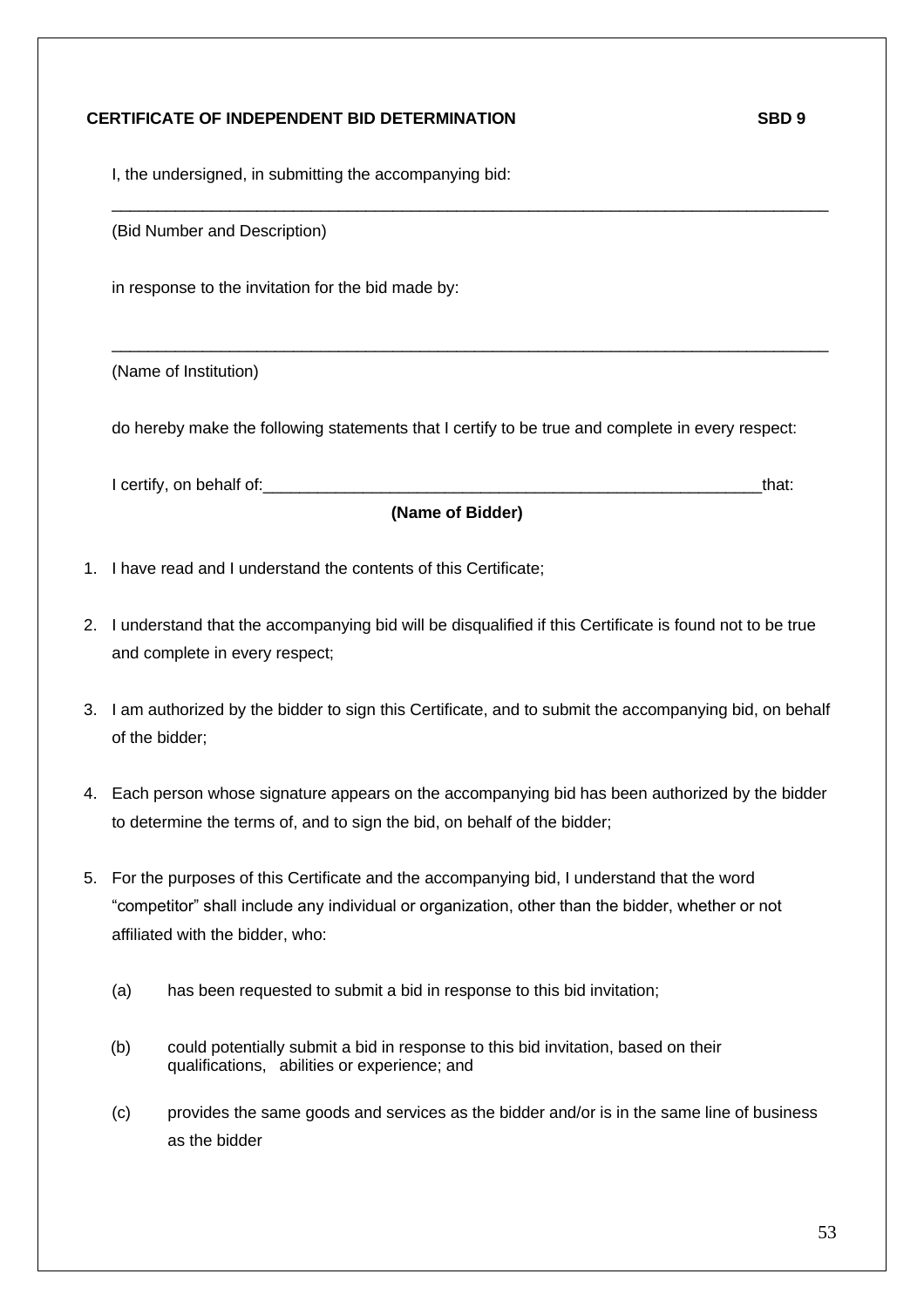- 6. The bidder has arrived at the accompanying bid independently from, and without consultation, communication, agreement or arrangement with any competitor. However communication between partners in a joint venture or consortium<sup>3</sup> will not be construed as collusive bidding.
- 7. In particular, without limiting the generality of paragraphs 6 above, there has been no consultation, communication, agreement or arrangement with any competitor regarding:
	- (a) prices;
	- (b) geographical area where product or service will be rendered (market allocation)
	- (c) methods, factors or formulas used to calculate prices;
	- (d) the intention or decision to submit or not to submit, a bid;
	- (e) the submission of a bid which does not meet the specifications and conditions of the bid; or
	- (f) bidding with the intention not to win the bid.
- 8. In addition, there have been no consultations, communications, agreements or arrangements with any competitor regarding the quality, quantity, specifications and conditions or delivery particulars of the products or services to which this bid invitation relates.
- 9. The terms of the accompanying bid have not been, and will not be, disclosed by the bidder, directly or indirectly, to any competitor, prior to the date and time of the official bid opening or of the awarding of the contract.
- **³ Joint venture or Consortium means an association of persons for the purpose of combining their expertise, property, capital, efforts, skill and knowledge in an activity for the execution of a contract.**
	- 10. I am aware that, in addition and without prejudice to any other remedy provided to combat any restrictive practices related to bids and contracts, bids that are suspicious will be reported to the Competition Commission for investigation and possible imposition of administrative penalties in terms of section 59 of the Competition Act No 89 of 1998 and or may be reported to the National Prosecuting Authority (NPA) for criminal investigation and or may be restricted from conducting business with the public sector for a period not exceeding ten (10) years in terms of the Prevention and Combating of Corrupt Activities Act No 12 of 2004 or any other applicable legislation.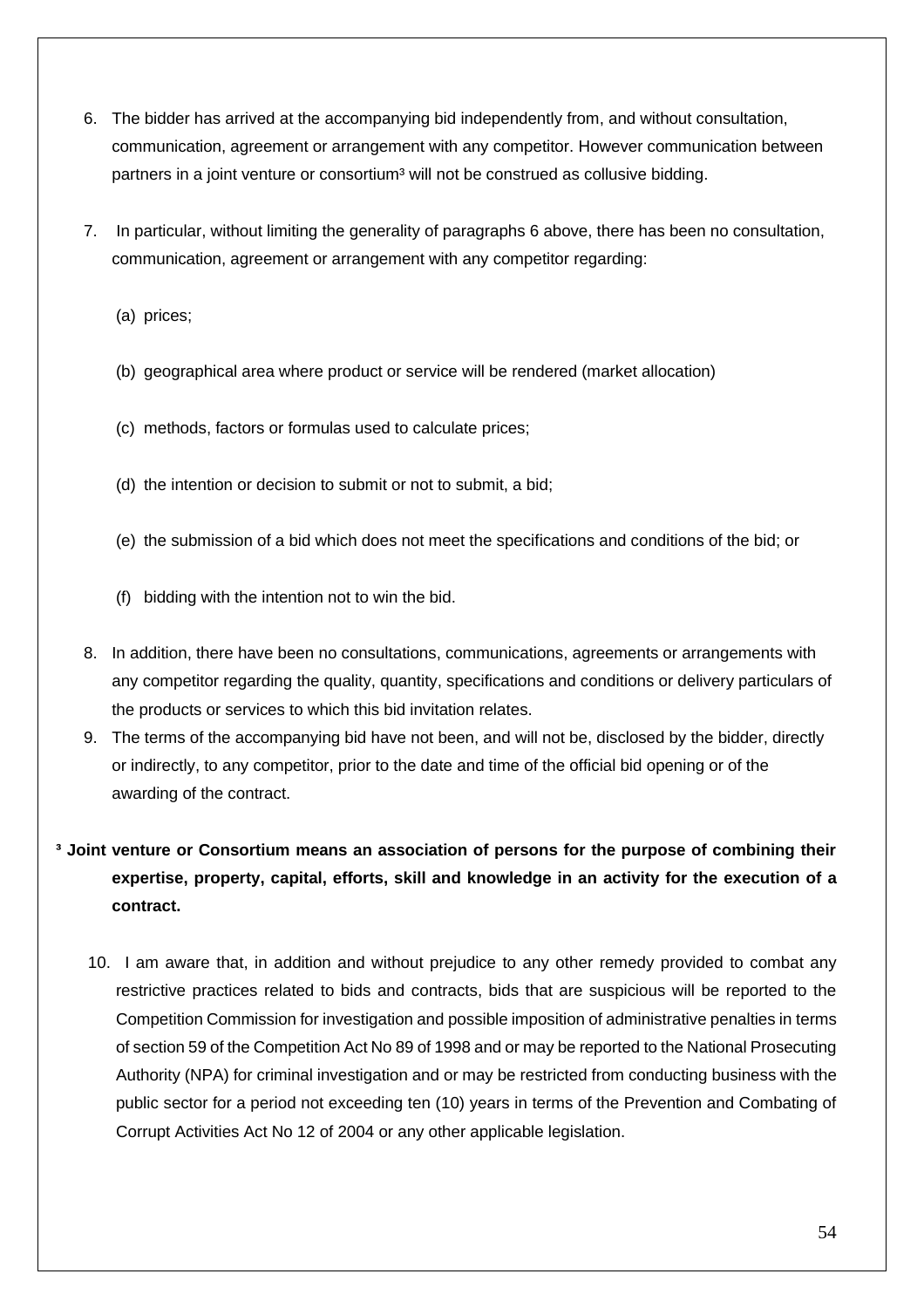………………………………………………… ………………………………

# Signature Date Date Date

…………………………………… ………………………………………. Position **Name of Bidder**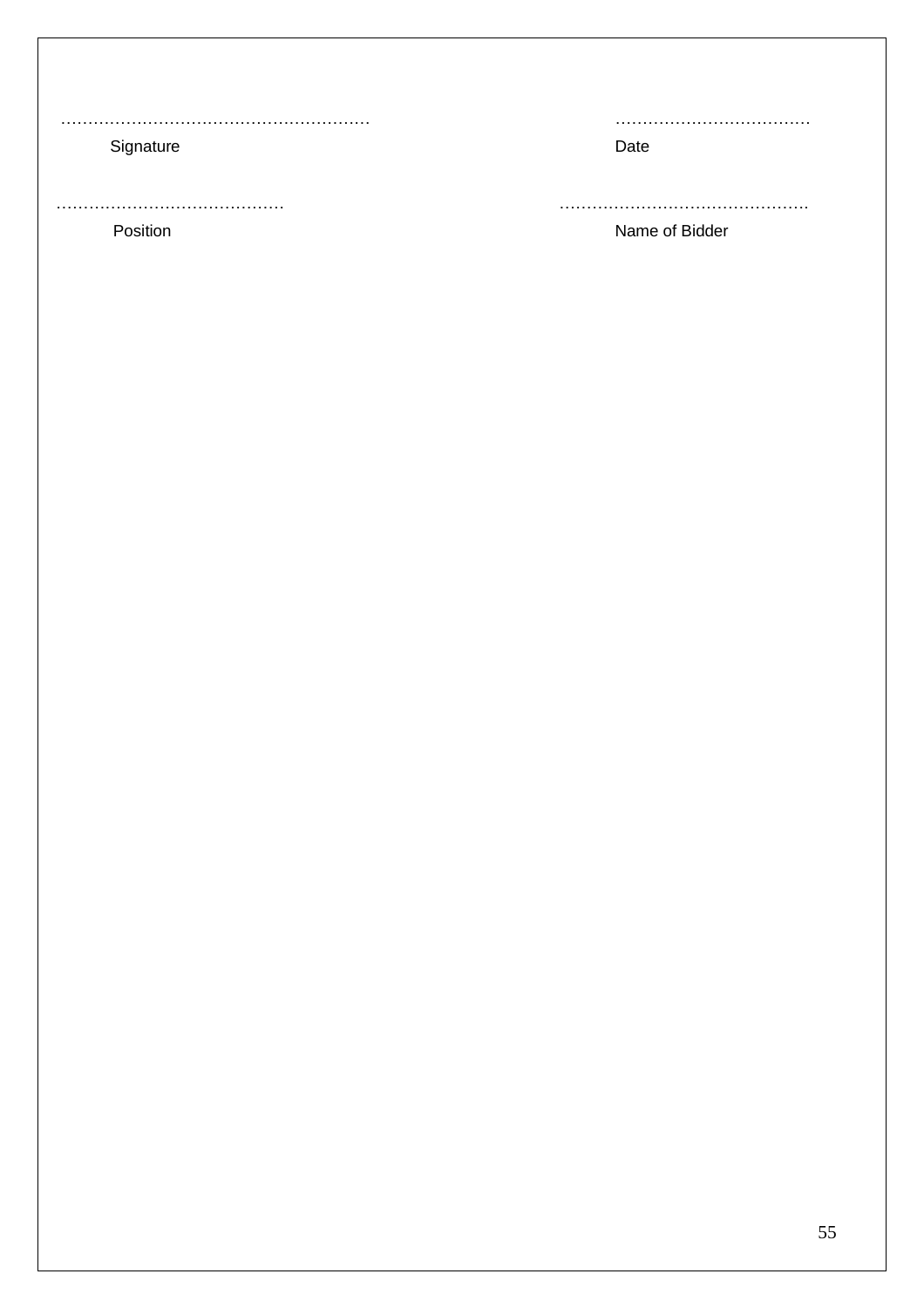# **GENERAL CONDITIONS OF CONTRACT**

- 6.1 The purpose of this document is to:
- (i) Draw special attention to certain general conditions applicable to government bids, contracts and orders; and
- (ii) to ensure that clients be familiar with regard to the rights and obligations of all parties involved in doing business with government.

In this document words in the singular also mean in the plural and vice versa and words in the masculine also mean in the feminine and neuter.

- $\Box$ The General Conditions of Contract will form part of all bid documents and may not be amended.
- Special Conditions of Contract (SCC) relevant to a specific bid, should be compiled separately for  $\Box$ every bid (if (applicable) and will supplement the General Conditions of Contract. Whenever there is a conflict, the provisions in the SCC shall prevail.

## **6.2 TABLE OF CLAUSES**

- 1. Definitions
- 2. Application
- 3. General
- 4. Standards
- 5. Use of contract documents and information; inspection
- 6. Patent rights
- 7. Performance security
- 8. Inspections, tests and analysis
- 9. Packing
- 10. Delivery and documents
- 11. Insurance
- 12. Transportation
- 13. Incidental services
- 14. Spare parts
- 15. Warranty
- 16. Payment
- 17. Prices
- 18. Contract amendments
- 19. Assignment
- 20. Subcontracts
- 21. Delays in the supplier's performance
- 22. Penalties
- 23. Termination for default
- 24. Dumping and countervailing duties
- 25. Force Majeure
- 26. Termination for insolvency
- 27. Settlement of disputes
- 28. Limitation of liability
- 29. Governing language
- 30. Applicable law
- 31. Notices
- 32. Taxes and duties
- 33. National Industrial Participation Programme (NIPP)
- 34. Prohibition of restrictive practices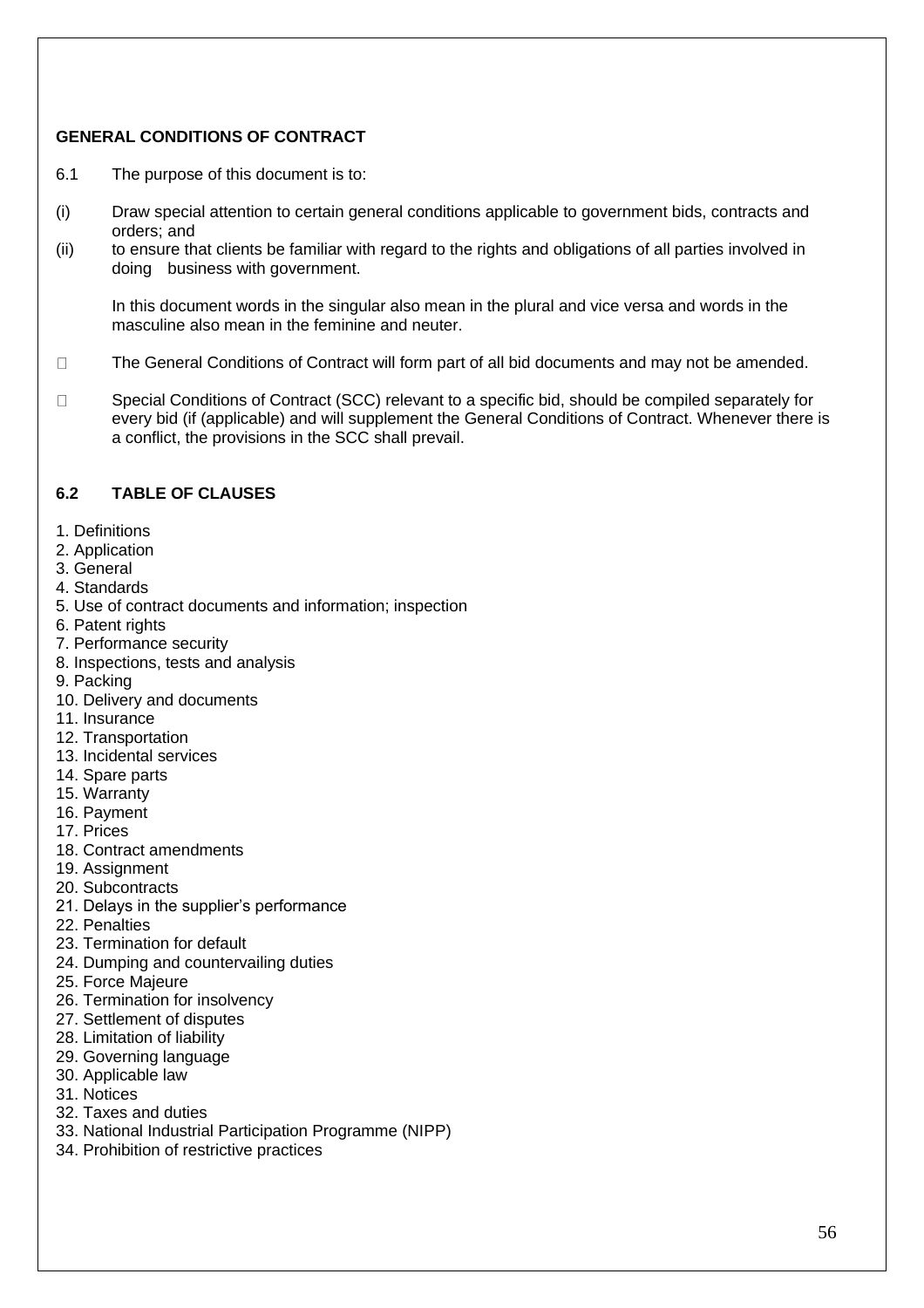# **GENERAL CONDITIONS OF CONTRACT**

### **1. Definitions**

- 1. The following terms shall be interpreted as indicated:
- 1.1 "Closing time" means the date and hour specified in the bidding documents for the receipt of bids.
- 1.2 "Contract" means the written agreement entered into between the purchaser and the supplier, as recorded in the contract form signed by the parties, including all attachments and appendices thereto and all documents incorporated by reference therein.
- 1.3 "Contract price" means the price payable to the supplier under the contract for the full and proper performance of his contractual obligations.
- 1.4 "Corrupt practice" means the offering, giving, receiving, or soliciting of anything of value to influence the action of a public official in the procurement process or in contract execution.
- 1.5 "Countervailing duties" are imposed in cases where an enterprise abroad is subsidized by its government and encouraged to market its products internationally.
- 1.6 "Country of origin" means the place where the goods were mined, grown or produced or from which the services are supplied. Goods are produced when, through manufacturing, processing or substantial and major assembly of components, a commercially recognized new product results that is substantially different in basic characteristics or in purpose or utility from its components.
- 1.7 "Day" means calendar day.
- 1.8 "Delivery" means delivery in compliance of the conditions of the contract or order.
- 1.9 "Delivery ex stock" means immediate delivery directly from stock actually on hand.
- 1.10 "Delivery into consignees store or to his site" means delivered and unloaded in the specified store or depot or on the specified site in compliance with the conditions of the contract or order, the supplier bearing all risks and charges involved until the supplies are so delivered and a valid receipt is obtained.
- 1.11 "Dumping" occurs when a private enterprise abroad market its goods on own initiative in the RSA at lower prices than that of the country of origin and which have the potential to harm the local industries in the RSA.
- 1.12 "Force majeure" means an event beyond the control of the supplier and not involving the supplier's fault or negligence and not foreseeable. Such events may include, but is not restricted to, acts of the purchase in its sovereign capacity, wars or revolutions, fires, floods, epidemics, quarantine restrictions and freight embargoes.
- 1.13 "Fraudulent practice" means a misrepresentation of facts in order to influence a procurement process or the execution of a contract to the detriment of any bidder, and includes collusive practice among bidders (prior to or after bid submission) designed to establish bid prices at artificial non-competitive levels and to deprive the bidder of the benefits of free and open competition.
- 1.14 "GCC" means the General Conditions of Contract.
- 1.15 "Goods" means all of the equipment, machinery, and/or other materials that the supplier is required to supply to the purchaser under the contract.
- 1.16 "Imported content" means that portion of the bidding price represented by the cost of components, parts or materials which have been or are still to be imported (whether by the supplier or his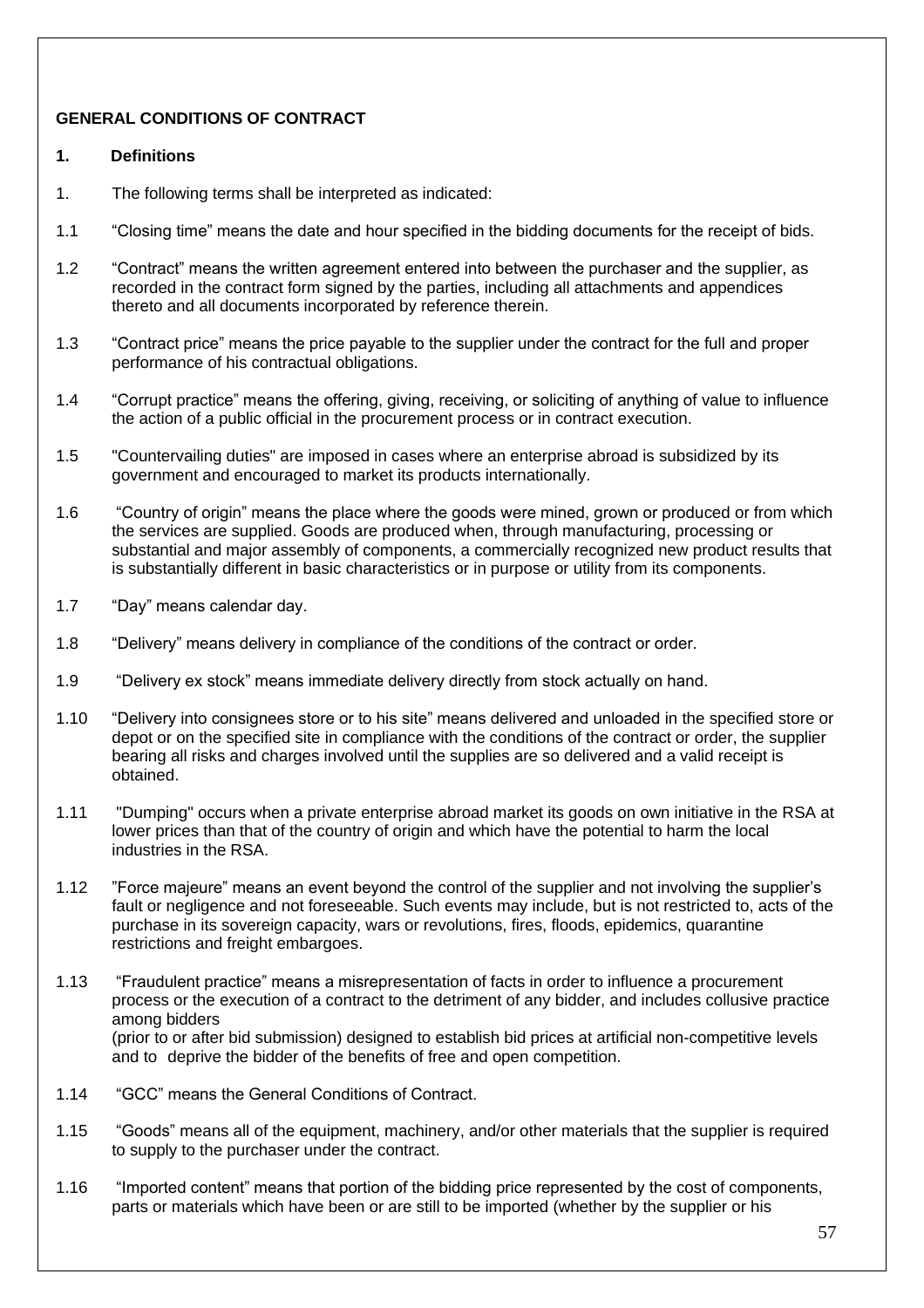subcontractors) and which costs are inclusive of the costs abroad, plus freight and other direct importation costs such as landing costs, dock dues, import duty, sales duty or other similar tax or duty at the South African place of entry as well as transportation and handling charges to the factory in the Republic where the supplies covered by the bid will be manufactured.

- 1.17 "Local content" means that portion of the bidding price which is not included in the imported content provided that local manufacture does take place.
- 1.18 "Manufacture" means the production of products in a factory using labour, materials, components
- and machinery and includes other related value-adding activities.
- 1.19 "Order" means an official written order issued for the supply of goods or works or the rendering of a service.
- 1.20 "Project site," where applicable, means the place indicated in bidding documents.
- 1.21 "Purchaser" means the organization purchasing the goods.
- 1.22 "Republic" means the Republic of South Africa.
- 1.23 "SCC" means the Special Conditions of Contract.
- 1.24 "Services" means those functional services ancillary to the supply of the goods, such as transportation and any other incidental services, such as installation, commissioning, provision of technical assistance, training, catering, gardening, security, maintenance and other such obligations of the supplier covered under the contract.
- 1.25 "Written" or "in writing" means handwritten in ink or any form of electronic or mechanical writing.

### **2. Application**

- 2.1 These general conditions are applicable to all bids, contracts and orders including bids for functional and professional services, sales, hiring, letting and the granting or acquiring of rights, but excluding immovable property, unless otherwise indicated in the bidding documents.
- 2.2 Where applicable, special conditions of contract are also laid down to cover specific supplies, services or works.
- 2.3 Where such special conditions of contract are in conflict with these general conditions, the special conditions shall apply.

### **3. General**

- 3.1 Unless otherwise indicated in the bidding documents, the purchaser shall not be liable for any expense incurred in the preparation and submission of a bid. Where applicable a non-refundable fee for documents may be charged.
- 3.2 With certain exceptions, invitations to bid are only published in the Government Tender Bulletin. The Government Tender Bulletin may be obtained directly from the Government Printer, Private Bag X85,Pretoria 0001, or accessed electronically from [www.treasury.gov.za](http://www.treasury.gov.za/)

## **4. Standards**

4.1 The goods supplied shall conform to the standards mentioned in the bidding documents and specifications.

### **5. Use of contract documents and information; inspection.**

5.1 The supplier shall not, without the purchaser's prior written consent, disclose the contract, or any provision thereof, or any specification, plan, drawing, pattern, sample, or information furnished by or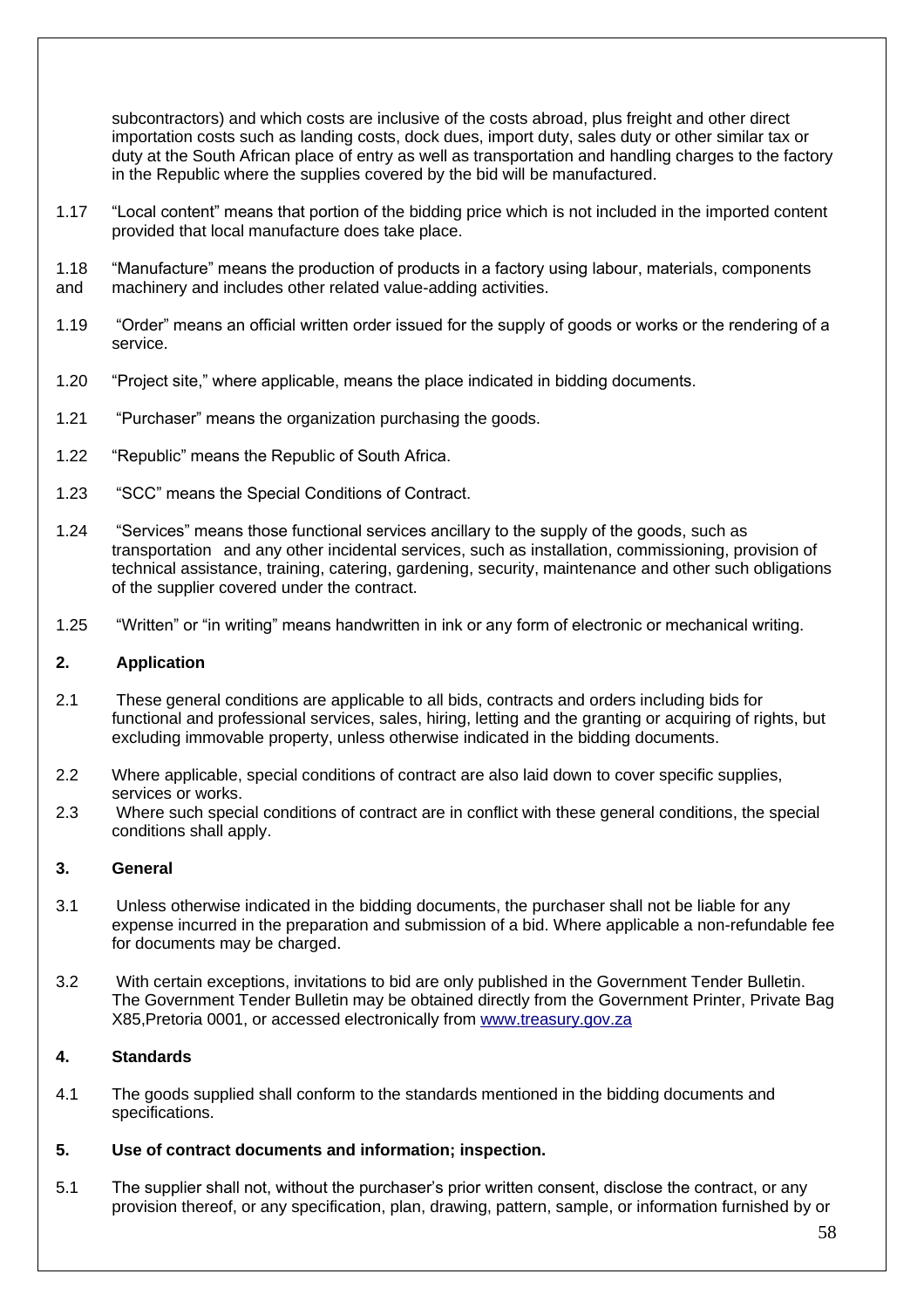- on behalf of the purchaser in connection therewith, to any person other than a person employed by the supplier in the performance of the contract. Disclosure to any such employed person shall be made in confidence and shall extend only so far as may be necessary for purposes of such performance.
- 5.2 The supplier shall not, without the purchaser's prior written consent, make use of any document or information mentioned in GCC clause except for purposes of performing the contract.
- 5.3 Any document, other than the contract itself mentioned in GCC clause
- 5.1 shall remain the property of the purchaser and shall be returned (all copies) to the purchaser on completion of the supplier's performance under the contract if so required by the purchaser.
- 5.4 The supplier shall permit the purchaser to inspect the supplier's records relating to the performance of the supplier and to have them audited by auditors appointed by the purchaser, if so required by the purchaser.

#### **6. Patent rights**

6.1 The supplier shall indemnify the purchaser against all third-party claims of infringement of patent, trademark, or industrial design rights arising from use of the goods or any part thereof by the purchaser.

#### **7. Performance security**

- 7.1 Within thirty (30) days of receipt of the notification of contract award, the successful bidder shall furnish to the purchaser the performance security of the amount specified in SCC.
- 7.2 The proceeds of the performance security shall be payable to the purchaser as compensation for any loss resulting from the supplier's failure to complete his obligations under the contract.
- 7.3 The performance security shall be denominated in the currency of the contract, or in a freely convertible currency acceptable to the purchaser and shall be in one of the following forms:
- (a) a bank guarantee or an irrevocable letter of credit issued by a reputable bank located in the purchaser's country or abroad, acceptable to the purchaser, in the form provided in the bidding documents or another form acceptable to the purchaser; or
- (b) a cashier's or certified cheque
- 7.4 The performance security will be discharged by the purchaser and returned to the supplier not later than thirty (30) days following the date of completion of the supplier's performance obligations under the contract, including any warranty obligations, unless otherwise specified in SCC.

#### **8. Inspections, tests and analyses**

- 8.1 All pre-bidding testing will be for the account of the bidder.
- 8.2 If it is a bid condition that supplies to be produced or services to be rendered should at any stage during production or execution or on completion be subject to inspection, the premises of the bidder or contractor shall be open, at all reasonable hours, for inspection by a representative of the Department or an organization acting on behalf of the Department.
- 8.3 If there are no inspection requirements indicated in the bidding documents and no mention is made in the contract, but during the contract period it is decided that inspections shall be carried out, the purchaser shall itself make the necessary arrangements, including payment arrangements with the testing authority concerned.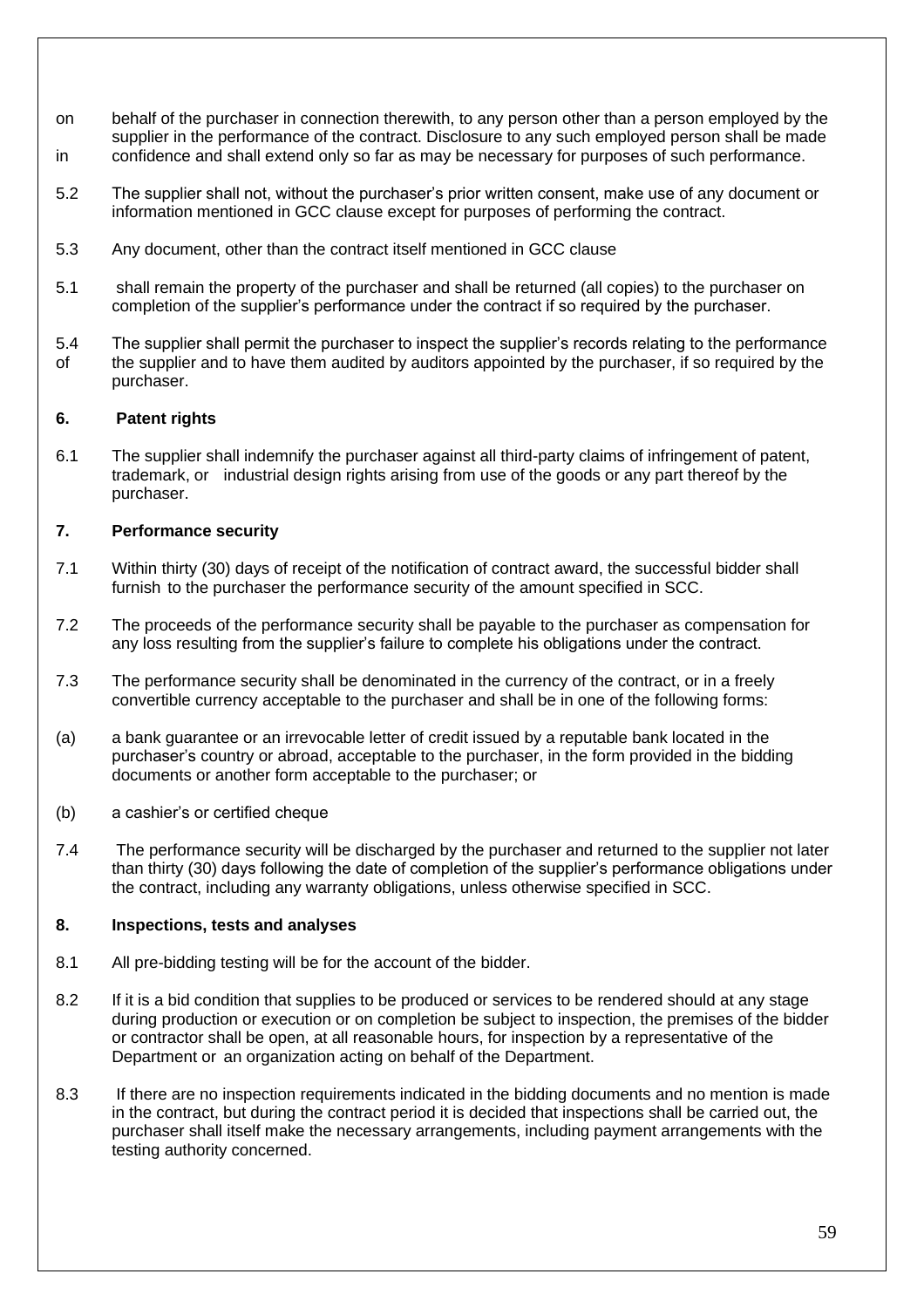- 8.4 If the inspections, tests and analyses referred to in clauses 8.2 and 8.3 show the supplies to be in accordance with the contract requirements, the cost of the inspections, tests and analyses shall be defrayed by the purchaser.
- 8.5 Where the supplies or services referred to in clauses 8.2 and 8.3 do not comply with the contract requirements, irrespective of whether such supplies or services are accepted or not, the cost in connection with these inspections, tests or analyses shall be defrayed by the supplier.
- 8.6 Supplies and services which are referred to in clauses 8.2 and 8.3 and which do not comply with the contract requirements may be rejected.
- 8.7 Any contract supplies may on or after delivery be inspected, tested or analyzed and may be rejected if found not to comply with the requirements of the contract. Such rejected supplies shall be held at the cost and risk of the supplier who shall, when called upon, remove them immediately at his own cost and forthwith substitute them with supplies which do comply with the requirements of the contract. Failing such removal the rejected supplies shall be returned at the suppliers cost and risk. Should the supplier fail to provide the substitute supplies forthwith, the purchaser may, without giving the supplier further opportunity to substitute the rejected supplies, purchase such supplies as may be necessary at the expense of the supplier.
- 8.8 The provisions of clauses 8.4 to 8.7 shall not prejudice the right of the purchaser to cancel the contract on account of a breach of the conditions thereof, or to act in terms of Clause 23 of GCC.

### **9. Packing**

- 9.1 The supplier shall provide such packing of the goods as is required to prevent their damage or deterioration during transit to their final destination, as indicated in the contract. The packing shall be sufficient to withstand, without limitation, rough handling during transit and exposure to extreme temperatures, salt and precipitation during transit, and open storage. Packing, case size and weights shall take into consideration, where appropriate, the remoteness of the goods' final destination and the absence of heavy handling facilities at all points in transit.
- 9.2 The packing, marking, and documentation within and outside the packages shall comply strictly with such special requirements as shall be expressly provided for in the contract, including additional requirements, if any, specified in SCC, and in any subsequent instructions ordered by the purchaser.

### *10. Delivery and documents*

- 10.1 Delivery of the goods shall be made by the supplier in accordance with the terms specified in the contract. The details of shipping and/or other documents to be furnished by the supplier are specified in SCC.
- 10.2 Documents to be submitted by the supplier are specified in SCC.

### **11 Insurance**

11.1 The goods supplied under the contract shall be fully insured in a freely convertible currency against loss or damage incidental to manufacture or acquisition, transportation, storage and delivery in the manner specified in the SCC.

### **12. Transportation**

12.1 Should a price other than an all-inclusive delivered price be required, this shall be specified in the SCC.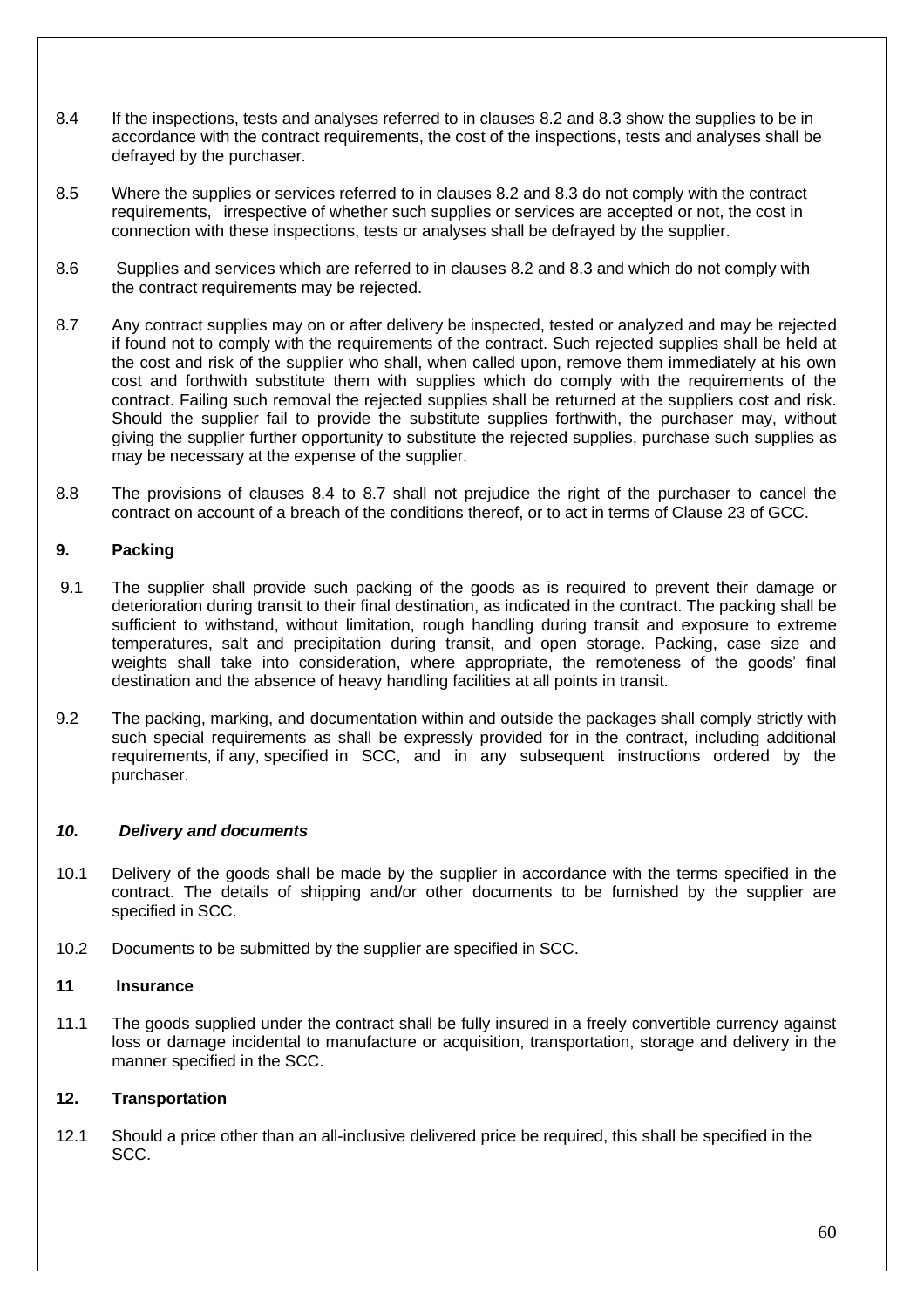### **13. Incidental services**

- 13.1 The supplier may be required to provide any or all of the following services, including additional services, if any, specified in SCC:
	- (a) performance or supervision of on-site assembly and/or commissioning of the supplied goods;
	- (b) furnishing of tools required for assembly and/or maintenance of the supplied goods;
	- (c) furnishing of a detailed operations and maintenance manual for each appropriate unit of the supplied goods;
	- (d) performance or supervision or maintenance and/or repair of the supplied goods, for a period of time agreed by the parties, provided that this service shall not relieve the supplier of any warranty obligations under this contract; and
	- (e) training of the purchaser's personnel, at the supplier's plant and/or on-site, in assembly, start-up, operation, maintenance, and/or repair of the supplied goods.
- 13.2 Prices charged by the supplier for incidental services, if not included in the contract price for the goods, shall be agreed upon in advance by the parties and shall not exceed the prevailing rates charged to other parties by the supplier for similar services.

### **14. Spare parts**

- 14.1 As specified in SCC, the supplier may be required to provide any or all of the following materials, notifications, and information pertaining to spare parts manufactured or distributed by the supplier:
	- (a) such spare parts as the purchaser may elect to purchase from the supplier, provided that this election shall not relieve the supplier of any warranty obligations under the contract; and
	- (b) in the event of termination of production of the spare parts:
	- (i) Advance notification to the purchaser of the pending termination, in sufficient time to permit the purchaser to procure needed requirements; and
	- (ii) following such termination, furnishing at no cost to the purchaser, the blueprints, drawings, and specifications of the spare parts, if requested.

## **15. Warranty**

- 15.1 The supplier warrants that the goods supplied under the contract are new, unused, of the most recent or current models, and that they incorporate all recent improvements in design and materials unless provided otherwise in the contract. The supplier further warrants that\ all goods supplied under this contract shall have no defect, arising from design, materials, or workmanship (except when the design and/or material is required by the purchaser's specifications) or from any act or omission of the supplier, that may develop under normal use of the supplied goods in the conditions prevailing in the country of final destination.
- 15.2 This warranty shall remain valid for twelve (12) months after the goods, or any portion thereof as the case may be, have been delivered to and accepted at the final destination indicated in the contract, or for eighteen (18) months after the date of shipment from the port or place of loading in the source country, whichever period concludes earlier, unless specified otherwise in SCC.
- 15.3 The purchaser shall promptly notify the supplier in writing of any claims arising under this warranty.
- 15.4 Upon receipt of such notice, the supplier shall, within the period specified in SCC and with all reasonable speed, repair or replace the defective goods or parts thereof, without costs to the purchaser.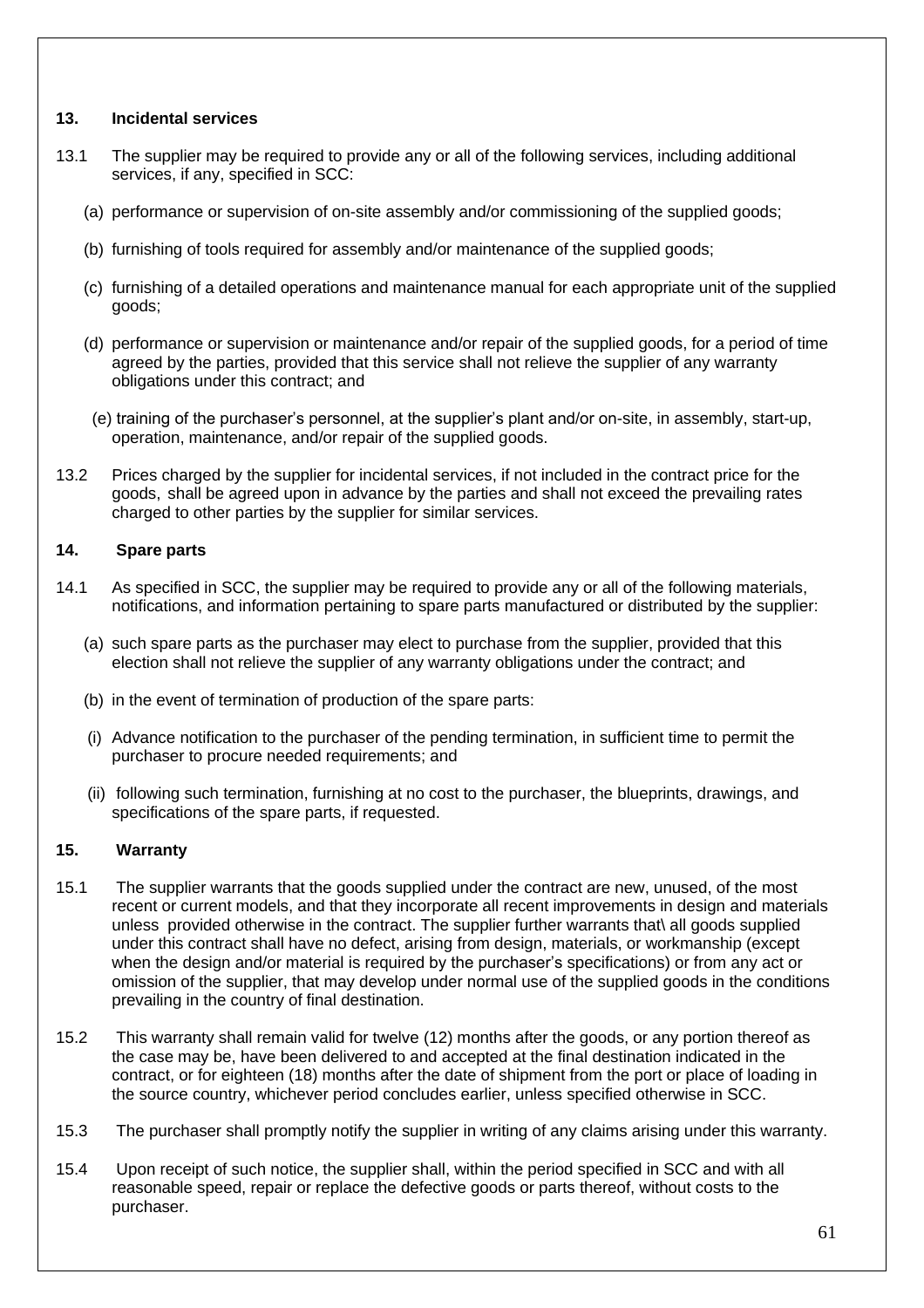15.5 If the supplier, having been notified, fails to remedy the defect(s) within the period specified in SCC, the purchaser may proceed to take such remedial action as may be necessary, at the supplier's risk and expense and without prejudice to any other rights which the purchaser may have against the supplier under the contract.

### **16. Payment**

- 16.1 The method and conditions of payment to be made to the supplier under this contract shall be specified in SCC.
- 16.2 The supplier shall furnish the purchaser with an invoice accompanied by a copy of the delivery note and upon fulfillment of other obligations stipulated in the contract.
- 16.3 Payments shall be made promptly by the purchaser, but in no case later than thirty (30) days after submission of an invoice or claim by the supplier.
- 16.4 Payment will be made in Rand unless otherwise stipulated in SCC.

### **17. Prices**

17.1 Prices charged by the supplier for goods delivered and services performed under the contract shall not vary from the prices quoted by the supplier in his bid, with the exception of any price adjustments authorized in SCC or in the purchaser's request for bid validity extension, as the case may be.

#### **18. Contract Amendments**

18.1 No variation in or modification of the terms of the contract shall be made except by written amendment signed by the parties concerned.

### **19. Assignment**

19.1 The supplier shall not assign, in whole or in part, its obligations to perform under the contract, except with the purchaser's prior written consent.

### **20. Subcontracts**

20.1 The supplier shall notify the purchaser in writing of all subcontracts awarded under this contract if not already specified in the bid. Such notification, in the original bid or later, shall not relieve the supplier from any liability or obligation under the contract.

### **21. Delays in the supplier's performance**

- 21.1 Delivery of the goods and performance of services shall be made by the supplier in accordance with the time schedule prescribed by the purchaser in the contract.
- 21.2 If at any time during performance of the contract, the supplier or its subcontractor(s) should encounter conditions impeding timely delivery of the goods and performance of services, the supplier shall promptly notify the purchaser in writing of the fact of the delay, its likely duration and its cause(s). As soon as practicable after receipt of the supplier's notice, the purchaser shall evaluate the situation and may at his discretion extend the supplier's time for performance, with or without the imposition of penalties, in which case the extension shall be ratified by the parties by amendment of contract.
- 21.3 No provision in a contract shall be deemed to prohibit the obtaining of supplies or services from a national department, provincial department, or a local authority.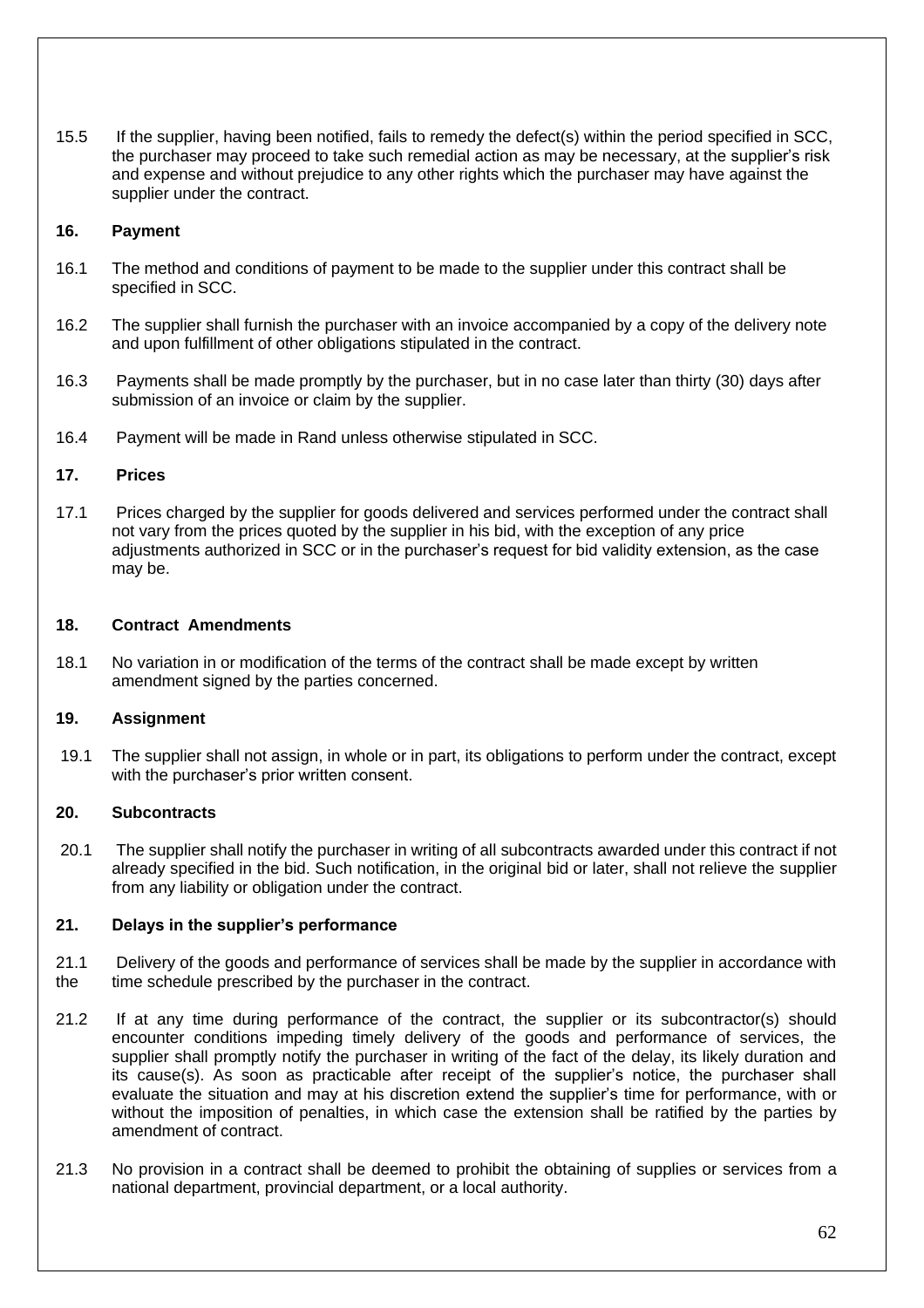- 21.4 The right is reserved to procure outside of the contract small quantities or to have minor essential services executed if an emergency arises, the supplier's point of supply is not situated at or near the place where the supplies are required, or the supplier's services are not readily available.\
- 21.5 Except as provided under GCC Clause 25, a delay by the supplier in the performance of its delivery obligations shall render the supplier liable to the imposition of penalties, pursuant to GCC Clause 22, unless an extension of time is agreed upon pursuant to GCC Clause
- 21.2 without the application of penalties.
- 21.6 Upon any delay beyond the delivery period in the case of a supplies contract, the purchaser shall, without canceling the contract, be entitled to purchase supplies of a similar quality and up to the same quantity in substitution of the goods not supplied in conformity with the contract and to return any goods delivered later at the supplier's expense and risk, or to cancel the contract and buy such goods as may be required to complete the contract and without prejudice to his other rights, be entitled to claim damages from the supplier.

### **22. Penalties**

22.1 Subject to GCC Clause 25, if the supplier fails to deliver any or all of the goods or to perform the services within the period(s) specified in the contract, the purchaser shall, without prejudice to its other remedies under the contract, deduct from the contract price, as a penalty, a sum calculated on the delivered price of the delayed goods or unperformed services using the current prime interest rate calculated for each day of the delay until actual delivery or performance. The purchaser may also consider termination of the contract pursuant to GCC Clause 23.

### **23. Termination for default**

- 23.1 The purchaser, without prejudice to any other remedy for breach of contract, by written notice of default sent to the supplier, may terminate this contract in whole or in part:
	- (a) if the supplier fails to deliver any or all of the goods within the period(s) specified in the contract, or within any extension thereof granted by the purchaser pursuant to GCC Clause 21.2;
	- (b) if the Supplier fails to perform any other obligation(s) under the contract; or
	- (c) if the supplier, in the judgment of the purchaser, has engaged in corrupt or fraudulent practices in competing for or in executing the contract.
- 23.2 In the event the purchaser terminates the contract in whole or in part, the purchaser may procure, upon such terms and in such manner as it deems appropriate, goods, works or services similar to those undelivered, and the supplier shall be liable to the purchaser for any excess costs for such similar goods, works or services. However, the supplier shall continue performance of the contract to the extent not terminated.
- 23.3 Where the purchaser terminates the contract in whole or in part, the purchaser may decide to impose a restriction penalty on the supplier by prohibiting such supplier from doing business with the public sector for a period not exceeding 10 years.
- 23.4 If a purchaser intends imposing a restriction on a supplier or any person associated with the supplier, the supplier will be allowed a time period of not more than fourteen (14) days to provide reasons why the envisaged restriction should not be imposed. Should the supplier fail to respond within the stipulated fourteen (14) days the purchaser may regard the intended penalty as not objected against and may impose it on the supplier?
- 23.5 Any restriction imposed on any person by the Accounting Officer / Authority will, at the discretion of the Accounting Officer / Authority, also be applicable to any other enterprise or any partner, manager, director or other person who wholly or partly exercises or exercised or may exercise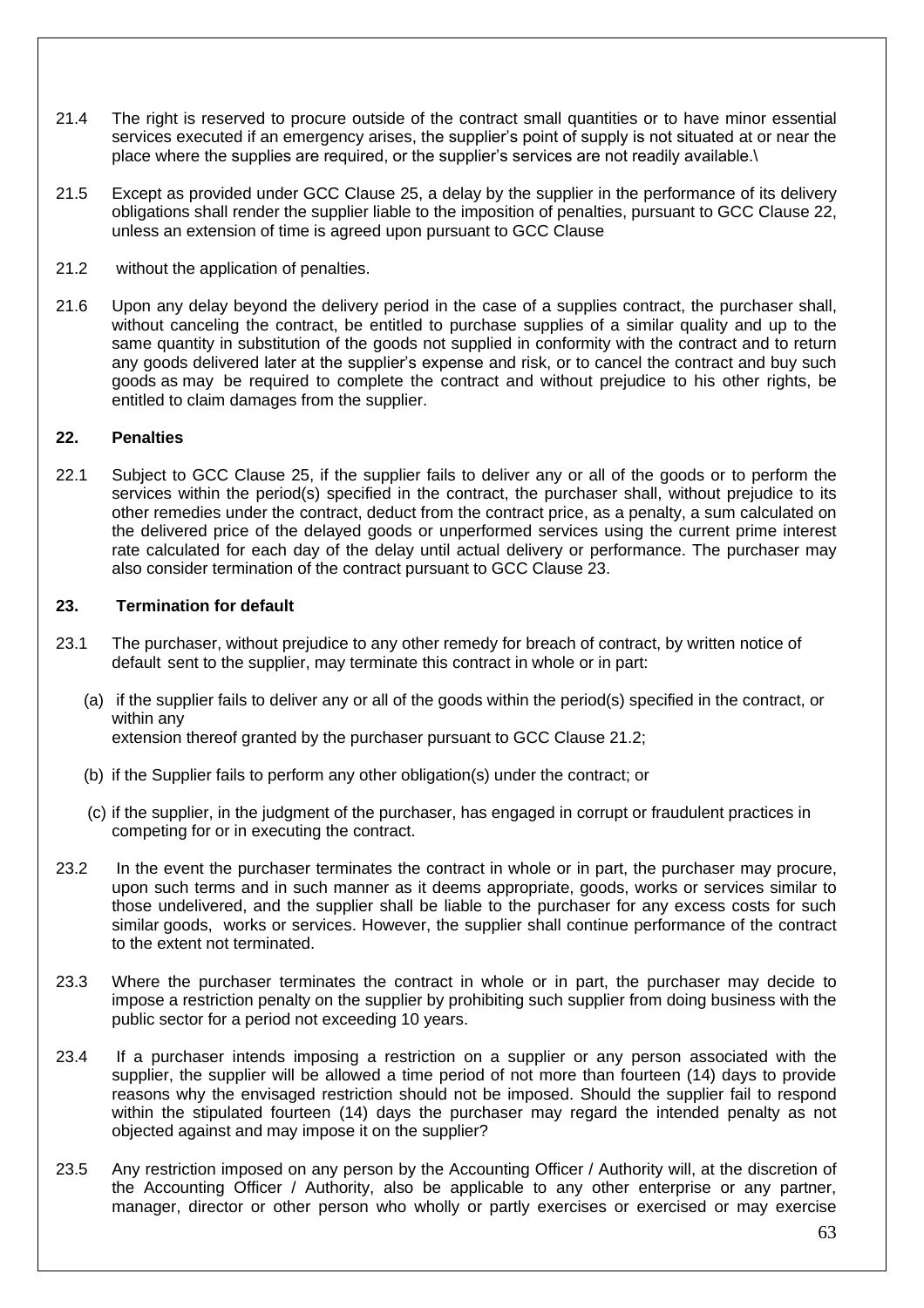control over the enterprise of the first-mentioned person, and with which enterprise or person the first-mentioned person, is or was in the opinion of the Accounting Officer / Authority actively associated.

- 23.6 If a restriction is imposed, the purchaser must, within five (5) working days of such imposition, furnish the National Treasury, with the following information:
	- (i) the name and address of the supplier and / or person restricted by the purchaser;
	- (ii) the date of commencement of the restriction
	- (ii) the period of restriction; and
	- (iv) the reasons for the restriction.

These details will be loaded in the National Treasury's central database of suppliers or persons prohibited from doing business with the public sector.

23.7 If a court of law convicts a person of an offence as contemplated in sections 12 or 13 of the Prevention and Combating of Corrupt Activities Act, No. 12 of 2004, the court may also rule that such person's name be endorsed on the Register for Tender Defaulters. When a person's name has been endorsed on the Register, the person will be prohibited from doing business with the public sector for a period not less than five years and not more than 10 years. The National Treasury is empowered to determine the period of restriction and each case will be dealt with on its own merits. According to section 32 of the Act the Register must be open to the public. The Register can be perused on the National Treasury website.

### **24. Anti-dumping and countervailing duties and rights**

24.1 When, after the date of bid, provisional payments are required, or antidumping or countervailing duties are imposed, or the amount of a provisional payment or anti-dumping or countervailing right is increased in respect of any dumped or subsidized import, the State is not liable for any amount so required or imposed, or for the amount of any such increase. When, after the said date, such a provisional payment is no longer required or any such anti-dumping or countervailing right is abolished, or where the amount of such provisional payment or any such right is reduced, any such favourable difference shall on demand be paid forthwith by the contractor to the State or the State may deduct such amounts from moneys (if any) which may otherwise be due to the contractor in regard to supplies or services which he delivered or rendered, or is to deliver or render in terms of the contract or any other contract or any other amount which may be due to him

### **25. Force Majeure**

- 25.1 Notwithstanding the provisions of GCC Clauses 22 and 23, the supplier shall not be liable for forfeiture of its performance security, damages, or termination for default if and to the extent that his delay in performance or other failure to perform his obligations under the contract is the result of an event of force majeure.
- 25.2 If a force majeure situation arises, the supplier shall promptly notify the purchaser in writing of such condition and the cause thereof. Unless otherwise directed by the purchaser in writing, the supplier shall continue to perform its obligations under the contract as far as is reasonably practical, and shall seek all reasonable alternative means for performance not prevented by the force majeure event.

### **26. Termination for insolvency**

26.1 The purchaser may at any time terminate the contract by giving written notice to the supplier if the supplier becomes bankrupt or otherwise insolvent. In this event, termination will be without compensation to the supplier, provided that such termination will not prejudice or affect any right of action or remedy which has accrued or will accrue thereafter to the purchaser.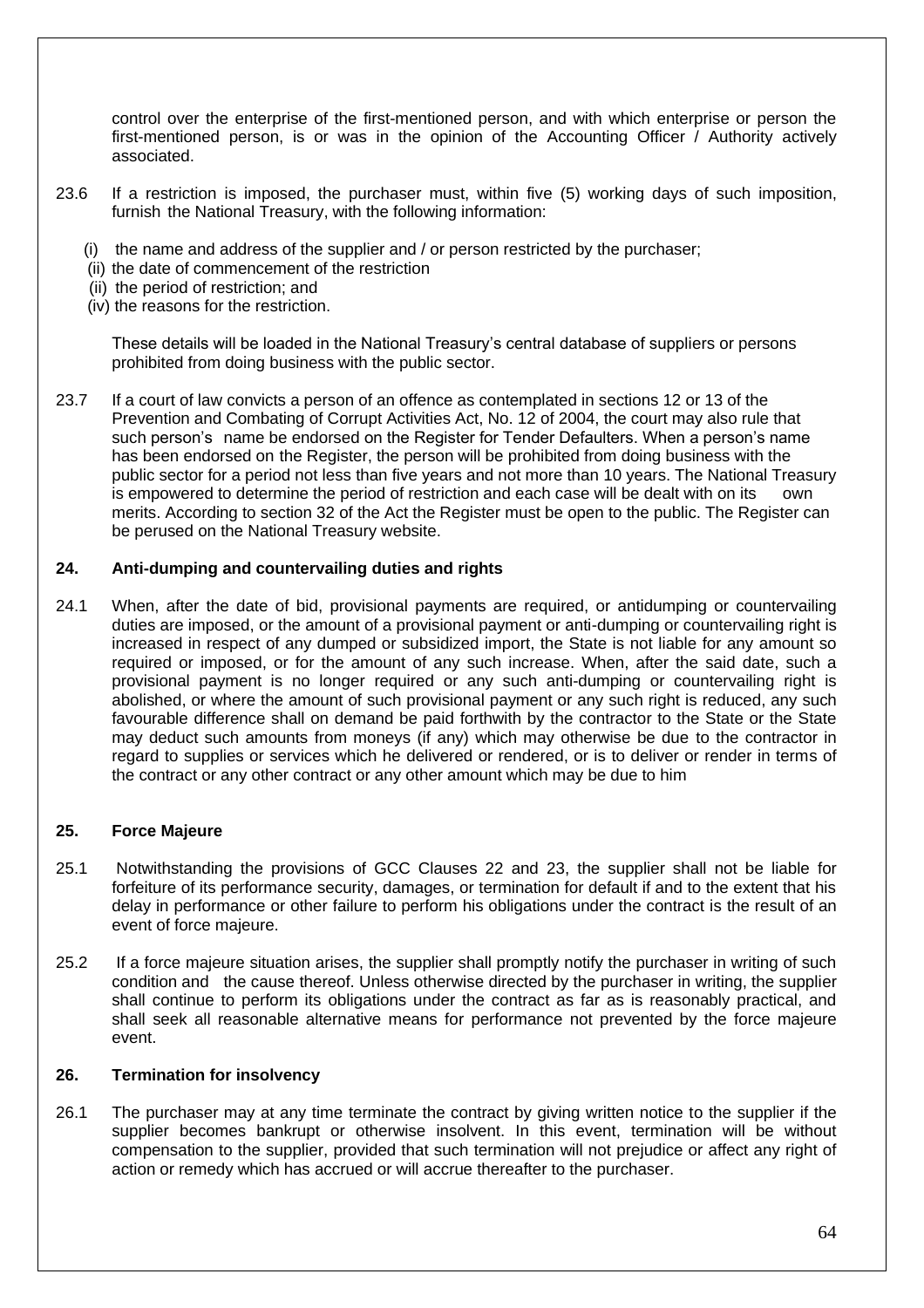### **27. Settlement of Disputes Limitation of liability**

- 27. If any dispute or difference of any kind whatsoever arises between the purchaser and the supplier in connection with or arising out of the contract, the parties shall make every effort to resolve amicably such dispute or difference by mutual consultation.
- 27.2 If, after thirty (30) days, the parties have failed to resolve their dispute or difference by such mutual consultation, then either the purchaser or the supplier may give notice to the other party of his intention to commence with mediation. No mediation in respect of this matter may be commenced unless such notice is given to the other party.
- 27.3 Should it not be possible to settle a dispute by means of mediation, it may be settled in a South African court of law.
- 27.4 Mediation proceedings shall be conducted in accordance with the rules of procedure specified in the SCC.
- 27.5 Notwithstanding any reference to mediation and/or court proceedings herein,
	- (a) the parties shall continue to perform their respective obligations under the contract unless they otherwise agree; and
	- (b) the purchaser shall pay the supplier any monies due the supplier.
- 28.1 Except in cases of criminal negligence or willful misconduct, and in the case of infringement pursuant to Clause 6;
	- (a) the supplier shall not be liable to the purchaser, whether in contract, tort, or otherwise, for any indirect or consequential loss or damage, loss of use, loss of production, or loss of profits or interest costs, provided that this exclusion shall not apply to any obligation of the supplier to pay penalties and/or damages to the purchaser; and
	- (b) the aggregate liability of the supplier to the purchaser, whether under the contract, in tort or otherwise, shall not exceed the total contract price, provided that this limitation shall not apply to the cost of repairing or replacing defective equipment.

### **29. Governing language**

29.1 The contract shall be written in English. All correspondence and other documents pertaining to the contract that is exchanged by the parties shall also be written in English.

### **30. Applicable law**

30.1 The contract shall be interpreted in accordance with South African laws, unless otherwise specified in SCC.

### **31. Notices**

- 31.1 Every written acceptance of a bid shall be posted to the supplier concerned by registered or certified mail and any other notice to him shall be posted by ordinary mail to the address furnished in his bid or to the address notified later by him in writing and such posting shall be deemed to be proper service of such notice
- 31.2 The time mentioned in the contract documents for performing any act after such aforesaid notice has been given, shall be reckoned from the date of posting of such notice.